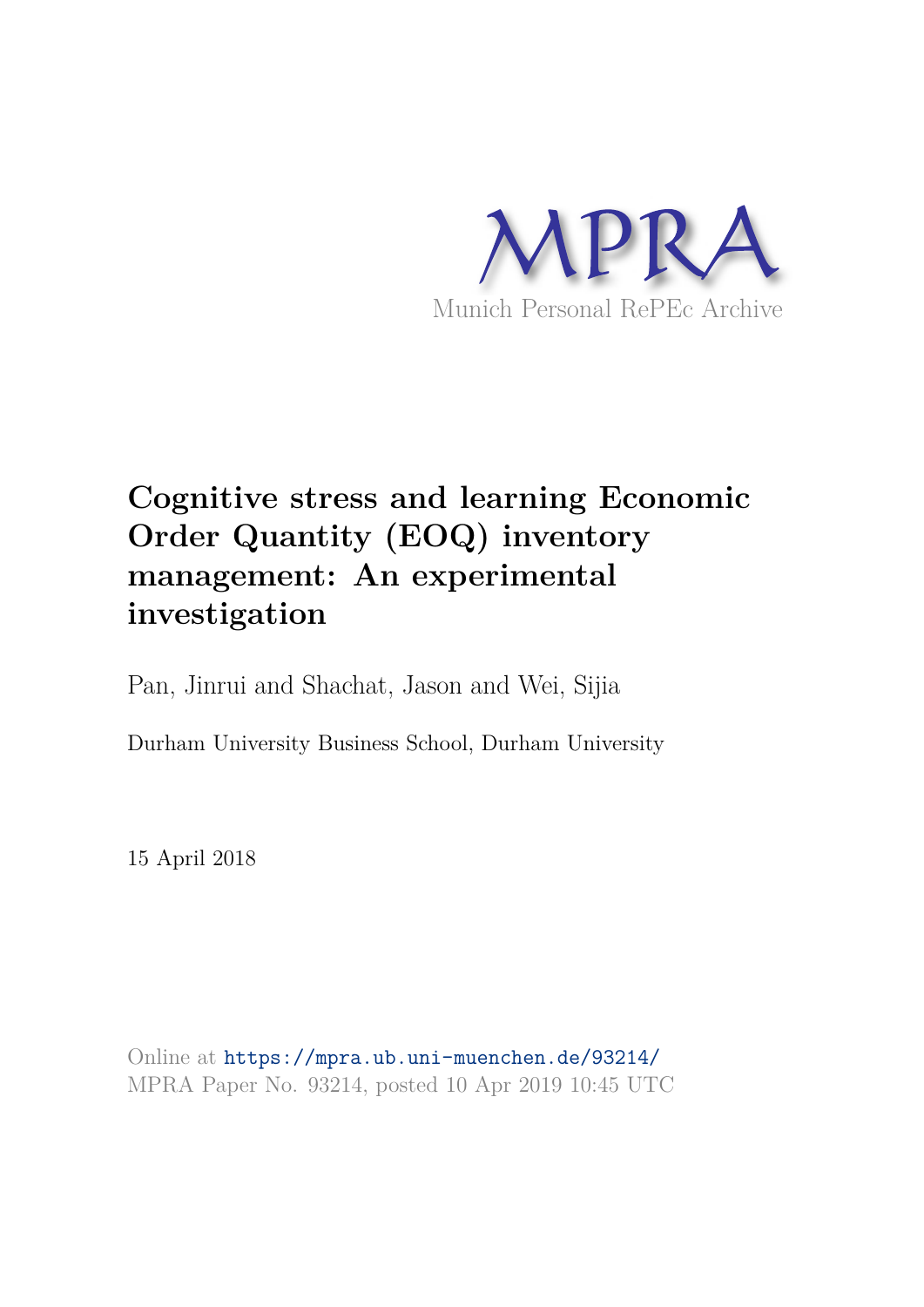# Cognitive stress and learning economic order quantity inventory management: An experimental investigation

Jinrui Pan<sup>\*</sup> Jason Shachat<sup>†</sup> Sijia Wei<sup>‡</sup>

Original Version: April 15, 2018 This Version: April 09, 2019

#### Abstract

We use laboratory experiments to evaluate the effects of cognitive stress on inventory management decisions in a finite horizon economic order quantity (EOQ) model. We manipulate two sources of cognitive stress. First, we vary participants' participation in a competing pin memorization task. This exogenously increases cognitive load. Second, we introduce an intervention to reduce cognitive stress by removing participants' ability to order inventory to only when inventory is depleted. This intervention restricts the policy choice set. Participants complete a sequence of five "annual" inventory management tasks, with monthly ordering decisions. Increases in cognitive load negatively impact earnings with and without the intervention, with the bulk of these impacts occurring in the first year. Participants' choices in all treatments trend to near optimal policy adoption. However, only in the intervention and low cognitive load treatment do the majority of choices reach the optimal policy. We estimate the learning dynamics of monthly order decisions using a Markov switching model. Estimates suggest increased cognitive load reduces the probability of switching to more profitable policies, and that in the absence of intervention there is greater policy lock-in. Our results suggest that higher levels of multitasking lead to lower initial performance when taking on the inventory management of new product lines, and that the benefits of providing support and task simplicity are greatest when the task is first assigned.

Keywords: Economic order quantity; inventory management; cognitive load; choice set complexity; learning

#### JEL codes: C92, D83, M11

<sup>✯</sup>Corresponding author. Durham University Business School, Mill Hill Lane, Durham DH1 3LB, UK. E-mail: jinrui.pan@durham.ac.uk.

<sup>&</sup>lt;sup>†</sup>Durham University Business School, Durham University and the Center for Behavioural and Experimental Research, Wuhan University.

<sup>❹</sup>Durham University Business School, Durham University.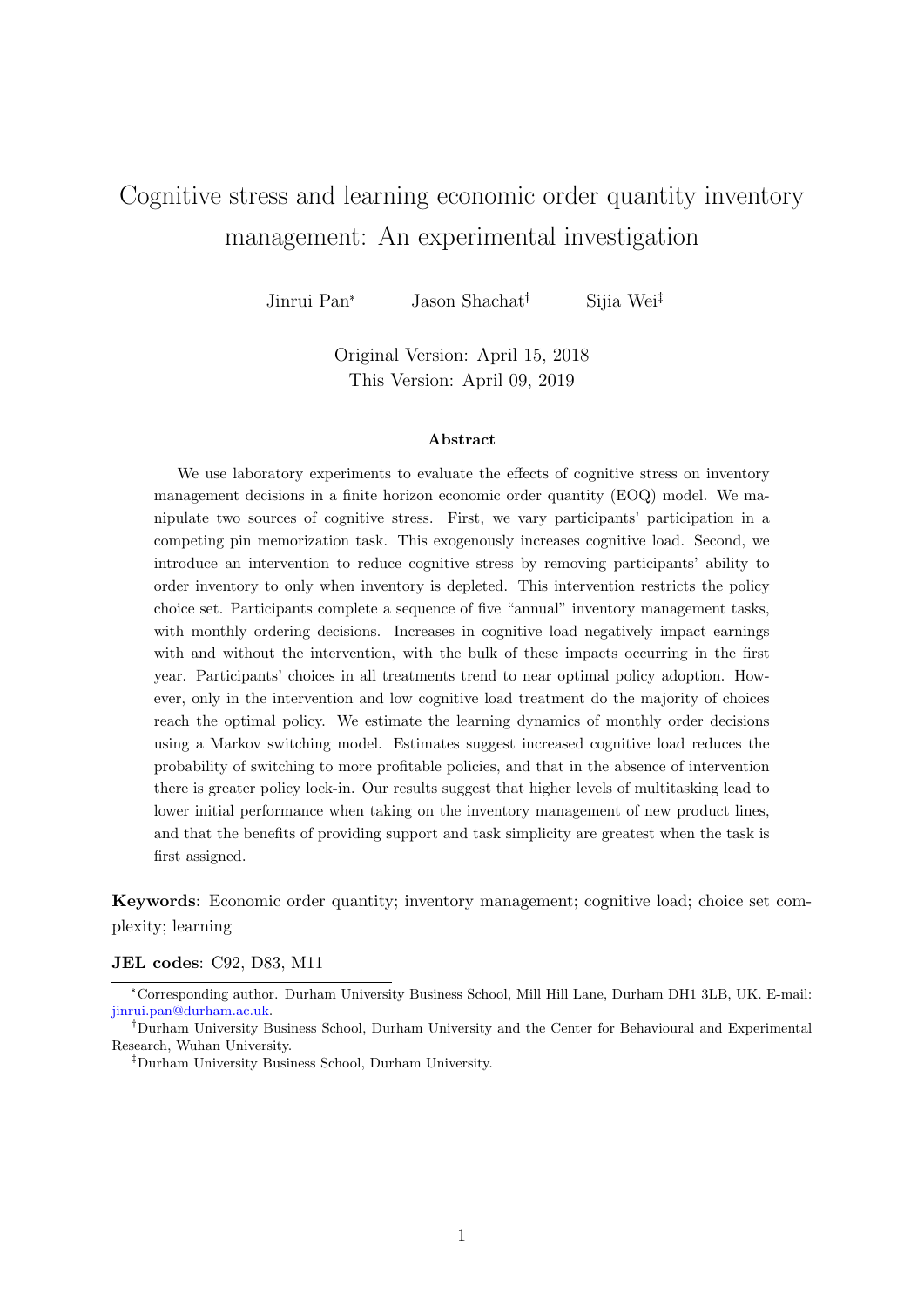# 1 Introduction

Best inventory management practices call for the solution of dynamic optimization problems. This requires inventory managers to parse complex sets of alternative solutions and to use their short-term memory to hold and process information about the past, present, and future values of key variables. Current workplace trends impose increasing demands upon these managers' cognitive resources (Ruderman et al., 2017). Some examples of these trends are increasing complexity of supply chains (Bode and Wagner, 2015), and widely accepted increasing rates and scale of natural disasters and global social upheavals. We assess how increasing cognitive stress through the introduction of an additional task impacts decision-making quality, and how a strategic intervention can mitigate the impact of this stress.

EOQ is one of most commonly used inventory management models, particularly in the wholesale distribution of durable goods. We interviewed inventory managers from four large firms based in either Guangdong or Jiangsu provinces of China. These firms produce goods such as furniture, clothing and household hardware. These managers reported that they, and other managers in their respective industries, are typically responsible for managing multiple product lines. They uniformly reported that a major source of performance pressure comes from the common assignment of new product lines. We speculate that these pressures tax their cognitive resources as they need to process rates of demand, ordering time frames, holding costs et cetera.

The widespread adoption of Economic Resource Planning (ERP) software has partially alleviated this cognitive stress through EOQ expert decision support modules. During our interviews, the managers noted that the ERP system is the predominant tool used to support their multiple product line management. These modules automate the tracking of inventories and sales, as well as recommend order timing and size based upon EOQ solutions. However, they also noted that they retain, and often exercise, the ability to deviate from the system's recommendations. They were most likely to adjust their module inputs or override ordering recommendations during new product launches or fluctuating performance.<sup>1</sup> While this human discretion allows the indirect incorporation of valuable subjective information, associated human biases and judgement errors also create potential inefficiencies.

An extensive literature shows that, even under the best of circumstances, individuals systematically make suboptimal inventory management decisions. Decision-making biases and strategic considerations are often key factors diminishing individual performances in these tasks (Niranjan et al., 2011). When managing the inventory of a perishable good with uncertain demand, i.e. the newsvendor problem, decision makers neither follow the optimal risk neutral nor averse policies consistently in experimental studies.<sup>2</sup> Feng et al.  $(2011)$  observed the "pull-to-center" effect in a cross-national laboratory study, using the newsvendor probelm with a participant pool of Chinese and American decision makers. When there is a multi-level supply chain for a non-perishable good and certain demand, participants generate large bullwhip effects in beer game experiments. Research has shown key factors driving the excessive inventory levels and

<sup>1</sup>See Arvan et al. (2019) for a review of the literature on "integrating forecasting" methods, which integrate human judgement into quantitative forecasting models.

<sup>&</sup>lt;sup>2</sup>See Katok et al.  $(2011)$  for an introduction and partial survey of this literature.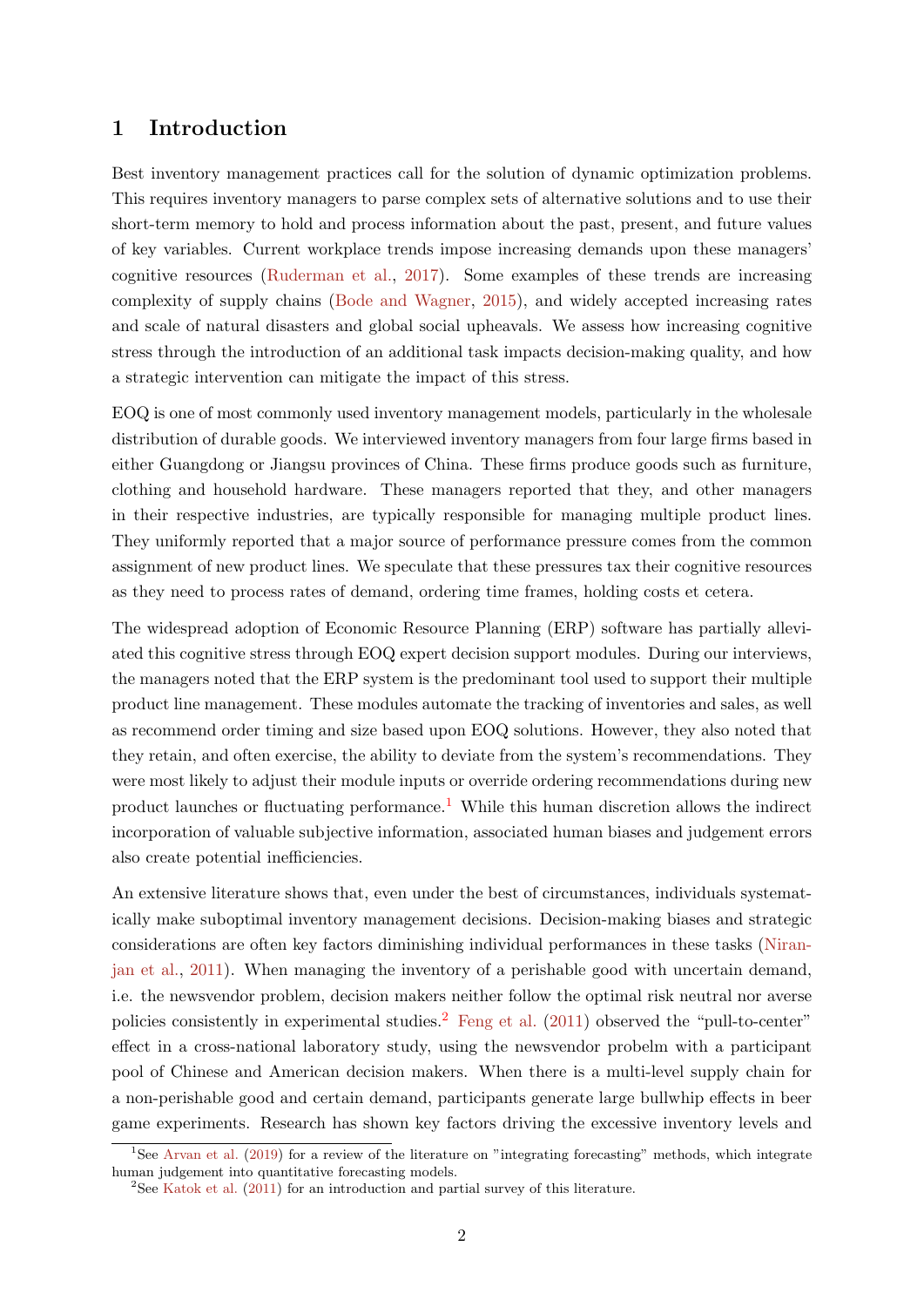variance include strategic uncertainty regarding other decision makers (Croson et al., 2014), limited level two thinking (Narayanan and Moritz, 2015) and failure to fully take account of the future deliveries of past orders. In the setting of a durable good with uncertain demand, optimal inventory management follows the  $(S, s)$  policy. Recent experimental studies (Magnani et al., 2016; Khaw et al., 2017) demonstrate that individuals take time to find the optimal policy, their policy adaptations are idiosyncratic and often participants abandon the optimal policy once found. Despite all being important inventory management environments, none are ideal to begin an evaluation of how cognitive stress diminishes decision-making quality. The reason is that decision makers' performances are already suboptimal in their respective most favourable experimental conditions.

A more suitable inventory management environment should have two properties: the optimal policy is invariant to a decision maker's individual preferences and the majority of decision makers can find the optimal policy after repetitions. The finite horizon deterministic EOQ environment potentially possesses these properties. Despite being one of the most commonly used models in operations management, behavioral studies have mostly overlooked it. We choose the parameters of our environment such that the optimal inventory policy of the finite horizon matches that of the infinite horizon; when inventory is depleted, the manager orders an optimal quantity that is the multiple of the monthly demand for the good (Schwarz, 1972). We refer to this multiple as an EOQ cycle length. This EOQ environment has several favourable features for our research question: participants have a relatively good chance of finding the optimal policy; the solution is invariant to a decision maker's risk attitude; and, it is an individual decision problem absent of strategic considerations.

The EOQ solution in our environment is dynamic, as the manager doesn't make the same decision at each point in time. This gives us an opportunity to observe pure learning behavior in a dynamic problem. In most behavioral supply chain studies, participants do not determine when to act. In our "Unrestricted" treatment, participants can order additional inventory each month regardless of the current inventory level. Our intervention, the "Zero Only" treatment, removes the possibility of violating the optimal inventory policy by forbidding participants from ordering when there is a positive level of inventory. The other aspect of our experimental design is the presence of an additional task competing for the participants' short term memory resources - we call this our "High" treatment. Our "Low" treatment doesn't involve this competing task. The crossing of the intervention treatments and cognitive load treatments constitute our  $2 \times 2$ experimental design.

There is an a priori belief that our intervention will yield economically significant improvements. A growing and recent literature in economics, e.g., Caplin et al. (2011); Masatlioglu et al. (2012); Abeler and Jäger  $(2015)$ ; Lleras et al.  $(2017)$ , examines and measures how individual choices are increasingly suboptimal as their choice sets increase in complexity. Bolton and Katok (2008) find that reducing the number of order options does not necessarily result in better performance for newsvendor decisions. However, Feng et al. (2011) observe that thinning the set of order options in a way that the optimal order quantity is not an extreme option in the choice set does lead to better performance. Our Unrestricted treatment corresponds to the case of an unsupported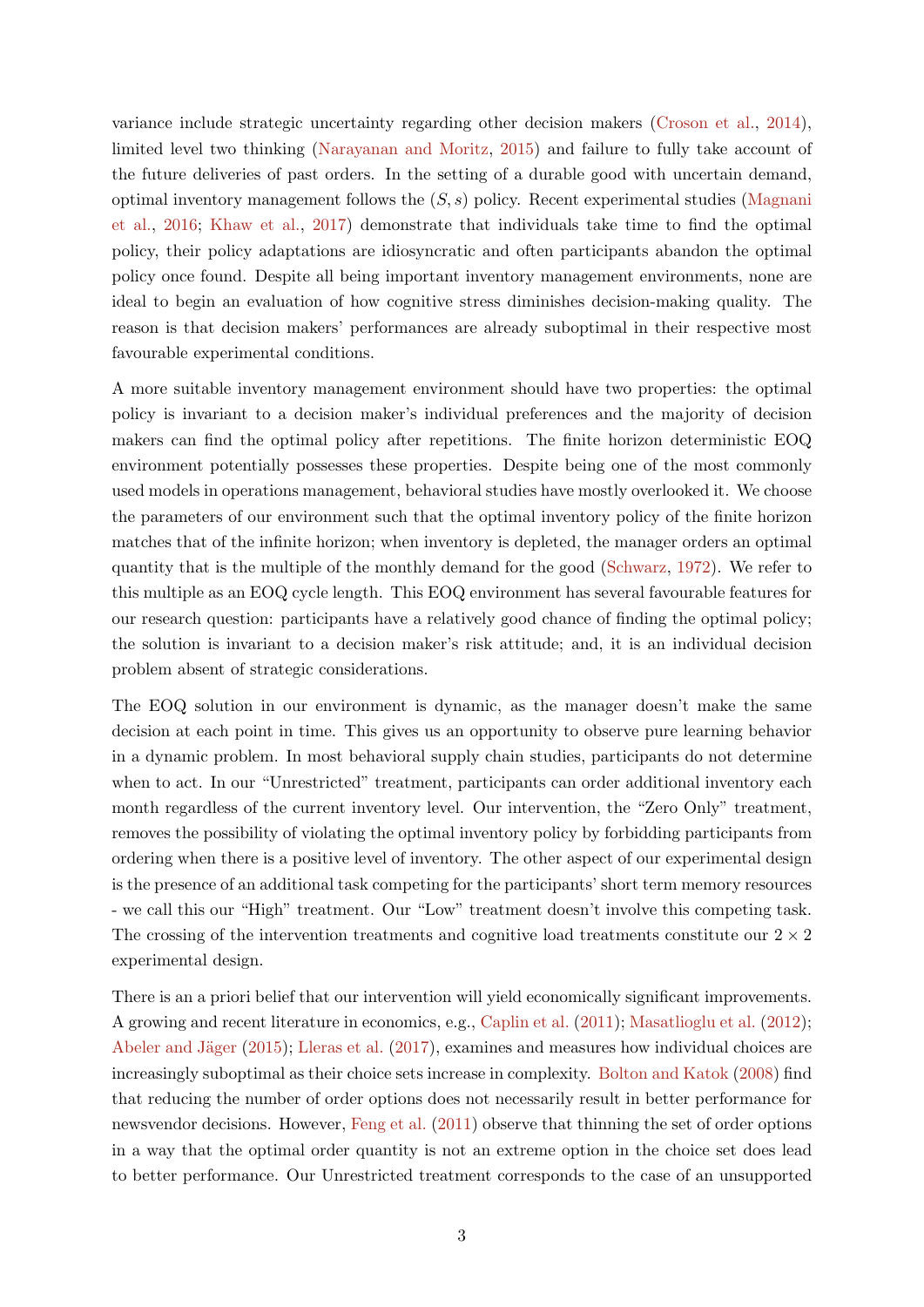inventory manager, while the simplified choice set of the Zero Only treatment corresponds to active management intervention. This allows our experiment to provide evidence on the value of this practice.

The second factor we investigate is the presence of a concurrent task that competes for the inventory manager's cognitive resources. Tokar et al. (2012) finds experimental evidence of cognitive overload with an increased quantity of information. In practice this would involve the introduction of inventory management responsibilities of additional product lines. However, managing the inventory of an additional product line typically introduces cross-demand impacts and potential synergies for inventory costs reductions. To control for the "costs" and "benefits" of successful inventory management we introduce an additional task unrelated to the inventory management one.

This concurrent task is the memorization of a PIN code at the beginning of each inventory year, and successful recall at the end of the year earns a monetary reward. The PIN task was first introduced by Miller (1956), and has been successively used in economics and psychology to exogenously shock cognitive load. Some recent examples of its application are in food choice (Shiv and Fedorikhin, 1999), generosity (Roch et al., 2000) and intertemporal choice (Hinson et al., 2003). Deck and Jahedi (2015) surveys the use of PIN task in economic experiments with financial incentives as well as reporting new experiments, one of which finds increasing PIN length reduces individual numeracy. To the best of our knowledge, we are the first to use this technique in behavioral operations management. Correspondingly, this allows our experiment to evaluate the impact of asking inventory managers to multitask.

Our results show that experimental participants earn less when there is a competing task or when the intervention is absent. We observe there is a trend that participants learned to adopt near optimal EOQ policies in general. The restriction of managers to only place orders when inventories are exhausted and the alleviation of the competing task improved the chance for decision makers to reach the optimal inventory policy. It should be noted that these performance differences and suboptimal choices largely occur in the first three iterations of our environment. Our experimental design also allows us to test the popular notion that women are better at multitasking than men, which we do not find in our inventory management context.

As performance improves rapidly across treatments, we attempt to characterize the individuallevel learning driving this trend. We formulate the learning process as a decision tree which permits hierarchies of sophistication. At the first branch we model the propensity to follow the basic characteristics of EOQ solutions: avoiding stockouts or carrying excess inventories. We find that iterations of the task quickly diminish the probability of making such choices and, surprisingly, imposing high cognitive loads doesn't affect these probabilities. Once participants follow the branch to take EOQ types of actions we model the number of monthly demand orders requested, the EOQ cycle length, using a Markov switching model (Shachat and Zhang, 2017) that is particularly well suited for choice sequences made with low levels of rationality. Our estimates of the model suggest that under high cognitive load participants are less likely to choose EOQ cycle lengths that increase payoffs. The estimates also suggest that with the more complicated policy choice sets of the Unrestricted treatment participants are more reluctant to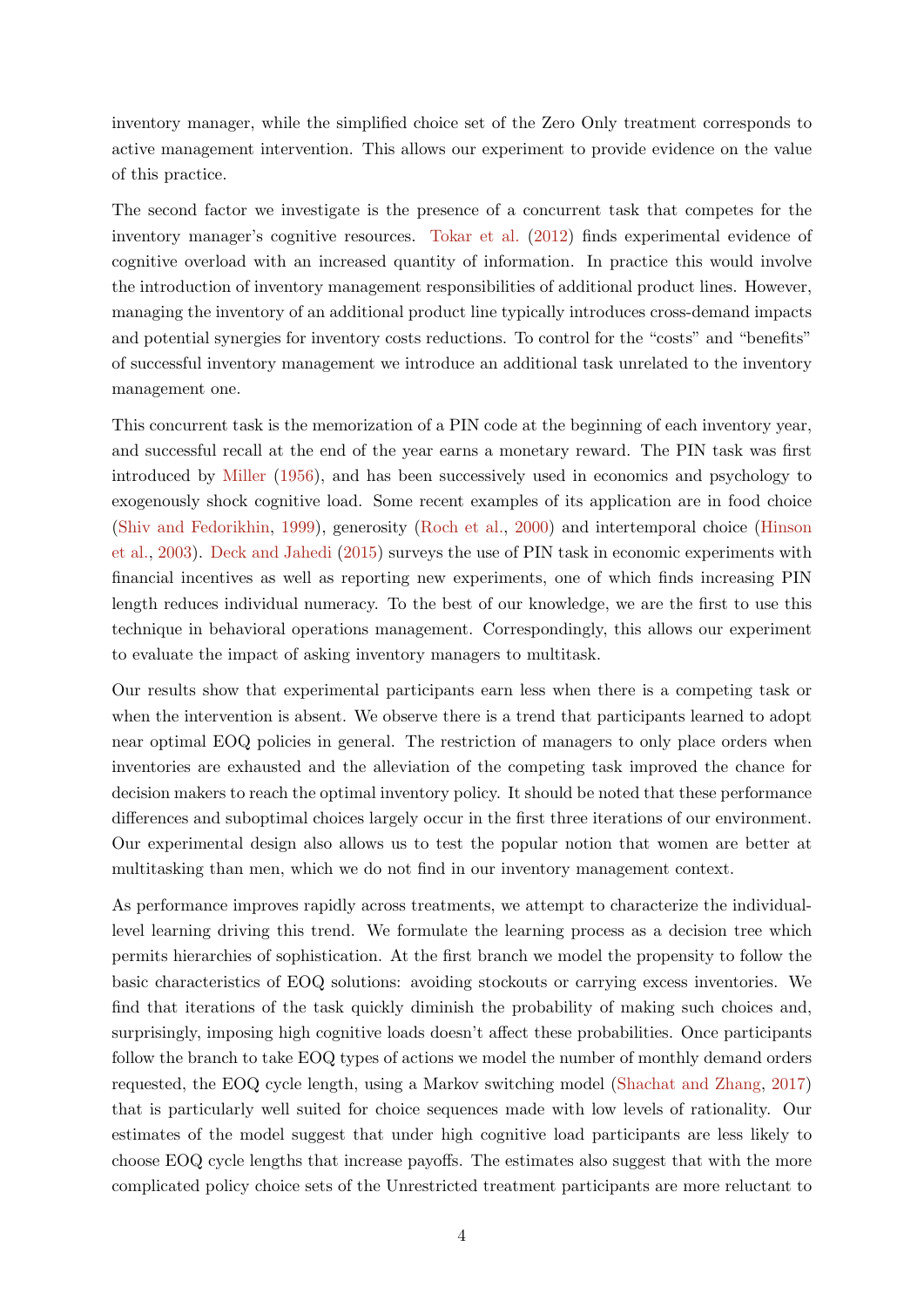make large changes in EOQ cycle length leading to greater policy lock-in.

We have found limited other experimental research examining behavior in EOQ environments. Pan et al. (2019), building upon the theoretical framework and experimental design we introduce here, examine individual differences in a stationary limited horizon EOQ setting with their distinctive sample of participants. Their inventory management environment uses the same EOQ finite horizon setting with different parameter values. Further, absent of the cognitive stress interventions, their experimental instrument incorporate our Unrestricted-Low treatment. Pan et al. (2019) focus on individual heterogeneity in terms of cognitive reflection, which is measured by the Cognitive Reflection Test (CRT). They find participants with higher CRT scores tend to choose more effective inventory management policies. However, the performance gap is transitory as participants with lower CRT scores exhibit faster learning. Pan et al. (2019) study learning in the same framework as ours. They find that individuals with higher cognitive ability are more likely to switch to more profitable actions and also exhibit less policy lock-in.

We found two previous behavioral studies that examine infinite horizon EOQ environments. The EOQ is one of the three environments Stangl and Thonemann (2017) consider in their behavioral study of inventory decision-making under two common alternative frames of performance measurement: inventory turnover and the number of days of inventory held. The former leads managers to over-value inventory reductions relative to the latter. Chen and Wu (2017) examine learning in an infinite EOQ environment in which there is varying inventory ordering and holding costs. The experiment consists of fifty rounds of such inventory decisions. For the first fifteen rounds operational costs were constant, and they varied during the last thirty-five rounds. Their result shows that learning occurs over rounds, and participants learn much faster about the optimal choice under stable environment than under changing environment. Suboptimal decisions tend not to be repeated with deterministic feedbacks. It is important to note that their participants' choice sets are even more restricted than those of our Zero Only treatment. Participants are required to choose from an EOQ restricted choice set whose elements are the number of weeks, their periodicity of demand, of inventory ordered each time inventory is depleted. Thus, their policy choice set consists only of EOQ policies with fixed EOQ cycle lengths. The feedback Chen and Wu (2017) provide participants is the average operational costs generated per week by their EOQ cycle length choice, and participants' reward metrics are the sum of their average weekly performances. While we provide a monthly reported feedback on each decision made, participants experience and collect rewards on a month-to-month basis, which will vary from months when inventory is ordered to those when it is not.

# 2 Experiment

#### 2.1 Inventory decision task

In the core decision-making part of our experiment, participants complete a series of six discrete dynamic inventory management tasks. We refer to each task as a year, indexed zero to five, and each year consists of twelve months, indexed by  $t$ . We use the following context to describe these tasks to a participant.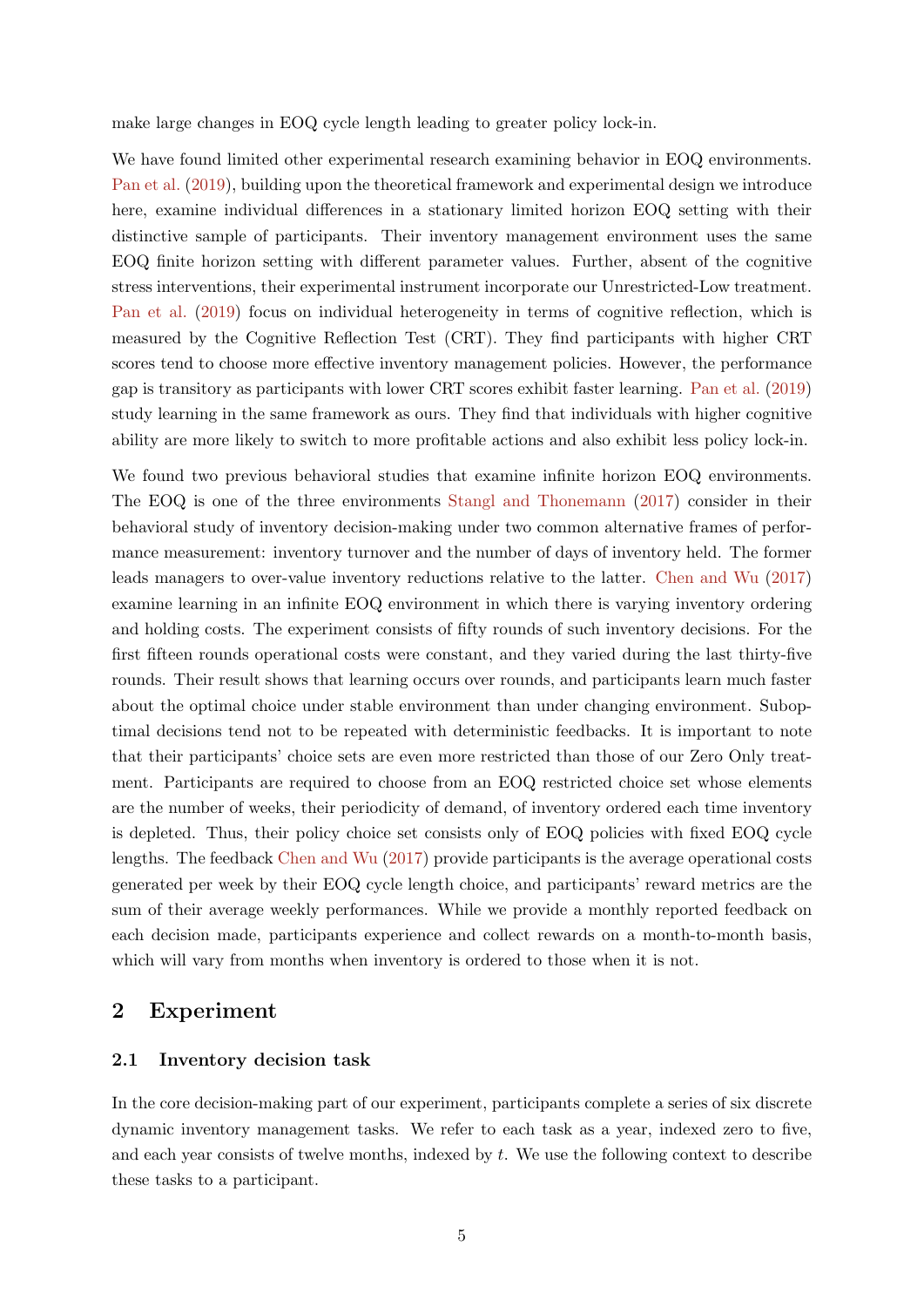The participant manages the enterprise 'S-store' which sells coffee makers with a constant demand rate (D) of 10 units per month. S-store sells a new model of coffee maker every year. Coffee maker orders are placed prior to the start of a month, an integer amount denoted  $q_t$ , and arrive without lag, hence are included in the calculation of a month's opening inventory. The participant chooses the quantity of each monthly order.

Monthly orders and demand determine the changing inventory levels. Let  $I_t$  denote the closing inventory for month t. The initial inventory of coffee makers prior to month one is zero, so the first month's opening inventory is the amount of the first month's coffee maker order, i.e.  $I_0 + q_1 = q_1$ . In general, the opening inventory of coffee makers in month t is  $I_{t-1} + q_t$ . This inventory is drawn down by the monthly sales, the lesser of the monthly order flow of 10 or the opening inventory (i.e. a stockout). This results in the closing inventory of  $I_t =$  $I_{t-1} + q_t - \min\{10, I_{t-1} + q_t\}.$  When the model life cycle concludes at the end of month 12, any remaining inventory is disposed at no cost but also generates no revenue. Further, we limit a participant's monthly order by its annual demand, i.e.,  $q_t \in \{0, 1, 2, \ldots, 120\}$ .

A participant's compensation, excluding a fixed show-up fee, is proportional to S-store's profits, which are expressed - as are all further monetary quantities - in experiment currency units (denoted P). Each coffee maker sells at a price of P7. So revenue in month t is  $7 \cdot \min\{10, I_{t-1} +$  $q_t$ . S-store's cost has two components: a fixed ordering cost, S, of P45 whenever she places a strictly positive order; and a constant per-unit monthly inventory holding cost. The monthly inventory holding costs is calculated by multiplying the average inventory of coffee makers held in t, specifically  $\frac{(I_{t-1}+q_t+I_t)}{2}$ , and the monthly holding cost, h, of P1 per unit. The monthly profit of S-store is the difference between the revenue and costs, and is calculated

$$
\pi_t(q_t, I_{t-1}) = \begin{cases}\n7 \cdot 10 - S \cdot 1_{q_t > 0} - \frac{I_{t-1} + q_t + I_t}{2} \cdot 1 & \text{if } I_{t-1} + q_t \ge 10 \\
7 \cdot (I_{t-1} + q_t) - S \cdot 1_{q_t > 0} - \frac{I_{t-1} + q_t}{2} \cdot 1 & \text{if } I_{t-1} + q_t < 10\n\end{cases}
$$

where,  $\mathbbm{1}$  is the indicator function.

A participant is inventory policy for year  $a$  is the sequence of the twelve monthly quantity orders,  $Q_{i,a} = (q_{i,1}, q_{i,2}, \ldots, q_{i,12})$ . For a given inventory policy S-store's annual profits are,

$$
\Pi_{i,a}(Q_{i,a}) = \sum_{t=1}^{12} \pi_t.
$$

In the supply chain literature, the set of EOQ policies is the subset of inventory policies which only place a quantity order once inventory reaches zero with no stockouts allowed. In our dynamic decision-making environment, stockouts can occur if a non-optimal policy was chosen previously. Correspondingly, we adjust the definition of an EOQ policy to classify choices at these points off the optimal path.

Definition 1. An EOQ action is a temporal inventory management decision satisfying the following conditions:

(1). A participant only orders when the closing inventory of the previous period is less than 10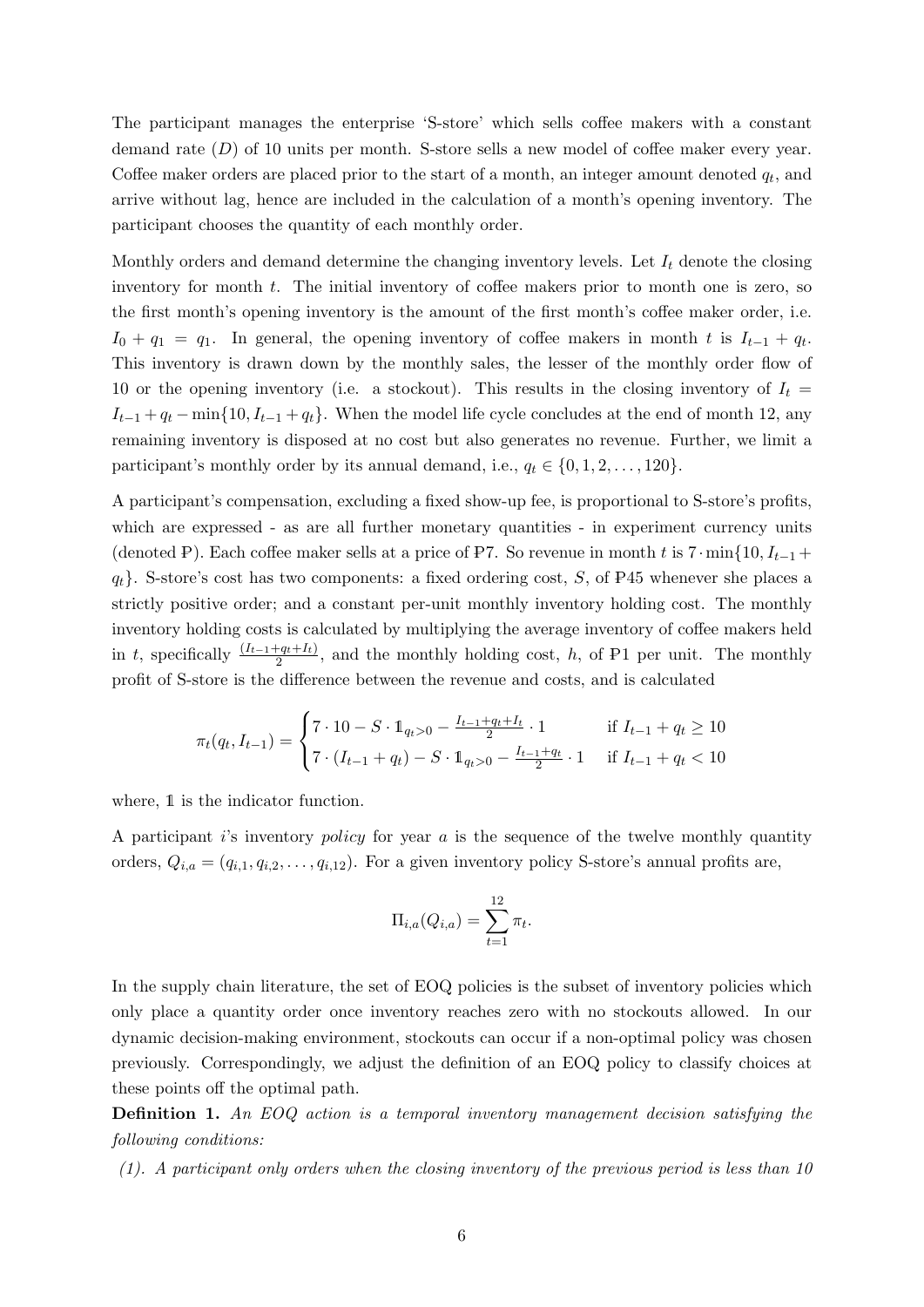units, i.e.,  $q_t > 0$  when  $I_{t-1} < 10$ ;

- (2). A participant doesn't order when the closing inventory of the previous period is at least 10 units, i.e.,  $q_t = 0$  when  $I_{t-1} \ge 10$ ;
- (3). Participant's order guarantees no stockouts in t, i.e.,  $I_{t-1} + q_t \ge 10$ .

Definition 2. An EOQ policy is a inventory management policy that consists only of EOQ actions.

The original EOQ model solution is derived assuming an infinite demand horizon, in which the average cost minimizing EOQ policy is to order the following quantity whenever the closing inventory of the previous period is zero,

$$
q^* = \sqrt{\frac{2DS}{h}}.\tag{1}
$$

In our context, the cost minimizing policy would be to order 30 coffee makers, an EOQ cycle length of three months, whenever closing inventory of the previous period is zero. This would also be the profit maximizing policy as average revenue is constant, up to the monthly demand capacity, and is greater than the minimum average cost. In our finite horizon setting the optimal policy does not change. However, if an inventory manager deviates from this policy early in the year, the optimal course can involve alternative EOQ actions later in the year.

Schwarz (1972) characterizes the optimal EOQ policies for the finite horizon of  $T$  months. First, we note the result that average total cost minimizing policy is to order according to Equation 1 if T is an integer multiple of the  $\frac{q^*}{R}$  $\overline{D}$ . As simply following the EOQ policy of ordering 10 units each period is profitable in our environment, profit maximization will call for satisfying the full annual demand. The EOQ policy of always taking the EOQ action of 30 when inventory is depleted maximizes profit in addition to minimizing average cost.

As individuals do fail to act optimally, we now consider alternative decision horizons (i.e. shorter in this case). Let  $C(T)$  be total incremental cost over the finite time interval T. We restrict our attention to policies which only place orders when inventory is zero. An EOQ cycle length is the interval of months between such orders, denoted by  $s_k$ , which is the interval between the  $(k-1)$ th and the kth order. Let  $C(s_k)$  be the total incremental cost for an EOQ cycle, and n be the number of orders over  $T$ . We can formulate the problem as

$$
\min C(T) = \sum_{k=1}^{n} C(s_k) \qquad s.t. \quad \sum_{k=1}^{n} s_k = T
$$

where

$$
C(s_k) = S + hDt^2/2.
$$

From the quadratic formulation, it is clear that in the optimal solution all of the  $s_k$  are of the same length. An EOQ constant inventory policy, denoted  $\overline{Q}^{s_k}$ , is one with a constant cycle length.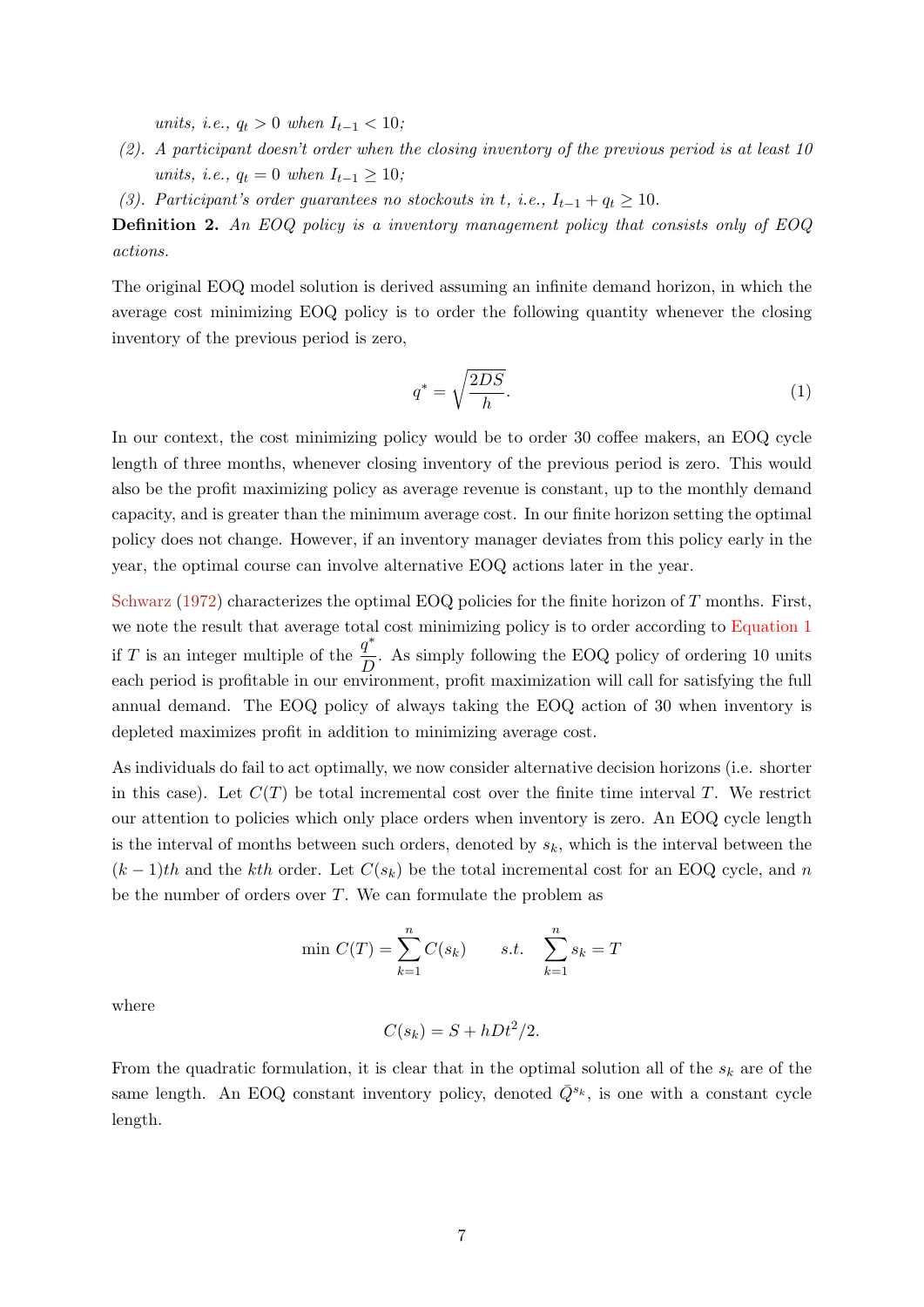Let  $C^n(T)$  be the total incremental cost for the interval T given n orders,

$$
C^n(T) = nS + hDT^2/2n.
$$

Minimising  $C^n(T)$  gives

$$
n^* = \sqrt{\frac{hDT^2}{2S}}.
$$

Notice for the first month in our task, i.e.  $T = 12$ , this yields the same solution as the infinite horizon formulation,  $n^* = 4$  and  $s_k^* = 3$ .<sup>3</sup> Further investigations on situations when the horizon T is sufficiently small reveals that the optimal number of orders,  $n^*$ , is the smallest integer satisfying  $n(n+1) \geq \frac{hDT^2}{2C}$  $\frac{25}{25}$ . With the parameter values in our task, Table 1 gives an overview of the optimal solutions for different values of T.

| Month          | T              | $\frac{hDT^2}{2S}$ | $n^*(n^*+1)$   | The optimal<br>order number<br>$(n^*)$ | The optimal EOQ<br>cycle length<br>$(s_k^*)$<br>sequence | The<br>optimal<br>order size $(q_k^*)$ |
|----------------|----------------|--------------------|----------------|----------------------------------------|----------------------------------------------------------|----------------------------------------|
| 12             | 1              | 0.111              | $\overline{2}$ |                                        | $\{1\}$                                                  | $\{10\}$                               |
| 11             | $\overline{2}$ | 0.444              | $\mathfrak{D}$ |                                        | $\{2\}$                                                  | $\{20\}$                               |
| 10             | 3              |                    | $\overline{2}$ |                                        | $\{3\}$                                                  | $\{30\}$                               |
| 9              | 4              | 1.778              | $\overline{2}$ |                                        | $\{4\}$                                                  | $\{40\}$                               |
| 8              | $\overline{5}$ | 2.778              | 6              | 2                                      | $\{3, 2\}$                                               | $\{30, 20\}$                           |
| 7              | 6              | 4                  | 6              | 2                                      | $\{3, 3\}$                                               | $\{30, 30\}$                           |
| 6              | 7              | 5.444              | 6              | 2                                      | $\{3, 4\}$                                               | $\{30, 40\}$                           |
| $\overline{5}$ | 8              | 7.111              | 12             | 3                                      | $\{3, 3, 2\}$                                            | $\{30, 30, 20\}$                       |
| 4              | 9              | 9                  | 12             | 3                                      | $\{3, 3, 3\}$                                            | $\{30, 30, 30\}$                       |
| 3              | 10             | 11.111             | 12             | 3                                      | $\{3, 3, 4\}$                                            | $\{30, 30, 40\}$                       |
| $\overline{2}$ | 11             | 13.444             | 20             | 4                                      | $\{3, 3, 3, 2\}$                                         | $\{30, 30, 30, 20\}$                   |
|                | 12             | 16                 | 20             | 4                                      | $\{3, 3, 3, 3\}$                                         | $\{30, 30, 30, 30\}$                   |

Table 1: Optimal solutions for different  $T$  in our task

With our finite horizon of one year, the following set of constant EOQ cycles  $s_k = \{1, 2, 3, 4, 6, 12\}$ and the corresponding constant EOQ policies are of particular interest. Table 2 shows for these EOQ constant policies the corresponding annual profits, the number of orders placed annually and the percentage of maximum potential annual profits, i.e. efficiency. Notice that EOQ constant 2 and 4 both generate over 93% of the potential annual profits. Given the minimal loss incurred by adopting these policies we define an alternative decision quality benchmark. When a participant chooses  $s_k = \{2, 4\}$  we call this "near optimal" performance.

#### 2.2 Experimental design

Our experimental design has two treatment variables, each of which has two categories. This generates a  $2\times 2$  factorial experimental design. We adopt a between subject design; a participant only experiences one of the four possible treatment cells.

<sup>&</sup>lt;sup>3</sup> Pan et al. (2019) use the same inventory management decision problem as we do but with different parameter values. In their setting, the monthly demand is  $20$  units, price is  $P5$  per unit, the fixed ordering cost is  $P80$ , and the constant monthly holding cost is  $P0.5$  per unit. These parameters yield a different optimal solution, i.e.,  $n^* = 3$  and  $s_k^* = 4$ .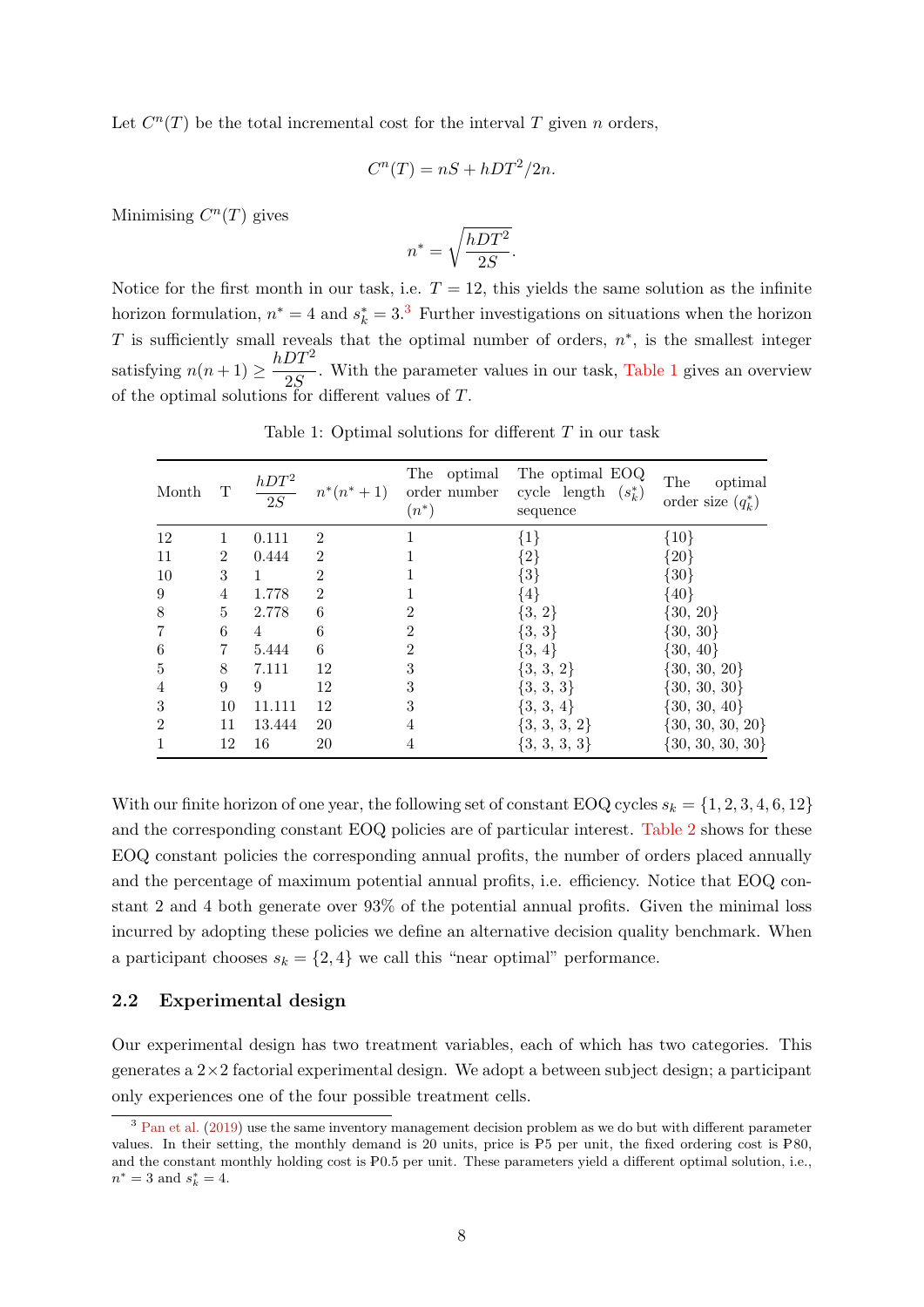| $O^{s_k}$      | The number<br>of orders per<br>year | Constant<br>order size | Profit<br>per<br>EOQ cycle | Annual profit | Efficiency |
|----------------|-------------------------------------|------------------------|----------------------------|---------------|------------|
| 12             |                                     | 120                    | 75                         | 75            | 15.63%     |
| 6              | 2                                   | 60                     | 195                        | 390           | 81.25%     |
| 4              | 3                                   | 40                     | 155                        | 465           | 96.88%     |
| 3              | $\overline{4}$                      | 30                     | 120                        | 480           | 100.00%    |
| $\overline{2}$ | 6                                   | 20                     | 75                         | 450           | 93.75%     |
|                | 12                                  | 10                     | 20                         | 240           | 50.00%     |

Table 2: Alternative EOQ constant strategies which do not generate stockouts or positive closing inventories in month 12 and their respective performance properties.

The first treatment variable is the feasible set of inventory policies a participant can follow. The first category is called "Unrestricted", where a participant can choose any quantity they wish each month as long as the quantity does not exceed 120. The second category is called "Zero Only", where participants are restricted to ordering only once the inventory level is zero. We expect that the larger set of alternatives in the unrestricted category presents participants with a more difficult learning task.

The second treatment variable is the level of exogenous cognitive load burden we induce by introducing a competing task. In the "Low" cognitive load category participants complete the inventory tasks without distractions. In the "High" cognitive load we introduce an incentivized PIN task that is completed alongside the inventory management task and requires the utilization of short term memory. At the start of each year, a participant is given 15 seconds to memorise a random 6-digit PIN. The PIN is case sensitive, consisting of numbers, upper and lower case letters.<sup>4</sup> After the completion of the year, a participant is prompted to enter the PIN. Entering the correct PIN unlocks an extra reward of ➅300. A participant only has one attempt at the PIN task. If a participant actively tries to complete the PIN task successfully, we expect the diminished access to short term memory to reduce decision-making quality and the speed of any learning.

Table 3 summarizes our experimental design and provides summary statistics on the demographics of the participants. We designate treatment cells by the word pairs  $x - y$ , where x is feasible set of policies category and  $y$  is category of the cognitive load.

#### 2.3 Experimental procedures

Seven sessions were conducted at Newcastle University Business School experimental economics laboratory during May and July 2017. 162 participants<sup>5</sup> were recruited via random selection

<sup>&</sup>lt;sup>4</sup>The PIN is the same for all participants across each year to ensure control.

<sup>5</sup> We excluded five participants from our data analysis and the participant counts are given in Table 3. One participant, in the Zero Only-Low treatment, always submitted the random slider starting position when inventory reached zero. Two other participants, in the Zero Only-High treatment, grossly took advantage of the limited liability rule. The final two excluded participants attended the last session and demonstrated behaviour that they had been briefed about the content of the experiment; they clicked through the instructions without reading them and subsequently provided the solution  $\overline{Q}^3$  for all years - even though this was not optimal for the practice year.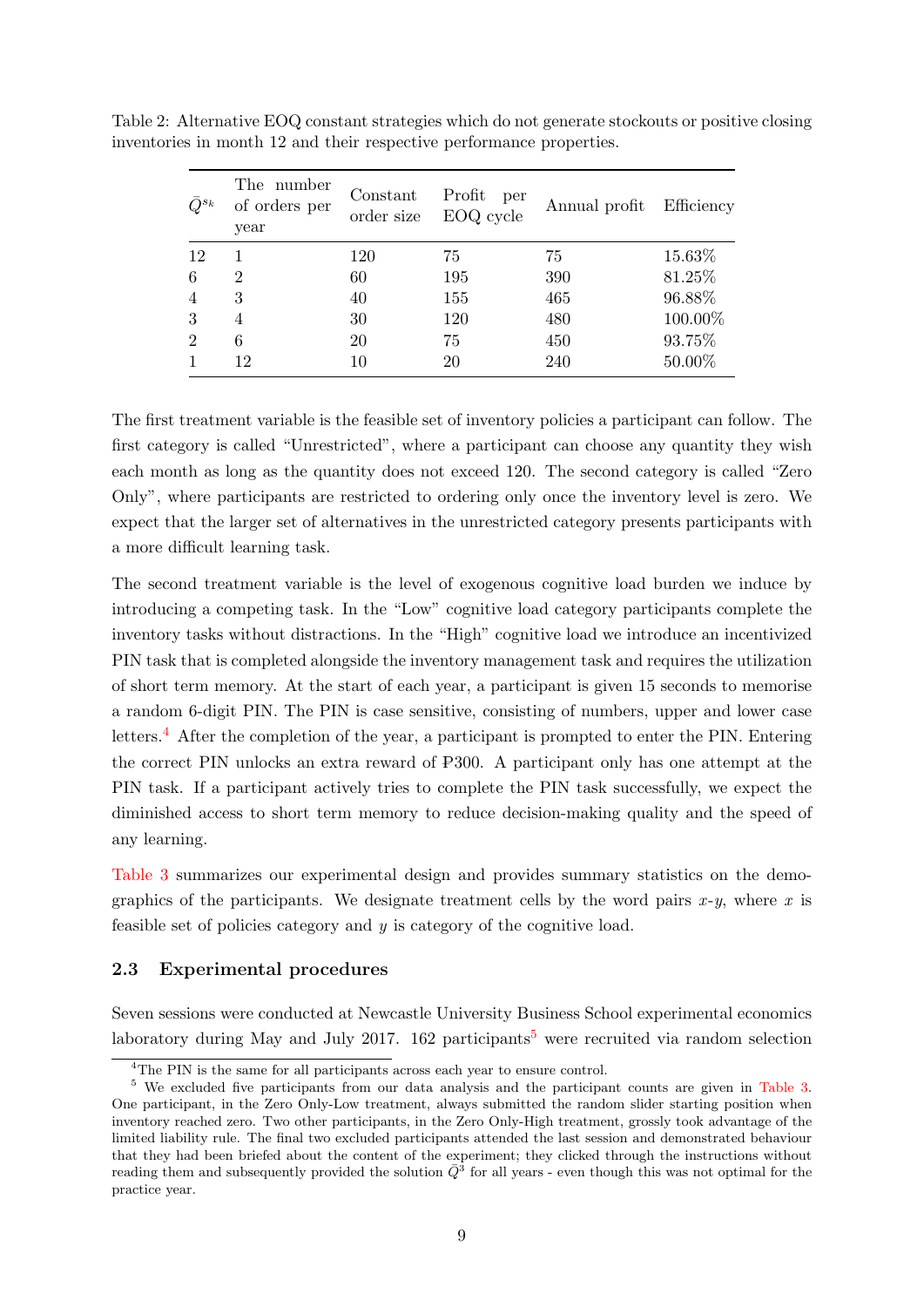| Treatment cell    | Participants | Average<br>age | Male | Postgrad | <b>STEM</b><br>subjects <sup>1</sup> | Average math<br>level <sup>2</sup> |
|-------------------|--------------|----------------|------|----------|--------------------------------------|------------------------------------|
| Unrestricted-Low  | 41           | 25             | 34\% | 49%      | 37\%                                 | 3.68                               |
| Unrestricted-High | 41           | 25             | 37%  | 44\%     | 56%                                  | 3.20                               |
| Zero Only-Low     | 39           | 25             | 23%  | 47%      | 34%                                  | 3.26                               |
| Zero Only-High    | 36           | 28             | 50%  | 56%      | 28%                                  | 3.53                               |

Table 3: Summary of the demographic information of participants for each treatment

<sup>1</sup> STEM subjects include Engineering & Technology, Life Sciences & Medicine and Natural Sciences. Non-STEM subjects include Arts & Humanities and Social Sciences & Management.

<sup>2</sup> Math Level was self-assessed, and was categorised into 6 levels.  $1 =$  "Below GCSE",  $2 =$  "GCSE", 3  $=$  "A Level",  $4 =$  "Undergraduate",  $5 =$  "Postgraduate",  $6 =$  "Above Postgraduate". Note that GCSE (General Certificate of Secondary Education) is an academic qualification in a specific subject typically taken by school students aged 14-16 of the UK (except Scotland), at a level below A level.

for invitation from a participant pool database of the Behavioural Economics Northeast Cluster. All participants were students from Newcastle University except for three who were from Northumbria University.

Each session lasted no more than sixty minutes, with strict procedures to limit the access to any aides that would provide assistance in calculations or remembering PIN codes. Participants were signed in individually and instructed to leave their personal belongings, including any writing instruments, in the reception area before being escorted to a computer desk placed in a privacy carrel. Each participant was then provided with a pen and two copies of an informed consent document, which they read and signed if they wished to continue their participation. The pen and signed forms were then collected by a monitor. Participants were sternly informed thereafter that no electronic devices - such as mobile phones, calculator, smart watches, etc. - could be used until their session was completed. They were further instructed that the rest of the experimental tasks were fully computerized and they would complete the rest of the experiment only using their mouse. Prior to participants entering the laboratory, all computer keyboards were concealed under a thick opaque cover. This aimed to diminish any access to mnemonic devices for remembering PIN codes. These measures were taken in all sessions to provide control between High and Low cognitive load treatments.

The experiment itself was conducted using a self-contained program developed in oTree (Chen et al., 2016). Access was restricted to other programs on the computer. The sum of these measures eliminated many of the tools participants commonly used to perform mathematical calculations. This dismal work environment was applied to all four treatment cells.

Once instructed to start by the monitor, participants read through the instructions<sup>6</sup> at their own pace. After reading the instructions, participants were asked to complete seven multiple choice questions designed to ensure that they understand the calculation of costs and profits. Participants who provided more than two incorrect answers had to review the mistaken questions with one of the experimenters before proceeding to the decision tasks.

Participants then took part in the six year decision task sequence, followed by a short post-

<sup>6</sup> In the first Appendix, we provide a complete set of instructions.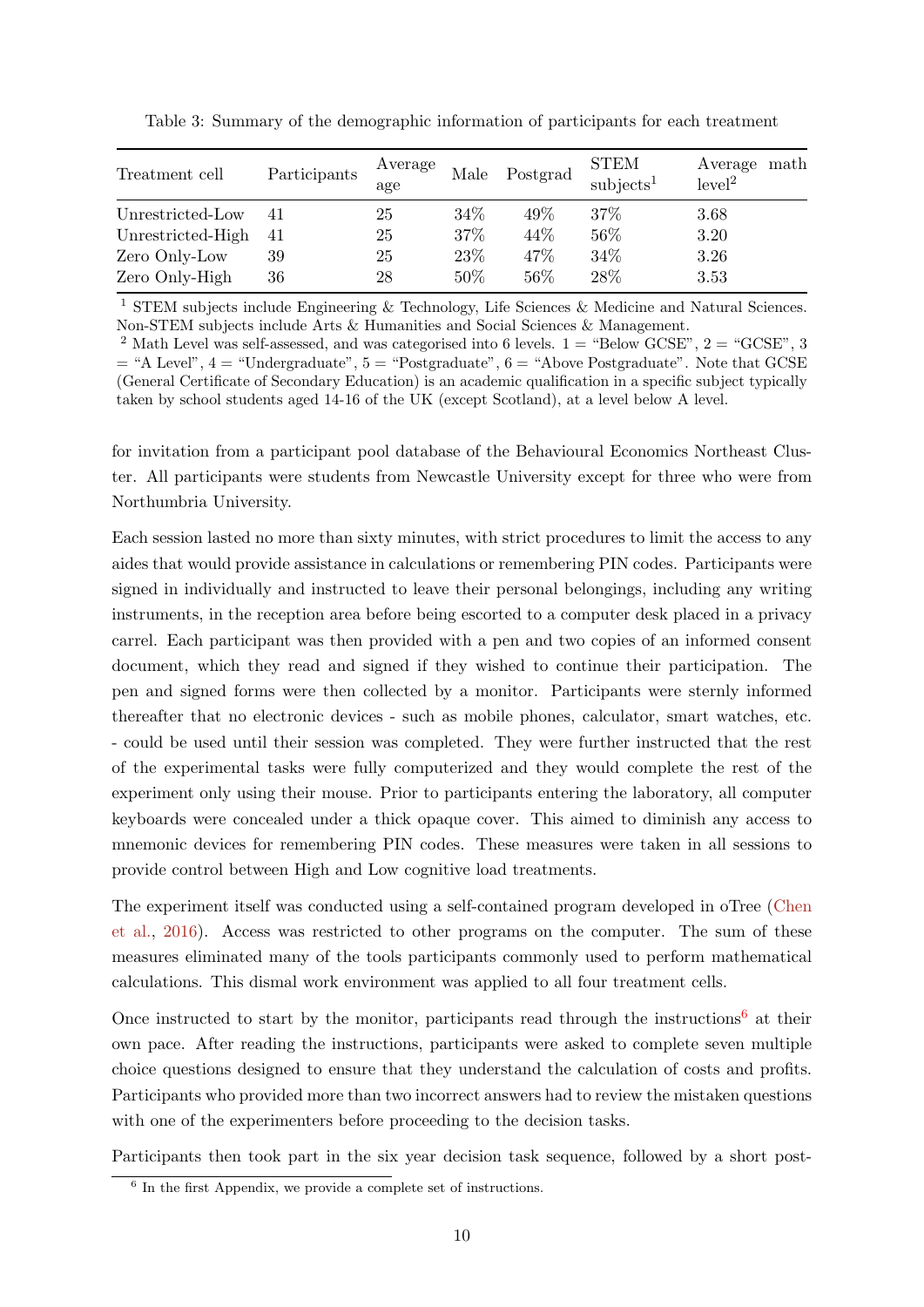experiment survey which collected demographic information. Year 0 was a practice round which used an alternative set of cost parameters<sup>7</sup> from those of Years 1 through 5, and the performance in this task did not affect a participant's total earnings. The purpose of the practice year was to help familiarize the participants with the task and the decision screen. Orders were entered by moving a slider whose value range was zero to one hundred and twenty. The initial point of the slider was random each month, and in the case of a Zero Only treatment it was greyed out if there is a positive opening inventory. The decision screen included a table providing the entire history of a participant's monthly ordering choices, as well as opening inventory, units sold, closing inventory, sales revenue, ordering costs, holding costs and profits.<sup>8</sup> For participants who experienced the High cognitive load treatment, we provided an opportunity to practice the PIN task in the practice year.

Participants then completed the Years 1 through 5 decision tasks. Participants were paid for their accumulated earnings from these decision tasks, at the conversion rate of  $P300 = \pounds1$ , as well as a  $£5$  show-up fee. There was limited liability; to ensure the motivation to make profits would not be affected by large negative earnings made in a particular year, any negative profits made in a year will be treated as  $0$  earnings.<sup>9</sup> The average earnings across all treatments were £13.37 per participant, including the participation fee.<sup>10</sup>

One last important aspect of the experiment was the fixed length of time a participant had to complete the inventory management task for a year. We required that a participant spend exactly four minutes completing each task in Years 1 through 5. This was designed to prevent participants from racing through the monthly decisions in order to reduce the cognitive cost of remembering their PIN. If a participant completed their twelve monthly decisions early they could not advance to the next period (or enter the PIN) until the four minutes expired. If they failed to complete the twelve tasks before the time expired, the computer program executed the remaining months' sales with the existing inventory stock.

# 3 Empirical evaluation of treatment effects

We evaluate the treatment effects of restricted inventory policy choice sets and increased cognitive load by considering their impacts upon participant's earnings in the inventory management tasks, the propensity to choose optimal inventory policies, and then the efficacy of the PIN task and whether performance in that task is correlated with inventory performance.

#### 3.1 Hypotheses

Our motivation of treatment variables leads to several natural hypotheses. Naturally, better performance leads to greater average annual earnings and is indicated by greater percentage of participants adopting optimal (near-optimal) inventories. Increases in cognitive load reduce

 $^7$  In the practice year the order costs were P45 and the holding costs were P0.5.

<sup>&</sup>lt;sup>8</sup> We provide screen captures of these interfaces in the Appendices.

<sup>&</sup>lt;sup>9</sup> This limited liability only affected the earnings of five participants in five different years.

<sup>&</sup>lt;sup>10</sup> The average earnings of Low treatment (without PIN task) was £11.58 per participant, while the average earnings of High treatment (with PIN task) was  $\pounds$ 15.23 per participant.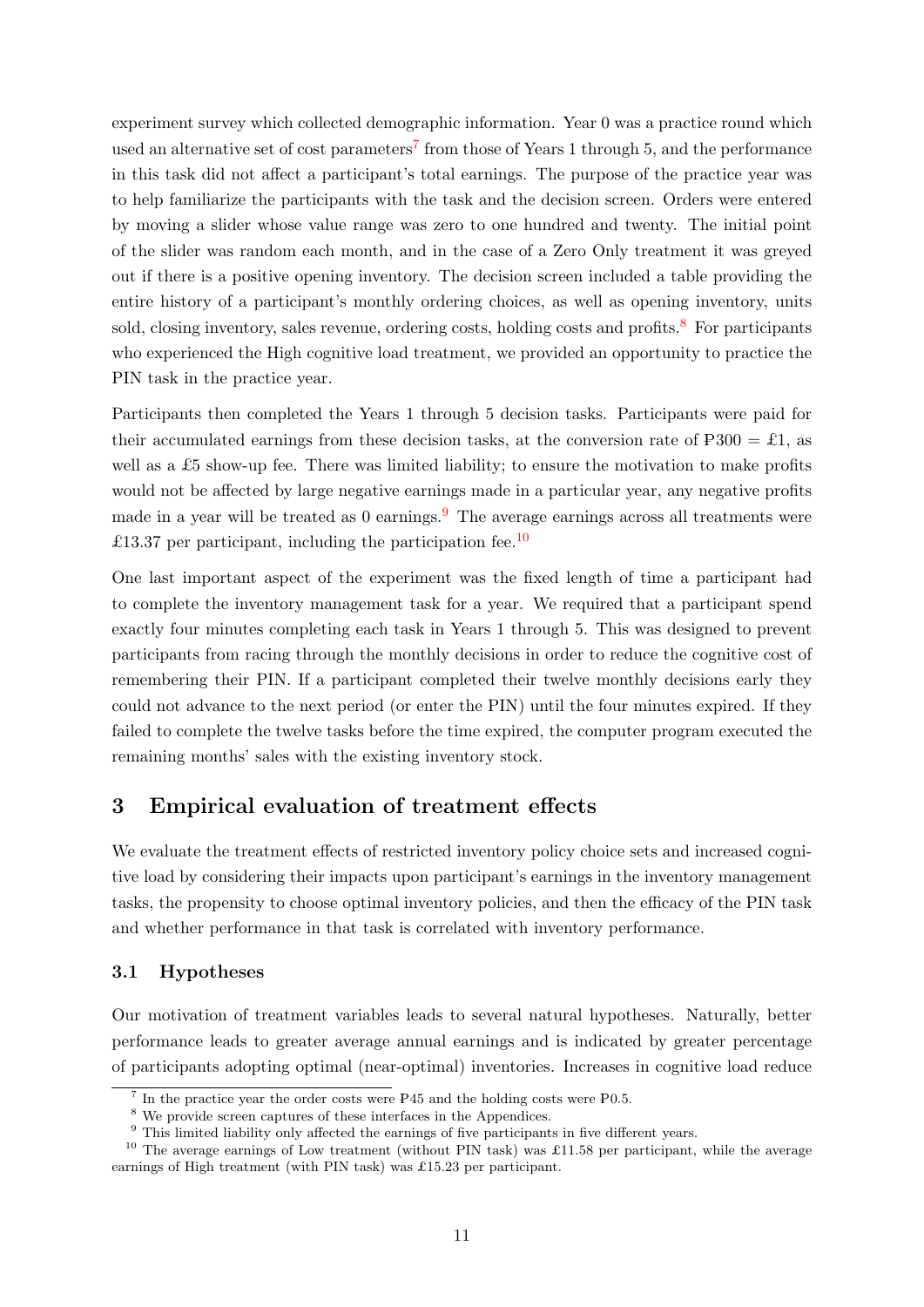short term memory capacity and lead to diminished performance in both the Zero Only and Unrestricted policy choice sets, giving the following hypotheses:

Hypothesis 1.a. Participants perform better in the Zero Only-Low treatment than the Zero Only-High treatment. This will be reflected in two measures: average annual earnings and the percentage of participants who adopt optimal (near-optimal) inventories.

Hypothesis 1.b. Participants perform better in the Unrestricted-Low treatment than the Unrestricted-High treatment. This will be reflected in two measures: average annual earnings and the percentage of participants who adopt optimal (near-optimal) inventories.

The set of inventory policies in the Unrestricted is much larger than and only adds suboptimal alternatives to the Zero Only restricted set of policy choices. The reduced focalness of EOQ strategies and greatly complicated participants' choice sets in the Unrestricted treatments leads to our next set of hypotheses:

Hypothesis 2.a. Participants perform better in the Zero Only-Low treatment than the Unrestricted-Low treatment. This will be reflected in two measures: average annual earnings and the percentage of participants who adopt optimal (near-optimal) inventories.

Hypothesis 2.b. Participants perform better in the Zero Only-High treatment than the Unrestricted-High treatment. This will be reflected in two measures: average annual earnings and the percentage of participants who adopt optimal (near-optimal) inventories.

In our treatments that involve the PIN task, participants need to memorize the PIN as well as making monthly ordering decisions. Buser and Peter (2012) define multitasking as switching back and forth between two ongoing tasks, which can be applied in our treatments with the PIN task. Popular best-selling books<sup>11</sup> advertise the stereotype that women are better at multitasking. However, experimental results from Buser and Peter (2012) do not support such stereotype. Our experiment is an opportunity to evaluate that women are better at multitasking conjecture in an inventory management context.

Hypothesis 3. In treatments involving increased cognitive load, i.e., both Zero Only-High and Unrestricted-High treatment, women perform better than men.

#### 3.2 Annual inventory profits

We test the differences in average annual profit for different treatment groups using two-sided ttests and non-parametric Wilcoxon rank-sum tests. As participants have the best performance with the intervention and without the cognitive load, we use Zero Only-Low treatment as a reference point to demonstrate profit loss resulting from the presence of more complicated choice sets and a shock to their cognitive load. We report the results of these hypotheses tests in Table 4. The first two rows indicate that both the absence of the intervention and shocking their cognitive load negatively impact average annual profits both statistically and economically. More complicated policy choices cause more profit loss than High cognitive load.

When we examine the effect of exogenously increasing a participant's cognitive load conditional on the policy choice set we find mixed support for Hypothesis 1. There is a statistically signifi-

 $11$  See for example Pease and Pease (2001) and its adaptation, Why Men Can Only Do One Thing at a Time and Women Never Stop Talking (Pease and Pease, 2003).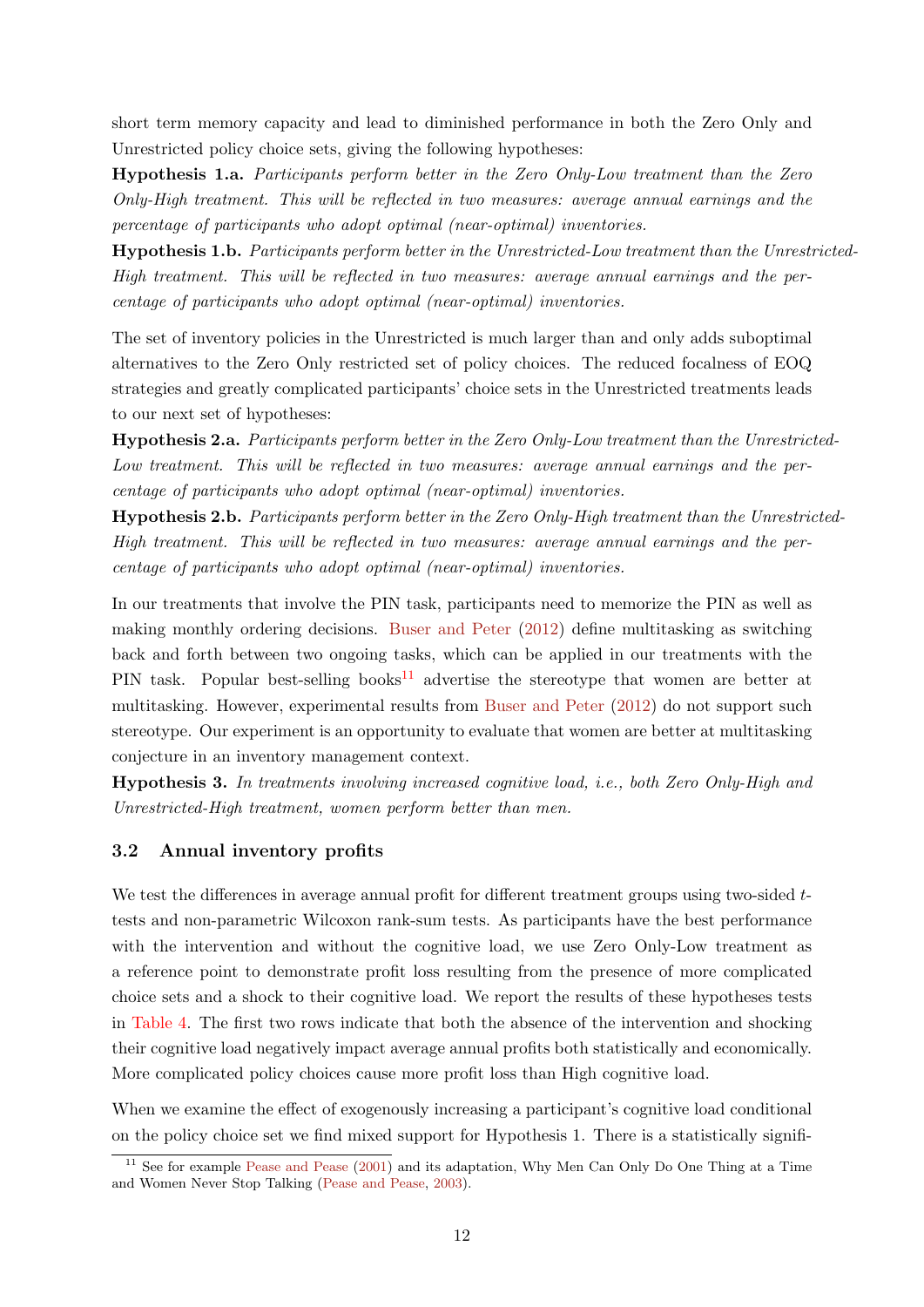cant reduction in average in earnings in the Zero Only treatment, but not in the Unrestricted treatment. We do find stronger evidence in support of Hypothesis 2, as we find limiting participant's choices to EOQ restricted policies leads to statistically greater average earnings in both Low and High cognitive load settings.

Table 4: Average annual profits by treatment and hypotheses tests for differences in average annual earnings

|             |        | Unrestricted-Low Unrestricted-High Zero Only-Low Zero Only-High |        |        |
|-------------|--------|-----------------------------------------------------------------|--------|--------|
| Average     | 375.85 | 366.70                                                          | 412.94 | 390.10 |
| Stand. Dev. | 129.38 | 126.87                                                          | 97.35  | 113.78 |

Panel A: Annual profits by treatment

| $\cdot$ 1                                                                |                        |                       | $\mathbf{u}$         |                      |
|--------------------------------------------------------------------------|------------------------|-----------------------|----------------------|----------------------|
| Treatment Comparison                                                     | <b>Difference</b>      | Profit loss<br>$(\%)$ | Two-sided<br>t-tests | Wilcoxon<br>rank-sum |
| Zero Only vs Unrestricted<br>Low vs High                                 | 30.71<br>16.29         | 7.64\%<br>4.14%       | 0.000<br>0.055       | 0.001<br>0.003       |
| Zero Only-Low vs Zero Only-High<br>Unrestricted-Low vs Unrestricted-High | 22.84                  | 5.53%<br>2.43\%       | 0.038<br>0.470       | 0.012<br>0.124       |
| Zero Only-Low vs Unrestricted-Low<br>Zero Only-High vs Unrestricted-High | 9.15<br>37.09<br>23.40 | 8.98%<br>$6.00\%$     | 0.001<br>0.059       | 0.012<br>0.052       |
|                                                                          |                        |                       |                      |                      |

Panel B: Hypotheses tests for differences in average annual profits (p-values reported)

A disaggregated view of the average annual profits permits insight into learning over time and how our treatments impact it. Figure 1 presents these time trends for each of the four treatments. There are several prominent features of this figure which provide refined insights into our hypotheses results on the average profit levels. First, performance gains are mostly achieved in Years 1 through 3. Second, average earnings are around 90% of the possible earnings in the last two years; except for the Unrestricted-High treatment which are around 5-10% lower. Third, High cognitive load and Unrestricted policy choice sets both cause the greatest negative performance impact in Year 1.

We quantify and assess these remarks by conducting a series of dummy variable linear regressions using random effects estimators and cluster standard errors at the level of the individuals. We report these results in Table 5. In model  $(1)$ , we simply regress annual profit on a constant and dummy variables for Years 1 through 4, rendering Year 5 the base level. In model (2) we introduce dummy variables for the Zero Only and High treatment categories. In this case the constant reflects the average profit level for Year 5 in the Unrestricted-Low treatment; and the Year 1 through 4 dummy variable coefficients reflect the average annual profits across participants in the Unrestricted-Low treatment. In model (3), we add interaction dummy variables for the Zero Only and High treatment categories to examine if their joint imposition leads to super- or sub-additive impact on annual profit. In model (4), we add individual characteristic dummy variables to examine individual differences.

Our treatment effects for Zero Only and High are largely generated by their Year 1 impacts,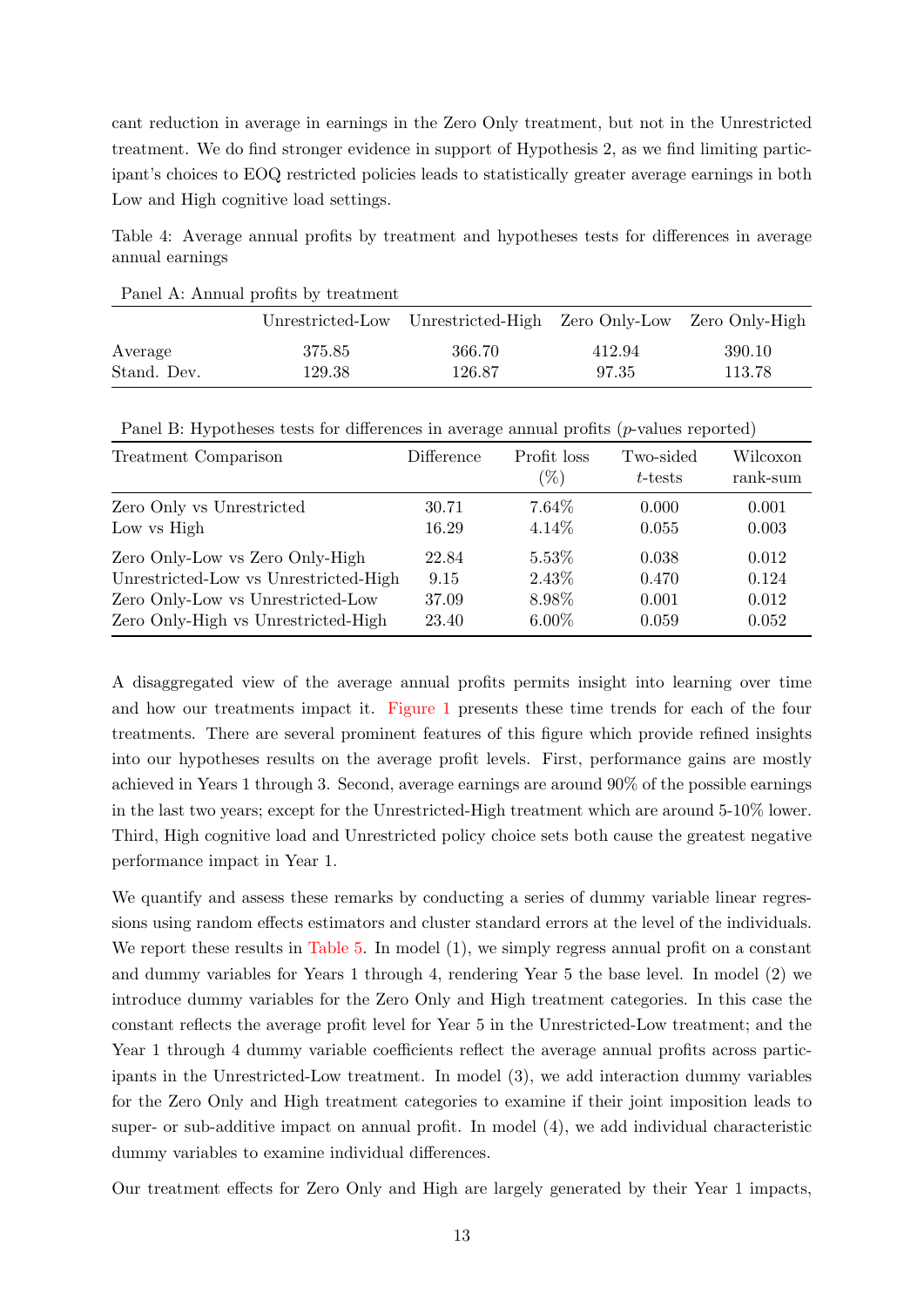Figure 1: Annual Profits over individual Years and by treatment: Averages and 95% confidence intervals



suggested by their individually significant coefficients in models (2) and (3). We conduct a Chow test, for which the null is model (1) versus the alternative of model (2), i.e. the joint differences of the two treatments are significant. The resulting  $\chi^2$ -stat is 27.32, and has a p-value of 0.002. We conduct a second Chow test to compare the veracity of model (3) versus model (2). The resulting  $\chi^2$ -stat in this case is 8.73, and has a *p*-value of 0.120.

Our analyses of annual profits leads us to our first set of results.

Result 1. Reducing the participants' policy choice sets to EOQ restricted ones leads to higher profits. However, these gains predominantly occur in Year 1 - when the participants face the inventory decision problem for the first time.

Result 2. Exogenously increasing participants' cognitive load leads to lower profits. However, these losses predominantly occur in Year 1 - when the participants face the inventory decision problem for the first time.

Result 3. There is no super- or sub-additive effect of simultaneously exposing participants to the Zero Only and High treatment categories.

Finally, let's consider the differences in average annual profit between male and female participants in the treatments involving the PIN tasks. Among the participants who needed to memorize the PINs as well as making monthly ordering decisions, the average annual profits of female and male are 362.95 and 397.22 respectively. Surprisingly, women are not better at multitasking as stereotype suggests. This difference of 34.26 is statistically significant according to both a t-test (p-value = 0.006) and a Mann-Whitney test (p-value = 0.000), which leads to our next result.

Result 4. When there is an additional task in conjunction with inventory management task.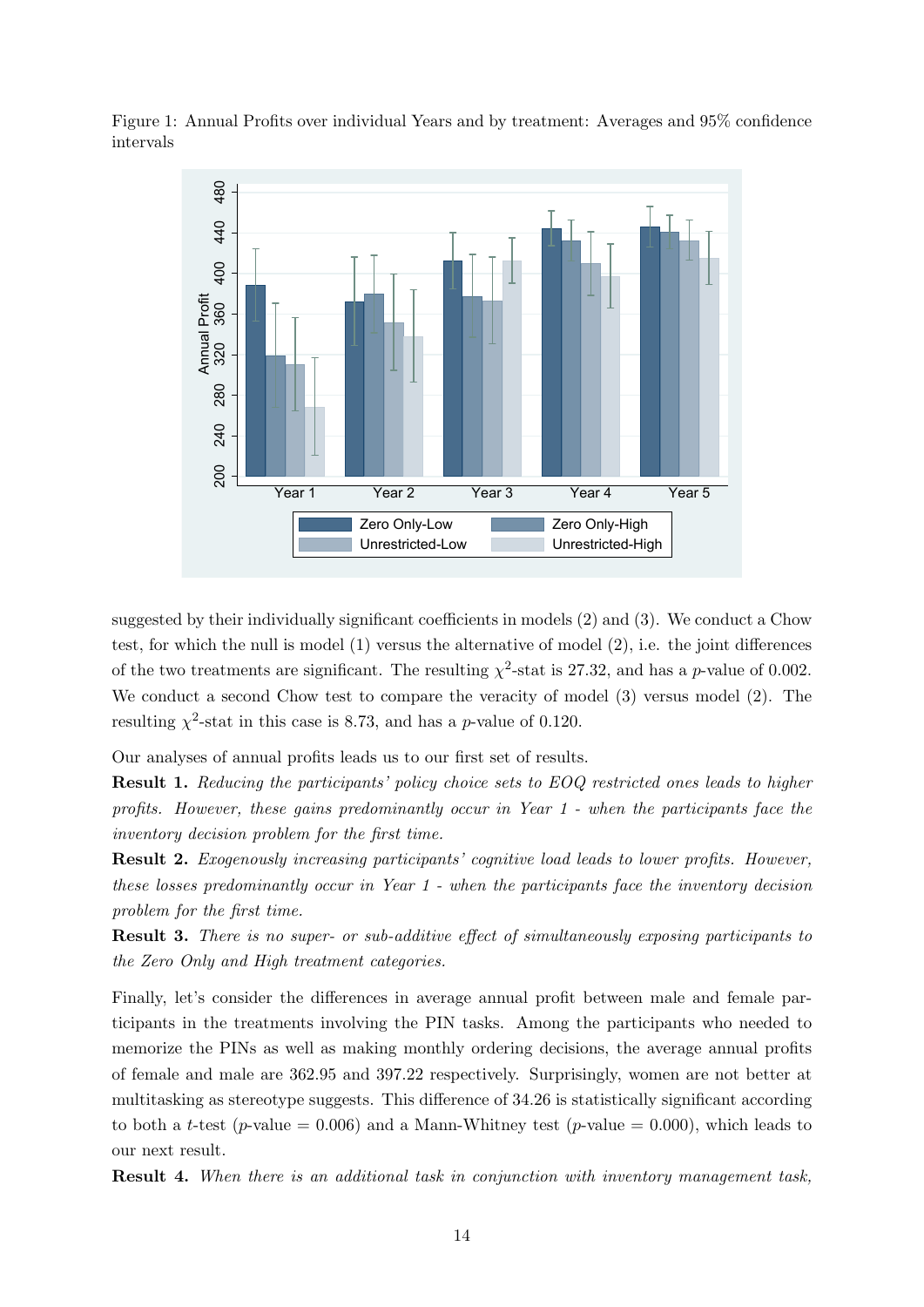|                       | (1)           | (2)                  | (3)                    | (4)                 |
|-----------------------|---------------|----------------------|------------------------|---------------------|
|                       | Annual Profit | Annual Profit        | Annual Profit          | Annual Profit       |
| Year 1                | $-112.27***$  | $-112.80***$         | $-122.44***$           | $-122.44***$        |
|                       | (11.24)       | (18.34)              | (20.77)                | (20.83)             |
| Zero Only*Year 1      |               | $45.45***$           | $65.22**$              | $63.91**$           |
|                       |               | (21.97)              | (26.77)                | (27.09)             |
| $High*Year 1$         |               | $-43.20*$<br>(22.17) | $-23.91$<br>(32.23)    | $-23.91$<br>(32.32) |
| Zero Only*High*Year 1 |               |                      | $-40.40$               | $-39.09$            |
|                       |               |                      | (44.19)                | (44.46)             |
| Year 2                | $-73.39***$   | $-82.86***$          | $-80.89***$            | $-80.89***$         |
|                       | (10.02)       | (19.08)              | (22.92)                | (22.98)             |
| Zero Only*Year 2      |               | 11.56                | 7.53                   | 5.07                |
|                       |               | (20.05)              | (29.81)                | (30.10)             |
| $High*Year 2$         |               | 8.04                 | 4.11                   | 4.11                |
|                       |               | (20.13)              | (29.94)                | (30.02)             |
| Zero Only*High*Year 2 |               |                      | 8.24                   | 10.69               |
|                       |               |                      | (40.13)                | (40.40)             |
| Year 3                | $-38.81***$   | $-38.75**$           | $-59.41***$<br>(18.34) | $-59.41***$         |
| Zero Only*Year 3      | (7.78)        | (15.39)<br>$-16.24$  | 26.15                  | (18.39)<br>28.35    |
|                       |               | (15.78)              | (22.69)                | (22.85)             |
| High*Year 3           |               | 15.70                | $57.02***$             | 57.02***            |
|                       |               | (15.65)              | (19.90)                | (19.95)             |
| Zero Only*High*Year 3 |               |                      | $-86.59***$            | $-88.79***$         |
|                       |               |                      | (30.82)                | (30.97)             |
| Year 4                | $-12.85***$   | $-20.08**$           | $-23.09**$             | $-23.09**$          |
|                       | (4.61)        | (9.40)               | (11.57)                | (11.61)             |
| Zero Only*Year 4      |               | $15.59*$             | $21.75*$               | $21.90*$            |
|                       |               | (9.03)               | (12.16)                | (12.23)             |
| $High*Year 4$         |               | $-0.45$              | 5.56                   | 5.56                |
| Zero Only*High*Year 4 |               | (9.25)               | (15.57)<br>$-12.59$    | (15.62)<br>$-12.74$ |
|                       |               |                      | (18.12)                | (18.19)             |
| Zero Only             |               | $19.12*$             | 12.96                  | 14.30               |
|                       |               | (10.31)              | (13.87)                | (15.17)             |
| High                  |               | $-11.70$             | $-17.71$               | $-22.49$            |
|                       |               | (10.45)              | (16.25)                | (16.77)             |
| Zero Only*High        |               |                      | 12.58                  | 15.31               |
|                       |               |                      | (20.71)                | (22.68)             |
| Male                  |               |                      |                        | 15.04               |
|                       |               |                      |                        | (11.85)             |
| Postgrad              |               |                      |                        | $-14.88$<br>(12.03) |
| <b>STEM</b>           |               |                      |                        | 12.18               |
|                       |               |                      |                        | (11.47)             |
| Math Level            |               |                      |                        | $-2.69$             |
|                       |               |                      |                        | (5.13)              |
| Constant              | $433.40***$   | 430.01***            | $433.01***$            | 440.60***           |
|                       | (5.28)        | (8.56)               | (9.70)                 | (20.84)             |
| Wald $\chi^2$         | 183.28        | 210.84               | 228.77                 | 239.23              |

Table 5: Dummy variable regressions for annual profit: random effects panel data  $(n=785)$ 

Standard errors in parentheses adjusted for clusters in individuals \*  $p < 0.10$ , \* \*  $p < 0.05$ , \*\*\*  $p < 0.01$ 

women perform worse than men in terms of profits.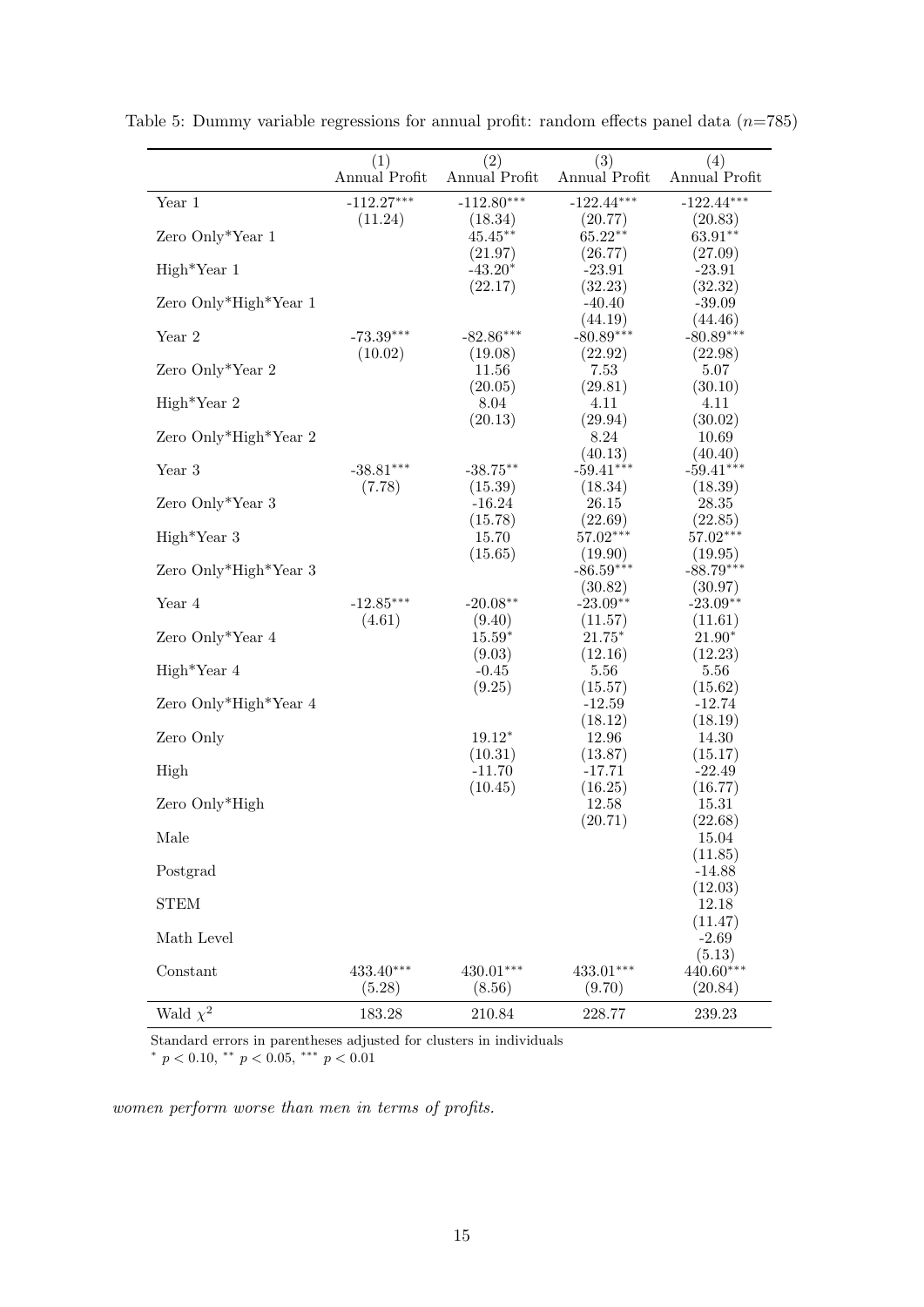#### 3.3 Inventory management policy choices

We turn our analysis towards the inventory policy choices of participants. For each participant we evaluate each of the annual inventory policies,  $Q_{i,a}$ , for whether it is optimal,  $\bar{Q}^3$ , or if it is near-optimal, and EOQ constant strategy of either  $\bar{Q}^2$  or  $\bar{Q}^4$  . Figure 2 depicts the evolution across years of the percentages of participants following optimal and near-optimal policies in each treatment. Inspection of this figure reveals our next set of results.

Figure 2: Stacked graph of the percentage of participants following optimal and near-optimal EOQ constant strategies: by Year and treatment



Result 5. There is a trend in all treatments for increasing use of optimal and near-optimal policies from Year 1 to Year 4.

Result 6. High cognitive load leads to lower percentage use of these policies for both Zero Only and Unrestricted in all five Years.

#### 3.4 Efficacy of the PIN reward procedure

Next, we evaluate the efficacy of procedure for exogenously increasing the cognitive load. Our experimental design faces a challenging balancing act. If the PIN reward procedure is too simple, participants will always collect the reward utilizing minimal short run memory resources, and if it is too difficult they could either decide to forgo the mental costs of trying to commit the PIN to short term memory or forgo effort in the inventory management tasks. A second concern is that raw intelligence is an omitted variable in our analysis which would manifest itself in a strong positive correlation between a participant's performances in the PIN reward and the inventory management task.

We provide visual evidence that our design successfully addresses this balancing act in Figure 3.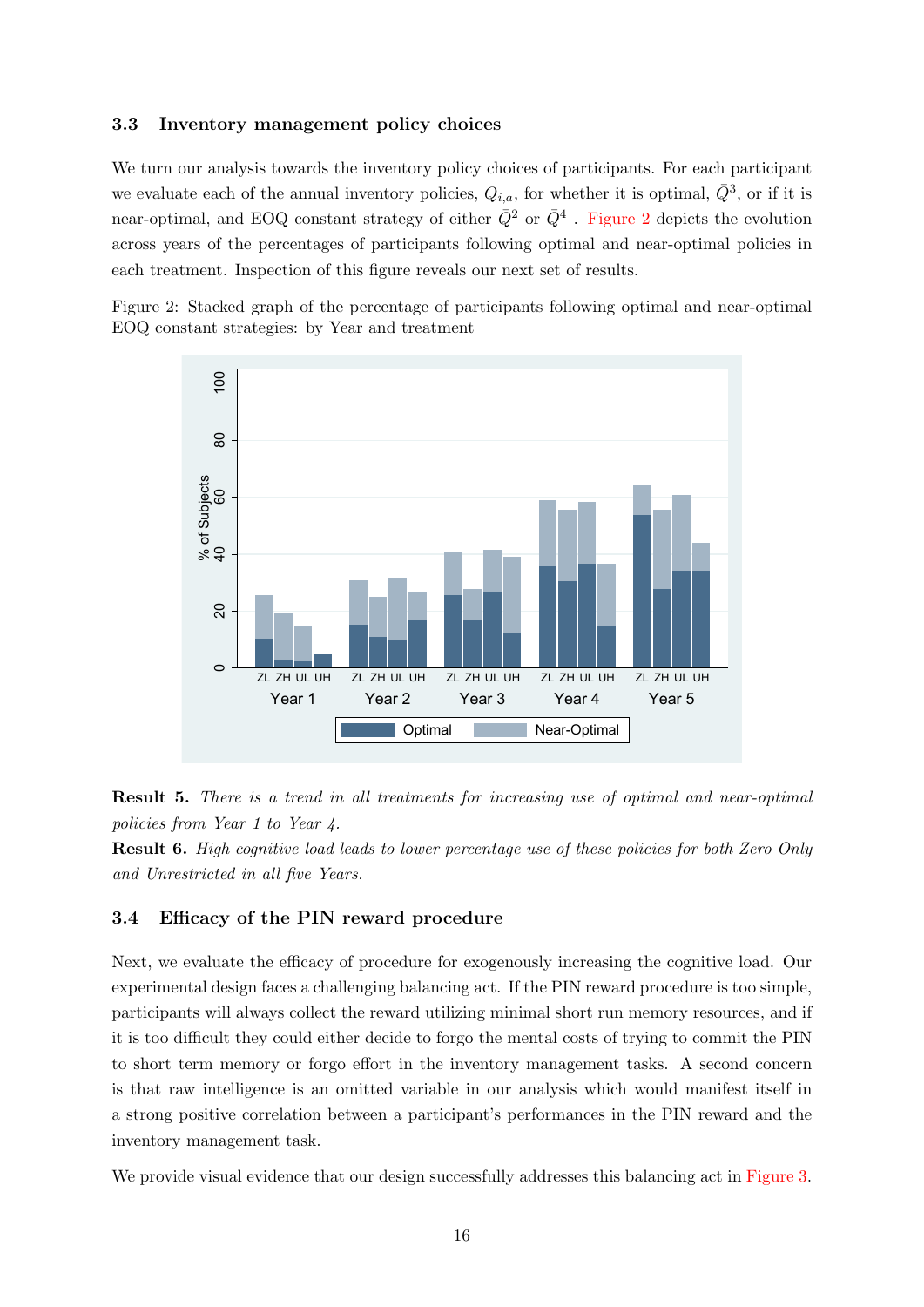First, we observe that only three out of the seventy-seven participants earned one or less PIN rewards; and at the same time thirty-three out of seventy-seven collected all five pin rewards. Second, there doesn't appear to be a clustering of poor inventory management performers, below the ad hoc threshold of P1500, on high or low numbers of earned PIN rewards. Third, there is little evident differences in the conditional means of total profits - suggesting the PIN and inventory management task performance are independent.

Figure 3: Participants' total inventory management task profits conditional on the number of PIN rewards earned and the corresponding whisker plots for the 50, 75, and 95% quantiles. The numbers across the top are the counts of participants who earned the corresponding number of PIN rewards.



We quantify the evidence of the independence of PIN and inventory management task performance by statistically measuring their correlation and testing its statistical significance. Table 6 reports these correlations and the p-values of the hypotheses tests that the correlation is zero. The left portion of the table addresses the correlation between the success of a PIN reward task and the corresponding annual inventory profit. The evidence is mixed. We do not find correlations significantly different from zero in four out of five years, but do find a highly significant positive correlation when we pool all of the years. This analysis suggests potential positive correlation between a correct PIN task and individual reward; however, this analysis does not allow for differences in participants' performances for the PIN task. To address this concern we evaluate the correlations between the total number of PIN rewards earned by a participant  $j$ and both j's annual profits and her total inventory tasks profit. We report these correlations in the right side of Table 6. In this analysis we find evidence in favor of no correlation. None of these correlations is statistically significant.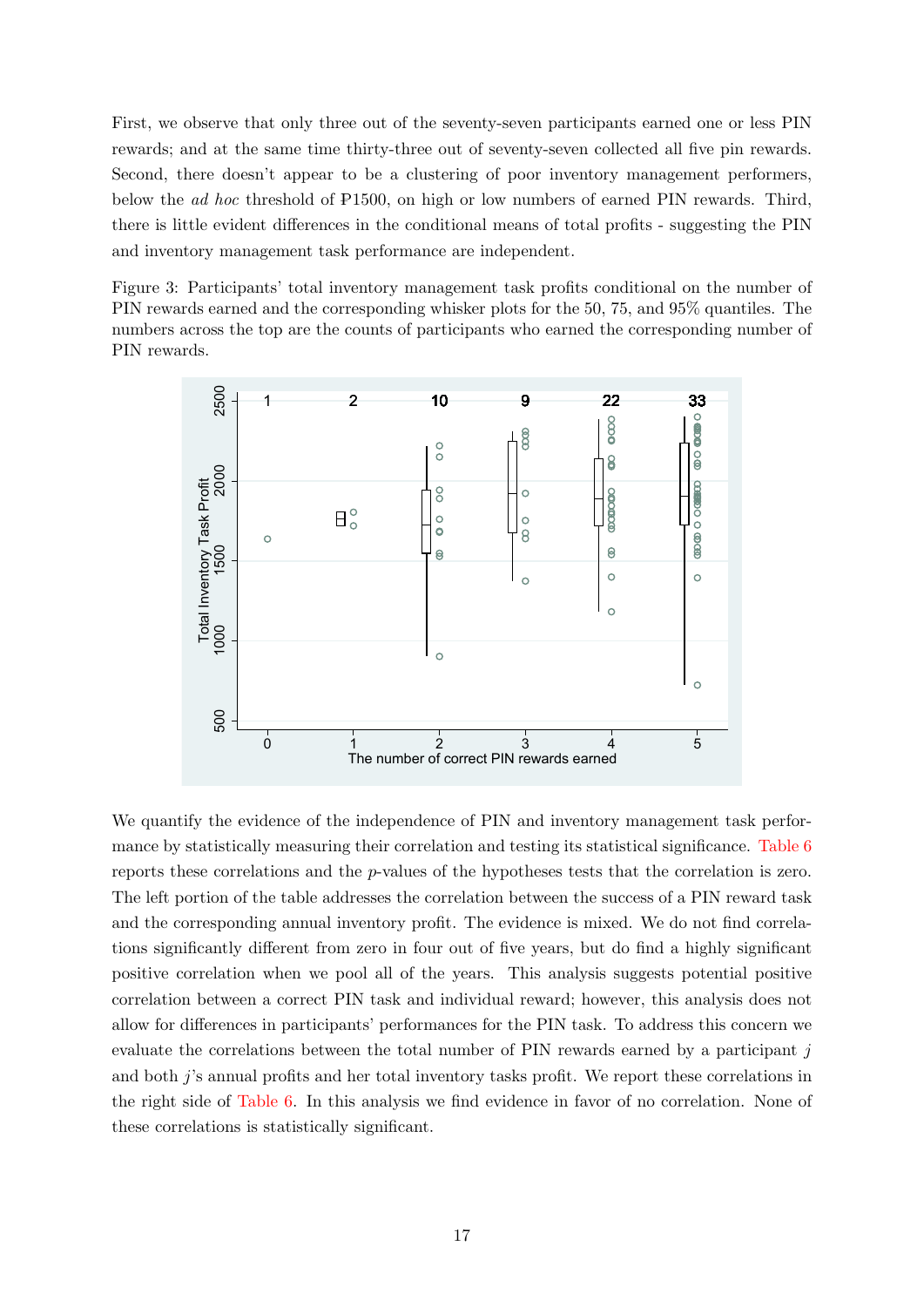Table 6: Spearman correlations between PIN reward earned in Year a by participant j and j's corresponding Inventory task profit; Spearman and Pearson Rank correlations between a participant j's total number of earned PIN rewards and their Inventory task profits

|              |           | PIN reward eared in Year a | Number of PIN reward earned |                     |  |
|--------------|-----------|----------------------------|-----------------------------|---------------------|--|
|              |           | Spearman Rank Corr.        | Pearson Corr.               | Spearman Rank Corr. |  |
|              | Year 1    | 0.08<br>(0.512)            | 0.13<br>(0.248)             | 0.11<br>(0.324)     |  |
| Annual       | Year 2    | 0.12<br>(0.315)            | 0.08<br>(0.507)             | 0.11<br>(0.338)     |  |
| Profit       | Year 3    | 0.21<br>(0.072)            | 0.10<br>(0.391)             | 0.04<br>(0.750)     |  |
|              | Year 4    | 0.09<br>(0.459)            | 0.15<br>(0.182)             | 0.04<br>(0.725)     |  |
|              | Year 5    | 0.14<br>(0.226)            | 0.10<br>(0.379)             | 0.14<br>(0.218)     |  |
|              | All Years | 0.18<br>(0.001)            | N/A<br>N/A                  | $\rm N/A$<br>N/A    |  |
| Total Profit |           | N/A                        | 0.179<br>(0.120)            | 0.182<br>(0.114)    |  |

1. The p-values of the respective tests are reported in the parenthesis.

2. We don't report the correlations for Total Profit in column three because the calculation will include multiple repetitions of a participant's total inventory profit.

3. We don't report the correlations for all Years in columns for and five because the calculation will include multiple repetitions of a participant's total number of PIN rewards.

# 4 Learning Dynamics

Rapid behavioural adjustment during the first three annual iterations of our task is one of the most striking features of our data. What is the process of this individual learning? How do the two external sources of cognitive stress impact this process? These are two questions we attempt to answer next. In the management science and behavioural economics literatures, a common approach to model this type of learning often flies under the flag of Experienced Weighted Attraction (EWA) learning (Camerer and Ho, 1999). This approach often considers a blend of simple reinforcement and adaptive payoff expectation valuations for each alternative strategy, and then for the individual to choose the alternatives according to a probability function that puts a higher probability of choice on higher "scoring" alternatives (Amaldoss and Jain, 2010; Kalkanci et al., 2011; Kalkancı et al., 2014; Brandts et al., 2016; Feng and Zhang, 2017). These scores are then updated over time based on counterfactual payoffs and previous decisions.

There are several reasons why a framework such as EWA learning model is a poor fit for our tasks. First, and most importantly, our choice is the amount of demand to order and which has a prominent monotonicity in the number of months. However, the payoff consequences for inventory orders are not monotonic in the number of months. As the information for participants to calculate and maximize the scores of the alternatives are available to them, it seems that the two external sources of cognitive stress impact the learning process in a way of preventing participants from making the calculation and arriving inertia of the optimal choice. A natural way for participants to adjust their orders is to explore how their performance responds to increases or decreases from previous orders. However, this will inevitably lead to violations of the higher score implies higher probability of choice paradigm of EWA-like learning models.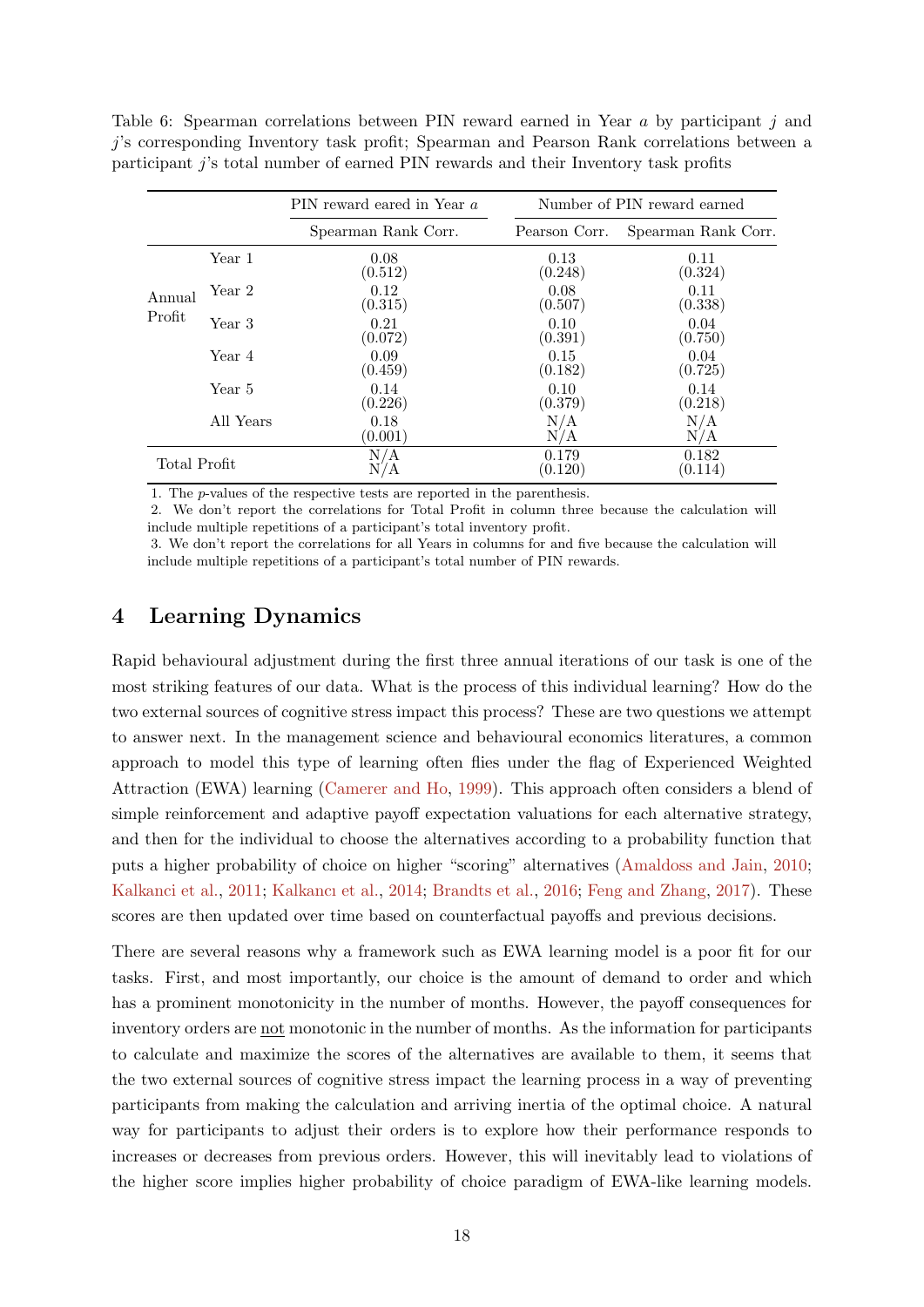A second problem is the relative low number of actual positive EOQ quantities a participant has an opportunity to make. This makes the estimates of initial scores of the alternatives overly influential on the estimation of the parameters of interest hence the process of learning was not properly reflected.<sup>12</sup> In response to these issues we turn to an alternative learning model introduced by Shachat and Zhang (2017), which was also adopted by Pan et al. (2019) for their similar inventory management task. This model accommodates the potential conflict of a natural ordering of the choice set not having monotonicity in value, allows for minimal individual rationality, and works successfully when there is a relatively low number of decisions.

In our final analysis we present and estimate a Markovian learning model for participants' monthly order choices. Generally avoiding  $stockout^{13}$  - thus not foregoing potential profit and only ordering when sales have exhausted inventory - thus avoiding excess holding costs are two key logical motivations for choosing EOQ consistent actions. We formulate a learning process for monthly choices as a decision tree where the first branch is avoiding one of these two pitfalls, and the second branch is the Markov process by which one chooses an EOQ cycle when inventory reaches zero. Figure 4 depicts this process.

Figure 4: The branching decision process. First, there is a choice of proceeding to Branch 1 and taking Non-EOQ action or Branch 2 and taking an EOQ action. This formulation depends upon whether the closing inventory of previous period is greater or less than 10.



We will formulate the probabilities of choosing Non-EOQ actions as simple Logit functions of time, habit formation and whether it is a High cognitive load treatment. As the experimental design prunes Branch 1 for the EOQ treatment for the most part, of key interest here is whether High cognitive load leads to larger probabilities of Non-EOQ actions. Then, when an individual chooses an order once inventory reaches zero, we use a low rationality Markov model to specify how participants switch from one EOQ cycle length to another. In this model we examine the probability of switching to an at least as profitable EOQ action and the viscosity to making

 $12$  We have estimated, or attempted to in some cases, various reinforcement learning model (Erev and Roth, 1998) and experienced weighted attraction learning models (Camerer and Ho, 1999) with logistic link functions. We have not reported these results because estimates of the variance term in the link function reversed the higher score - high probability of choice ranking, locked into extreme initial attraction levels, or failed to converge.

<sup>&</sup>lt;sup>13</sup> We recognise that with our setting, especially in later months, it may be more profitable to suffer a stockout when the open inventory is not too far short from the demand. For instance, in month 9 the optimal dynamic solution is to order 40. However, if open inventory is above 6 units in month 9, it would be more profitable to suffer a stockout and wait until period 10 to order 30. This may lead to a situation in Unrestricted treatment, in which participant deliberately wait out a stockout. However, out of 4920 observations from Unrestricted treatment, such situation never occurred.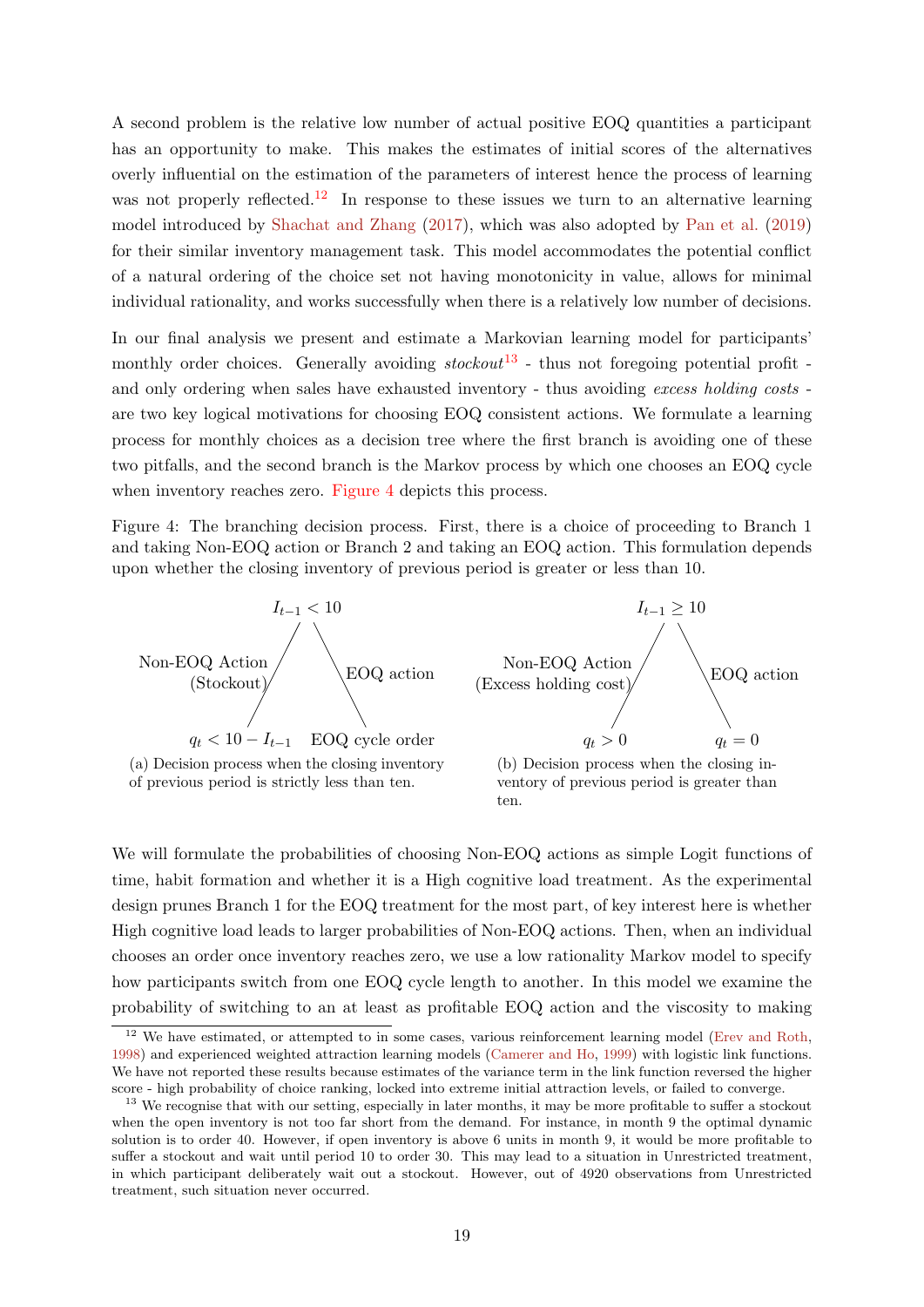large changes to EOQ cycle length.

#### 4.1 Branch Decision 1

To investigate the factors that influence the probability of participants deviating from an EOQ action in any one of the sixty decision rounds with financial incentives we first define and indicator function for

$$
NonEOQ_{i,r} = \begin{cases} 1 & \text{if } q_{i,r} \text{ is not an EOQ action in decision round } r, \text{ and} \\ 0 & \text{otherwise.} \end{cases}
$$

where  $r \in \{1, 2, \ldots, 60\}.$ 

We estimate sets of Logit regressions on the probability a participant chooses a Non-EOQ action for two cases; one when the previous month's closing inventory is strictly less than ten and one when it is at least ten. In both cases we consider the following specification

$$
Pr(NonEOQ_{i,r} = 1) = F(\beta_0 + \beta_1 Year_r + \beta_2Month_r + \beta_3 High + \beta_4 NoneEOQACC_{i,r-1}).
$$

Here F is the logistic cumulative distribution function and  $NonEOQACC_{i,r-1}$  is the total number of rounds participant i has deviated from EOQ up through round  $r-1$  - this is intended to capture any habit formation. Note this is a running count of an participant's Non-EOQ actions in either state.

The Logit regression results are presented in Table 7: Panel A for the case  $I_{t-1}$  < 10 and Panel B for the case  $I_{t-1} \geq 10$ . For the prior case, deviations from an EOQ action occur due to the possibilities of stockouts. While our design was motivated to only allow participants in the Unrestricted to make such Non-EOQ actions, it may also happen in the Zero Only treatment when a participant orders less than 10 when the closing inventory of previous period is 0. There are only 40 such observations out of 4500, but we do include these in the Panel A results.<sup>14</sup> For the latter case - the closing inventory of previous period is at least ten - the only possible deviation from an EOQ action is to order a strictly positive amount, which is not allowed in the Zero Only treatment group.

First, note the large negative values of the estimated coefficients pushing the argument of the logistic CDF to its far left tail. Thus all estimated probabilities of Non-EOQ actions are small as indicated by the last row of the table which reports the estimated probability of a Non-EOQ action at the average level of the factors. Second, two significant factors, both statistically and economically, are the number of years and the accumulation of experience of choosing Non-EOQ actions. The large estimated coefficient indicates there is significant learning to choose EOQ actions across the five years. The positive estimated value of the coefficient of  $NonEOQACC_{i,r-1}$  captures the individual differences in the epiphany of the EOQ logic. The estimated coefficients for Months are statistically significant, but have low magnitude in moving

<sup>&</sup>lt;sup>14</sup> Also there is another possible way to deviate from an EOQ action in the Zero Only treatment. Participants may have positive closing inventory of previous period that is less than 10 but are not allowed to place order (138 out 4500 observations). We exclude these observations as they are not by choice.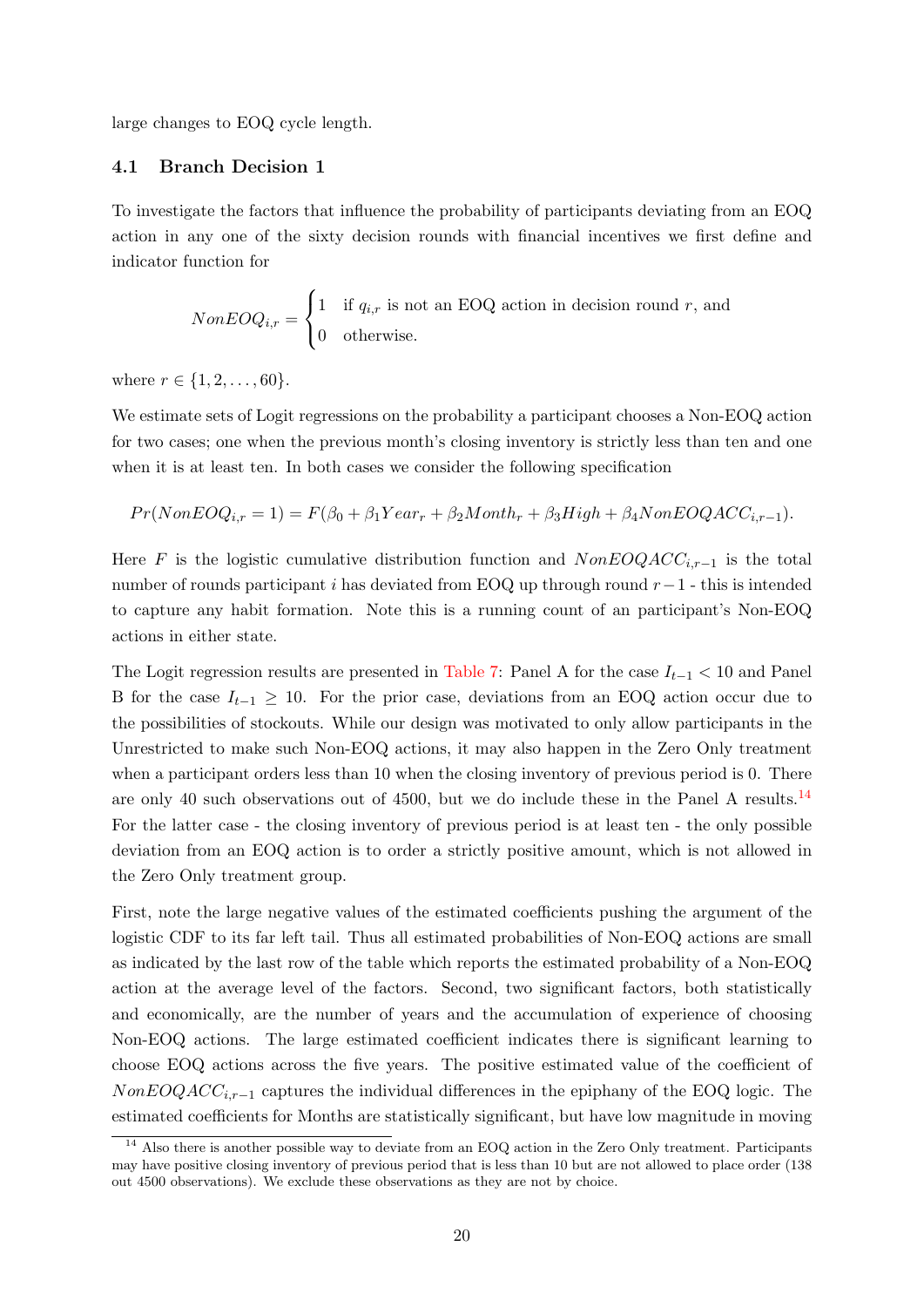| Panel A: $I_{t-1} < 10$ |                        |                        |                        |                        | Panel B: $I_{t-1} \geq 10$ |                        |
|-------------------------|------------------------|------------------------|------------------------|------------------------|----------------------------|------------------------|
| $NonEOQ_{i,r}$          | (1)                    | (2)                    | (3)                    | $\left( 4\right)$      | (5)                        | (6)                    |
| $Year_r$                | $-0.498***$<br>(0.126) | $-0.500***$<br>(0.128) | $-0.690***$<br>(0.160) | $-0.308***$<br>(0.096) | $-0.309***$<br>(0.097)     | $-0.608***$            |
| Month <sub>r</sub>      | $0.194***$             | $0.194***$             | $0.153***$             | $-0.115***$            | $-0.114***$                | (0.134)<br>$-0.141***$ |
| High                    | (0.047)                | (0.047)<br>0.255       | (0.054)<br>0.216       | (0.027)                | (0.027)<br>$-0.404$        | (0.029)<br>$-0.193$    |
|                         |                        | (0.425)                | (0.311)<br>$0.288***$  |                        | (0.376)                    | (0.296)<br>$0.307***$  |
| $NonEOQACC_{i,r-1}$     |                        |                        | (0.039)                |                        |                            | (0.040)                |
| Constant                | $-3.379***$<br>(0.583) | $-3.507***$<br>(0.630) | $-3.175***$<br>(0.690) | $-1.754***$<br>(0.338) | $-1.573***$<br>(0.397)     | $-1.311***$<br>(0.430) |
| N<br>$\chi^2$           | 3032<br>$34.10***$     | 3032<br>$36.06***$     | 2875<br>97.89***       | 3286<br>22.66***       | 3286<br>22.90***           | 3286<br>75.76***       |
| $Pr(NonEOQ_{i,r}) = 1$  | 0.034                  | 0.034                  | 0.037                  | 0.035                  | 0.035                      | 0.030                  |

Table 7: Logit regression on the probability of deviating from an EOQ action

Standard errors in parentheses adjusted for clusters in individuals

\*  $p < 0.10,$  \*\*  $p < 0.05,$  \*\*\*  $p < 0.01$ 

probabilities meaningfully are of opposite signs in two cases. This suggests that stockouts are more likely later in a year while ordering when there is excess inventory is less likely later in a year. Surprisingly, there is no significant effect of having a high cognitive load on taking Non-EOQ actions. Thus the performance differences must come from the types of EOQ actions one takes under high cognitive load. Overall we interpret this evidence that providing the more complicated choice set does lead to some Non-EOQ actions, but these choices diminish with experience.

#### 4.2 Branch Decision 2: A Markov model of EOQ cycle choice

Once an EOQ action is taken, the second branches in Figure 4, we consider how the participant chooses an EOQ cycle length. First, we make a slight modification to our definition of an EOQ cycle to handle situations in the Unrestricted treatment when the previous month's closing inventory is strictly positive but strictly less than ten. Let  $\tilde{s}_{i,k}$  denotes the largest integer less than or equal to  $\frac{I_{t-1}+q_t}{10}$ . To see how this change of definition works consider the following simple example. If a participant has a closing inventory of 2 units from previous period and orders 8 units, then  $\tilde{s}_{i,k} = 1$ . Figure 14 shows histograms of EOQ cycles choices using this new definition in both Unrestricted and Zero Only treatments. This figure illustrates that we see more of the typically optimal EOQ cycles of length three in the Zero Only treatment, and more extreme EOQ cycles of lengths one and twelve in the Unrestricted treatment. Using the information of Figure 14 we move forward considering the set of possible EOQ cycle length  $\tilde{s}_{i,k} \in \{1, 2, 3, 4, 5, 6, 12\}.$ <sup>15</sup>

<sup>&</sup>lt;sup>15</sup> Due to the low number of observations we round down EOQ cycles of  $\tilde{s}_{i,k} = \{7, 8, 9, 10, 11\}$  to  $\tilde{s}_{i,k} = 6$ . Also, note that we are including  $\tilde{s}_{i,k} = 5$  as an EOQ choice cycle given the high frequency it is chosen despite it not corresponding to a EOQ constant policy.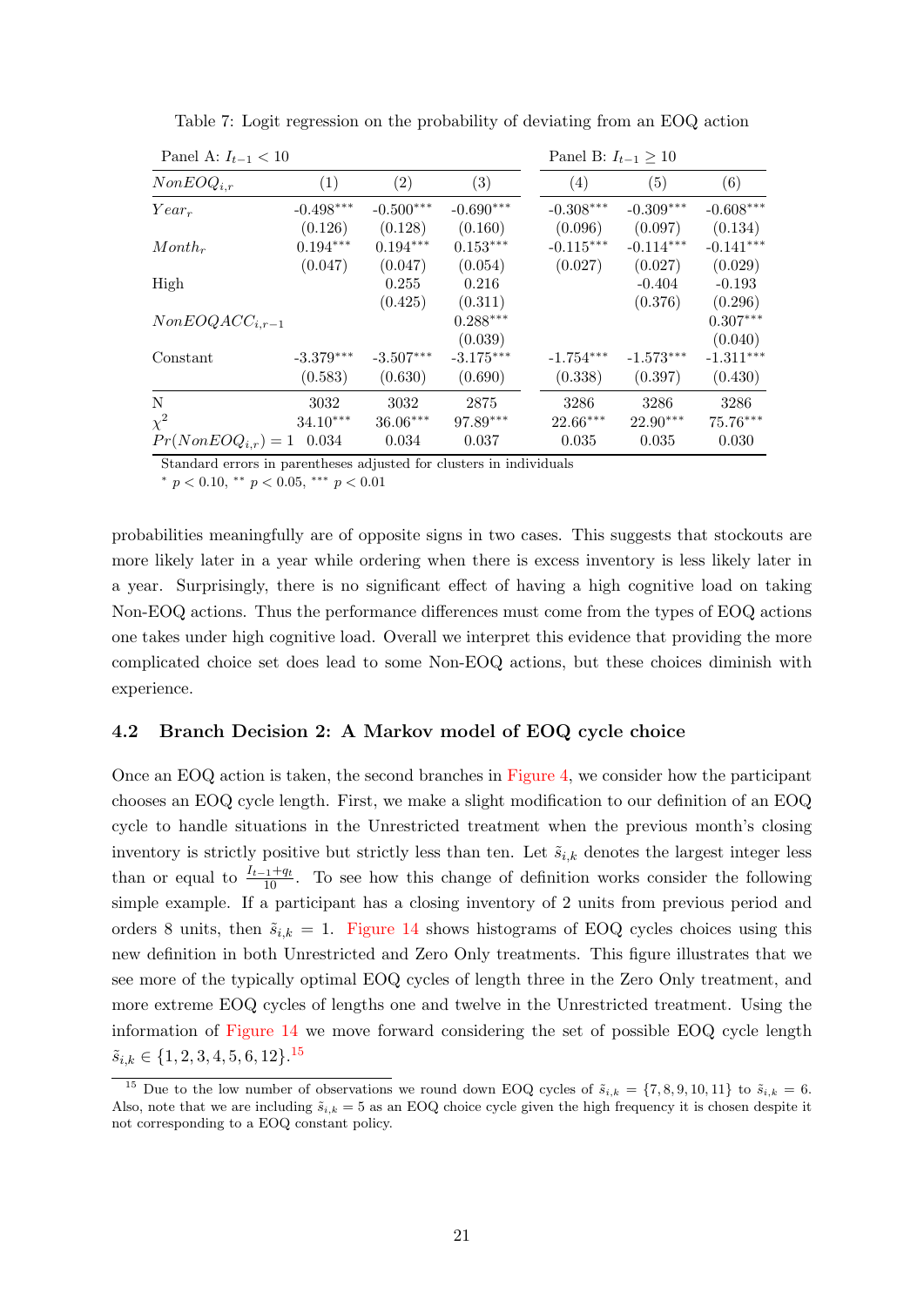

Figure 5: EOQ cycle choice histograms for Zero Only and Unrestricted treatments

Proceeding to the dynamics of a participant's sequence of EOQ cycle choices, we compare the relative ranking of alternative EOQ cycles by their monthly average profit conditional upon month. We denote this monthly average profit as  $\bar{\pi}_t(\tilde{s}_{i,k})$ . Notice that the pay off function depends upon  $t$  and will penalize relatively long EOQ cycles that generate excess inventory at the year's end. We report the values of  $\bar{\pi}_t(\tilde{s}_{i,k})$  in Table 8.

Table 8: Average monthly profit for alternative EOQ cycle choice given the current month

| $\boldsymbol{s}$ |    | $\mathcal{D}$ | 3        |       | 5     | 6      | 19 <sup>1</sup> |
|------------------|----|---------------|----------|-------|-------|--------|-----------------|
| Month 1-7        | 20 | 37.5          | 40       | 38.75 | 36    | 32.5   |                 |
| Month 8          | 20 | 37.5          | 40       | 38.75 | 36    | 26     |                 |
| Month 9          | 20 | 37.5          | 40       | 38.75 | 28.75 | 18.75  |                 |
| Month 10         | 20 | 37.5          | 40       | 30    | 20    | 10     |                 |
| Month 11         | 20 | 37.5          | 27.5     | 17.5  | 7.5   | $-2.5$ |                 |
| Month 12         | 20 | 10            | $\Omega$ | $-10$ | $-20$ | $-30$  |                 |

 $\tilde{s}_{i,k} = 12$  always offers the lowest average monthly payoff

We use this measure to evaluate whether a participant's EOQ cycle choice generates a higher monthly average profit than their previous EOQ cycle choice. For each individual we consider the proportions of transitions to higher, the same, and lower profit cycles. We plot these proportions by treatment cell in Figure 6 and sort individuals by the proportion of 'better' transitions. This figure illustrates that participants exhibit rather limited individual rationality as their frequency of transitioning to a more profitable EOQ cycle tend to only slightly exceed that of switching to a less profitable cycle. Further there is a large amount of EOQ cycle choice repetition.

For a situation in which individuals similarly do not find the subset of higher ranked alternatives salient and there is an ordinal property - but not always monotonic in reward - to the set of alternatives, Shachat and Zhang (2017) introduced a Markov model of limited rationality to describe learning. We adapt that model for our setting. EOQ cycle transitions probabilities are governed by a two-stage process. In the first stage, probability is allocated between two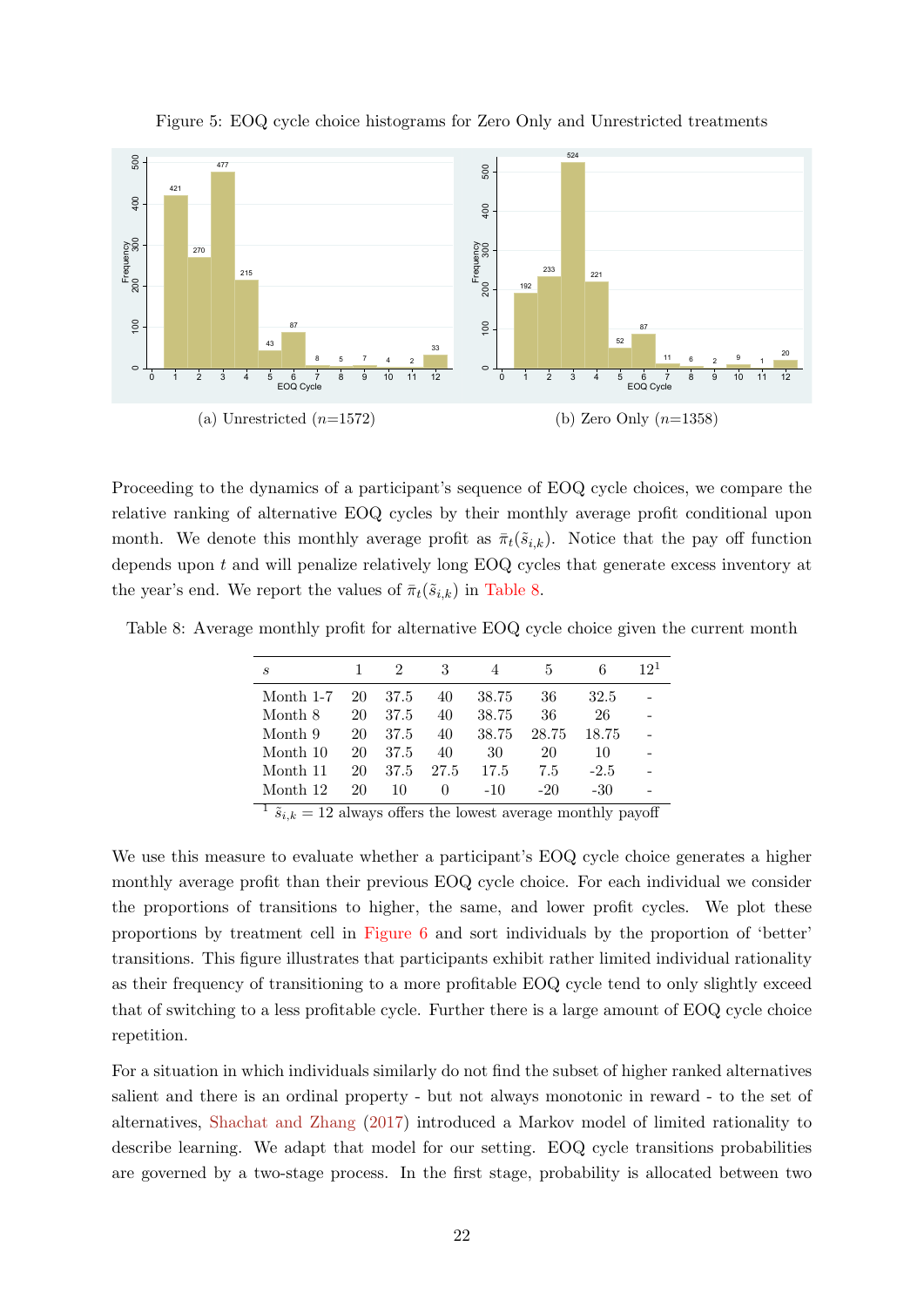

Figure 6: Proportions of Better, Same and Worse EOQ cycle transitions - ranked by Better

subsets of possible EOQ cycles: NW, the subset of EOQ cycles no worse than  $\tilde{s}_{i,k-1}$ , and NB, the subset of EOQ cycles no better than  $\tilde{s}_{i,k-1}$ .<sup>16</sup> Specifically,

$$
NW_t(\tilde{s}_{i,k-1}) = \{ j \in \{1, 2, 3, 4, 5, 6, 12\} | \bar{\pi}_t(j) \ge \bar{\pi}_t(\tilde{s}_{i,k-1}) \}
$$
  
\n
$$
NB_t(\tilde{s}_{i,k-1}) = \{ j \in \{1, 2, 3, 4, 5, 6, 12\} | \bar{\pi}_t(j) \le \bar{\pi}_t(\tilde{s}_{i,k-1}) \}
$$

NW and NB may not be mutually exclusive; they will share the previous choice of an EOQ cycle when there are sufficient months remaining in the year. We assume that an  $\alpha$  measure of probability is allocated to the NW set and a  $1 - \alpha$  measure of probability is assigned to the NB set.

In the second stage, probability measure is allocated amongst the elements within each of these subsets. Such allocation is allowed to reflect participants possibly favouring the cycle having a smaller difference in length with the previous cycle. Specially, probability is allocated according to the number of steps between an element and the previous cycle length. The step count between EOQ cycle length  $j$  and  $j'$  is defined as,

$$
\theta(j, j') = |j - j'| + 1.
$$

A special case of  $j = 12$  is treated as 2 steps from  $j' = 6$ .

<sup>&</sup>lt;sup>16</sup> These subsets change depending on which month the choice occurs due to finite horizon. For instance,  $\tilde{s}_{i,k} = 3$  would be in NW subset of  $\tilde{s}_{i,k-1} = 1$  in month 10, but will change to be in NB subset in month 12. A detailed listing on NW and NB subsets for different month can be found in Appendix C.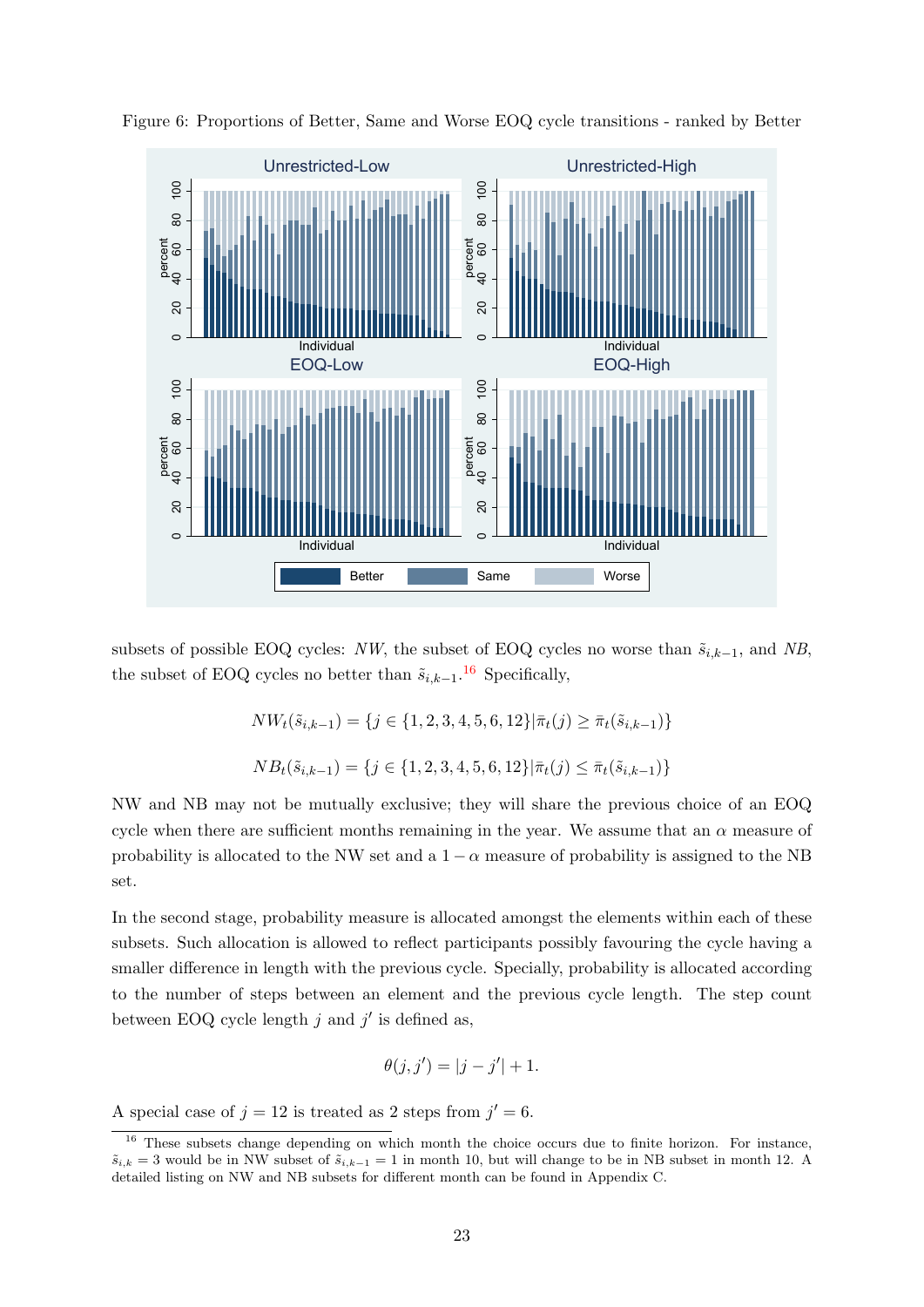We use the following weighting function to determine an EOQ cycle's assigned share of probability measure,

$$
w(j|\tilde{s}_{i,k-1}, Z, \lambda) = \frac{\theta(j, \tilde{s}_{i,k-1})^{\lambda}}{\sum_{j' \in Z} \theta(j', \tilde{s}_{i,k-1})^{\lambda}}, \forall j \in Z
$$

in which Z is either the NW or NB subset. In the proportional assignment,  $\lambda \leq 0$  measures the strength of the bias for small changes within the subset Z. A decrease in  $\lambda$  corresponds to a growing bias. We calculate the transition probability for each EOQ cycle by adding up the probability measures it is allocated from the NW and NB subsets,

$$
Pr(\tilde{s}_{i,k} = j | \tilde{s}_{i,k-1}) = \alpha \times 1_{(j \in NW_t(\tilde{s}_{i,k-1}))} \times w(j | \tilde{s}_{i,k-1}, NW_t(\tilde{s}_{i,k-1}), \lambda) + (1 - \alpha) \times 1_{(j \in NB_t(\tilde{s}_{i,k-1}))} \times w(j | \tilde{s}_{i,k-1}, NB_t(\tilde{s}_{i,k-1}), \lambda)
$$

For example, if  $\tilde{s}_{i,3} = 1$  and  $\tilde{s}_{i,4} = 3$ , the transition probability is  $\alpha \frac{3^{\lambda}}{\sum_{j=1}^{6} j^{\lambda}}$ , while if  $\tilde{s}_{i,11} = 1$ and  $\tilde{s}_{i,12} = 3$ , the transition probability is  $(1 - \alpha) \frac{3^{\lambda}}{\sum_{j=1}^{7} j^{\lambda}}$ .

We estimate the two parameters of the Markov choice model for each treatment cell by maximum likelihood estimation and present them in Table 9. In all treatments, the magnitude of approximately 70% of  $\alpha$  indicates that participants are more likely to move into their current NW set. However, the absence of the intervention and introducing cognitive load reduce the probability of switching to more profitable actions. The estimate of  $\lambda$  is larger in magnitude for the Unrestricted treatments, indicating a larger bias for small changes within the sets. The ability to order in any month leads to a greater degree of action lock-in. However, the differences of the estimates of the parameters are not statistically significant when we estimate these coefficients jointly and test for differences due to heterogeneity.

| Parameter | Unrestricted-Low | Unrestricted-High Zero Only-Low Zero Only-High |          |          |
|-----------|------------------|------------------------------------------------|----------|----------|
| $\alpha$  | 0.708            | 0.676                                          | 0.760    | 0.712    |
|           | (0.041)          | (0.040)                                        | (0.031)  | (0.032)  |
|           | $-1.104$         | $-1.320$                                       | $-0.709$ | $-0.782$ |
|           | (0.217)          | (0.209)                                        | (0.178)  | (0.137)  |

Table 9: Parameter estimates for the Markov EOQ cycle choice model, standard errors in parentheses

Table 10: Differences in parameter estimates for the Markov EOQ cycle choice model

| Parameter                             | $\alpha$   |       |                            |                 |
|---------------------------------------|------------|-------|----------------------------|-----------------|
| Treatment Comparison                  | Difference |       | <i>p</i> -value Difference | <i>p</i> -value |
| Unrestricted-Low vs Unrestricted-High | 0.032      | 0.575 | 0.216                      | 0.475           |
| Zero Only-Low vs Zero Only-High       | 0.048      | 0.284 | 0.074                      | 0.744           |
| Unrestricted-Low vs Zero Only-Low     | $-0.052$   | 0.310 | $-0.396$                   | 0.159           |
| Unrestricted-High vs Zero Only-High   | $-0.036$   | 0.487 | $-0.538$                   | 0.032           |

Overall we find the Unrestricted treatment leads to a small percentage of Non-EOQ actions, generating performance diminishing outcomes of excess inventories and stockouts. However, we find the likelihood of these events diminish over time and is surprisingly unaffected by high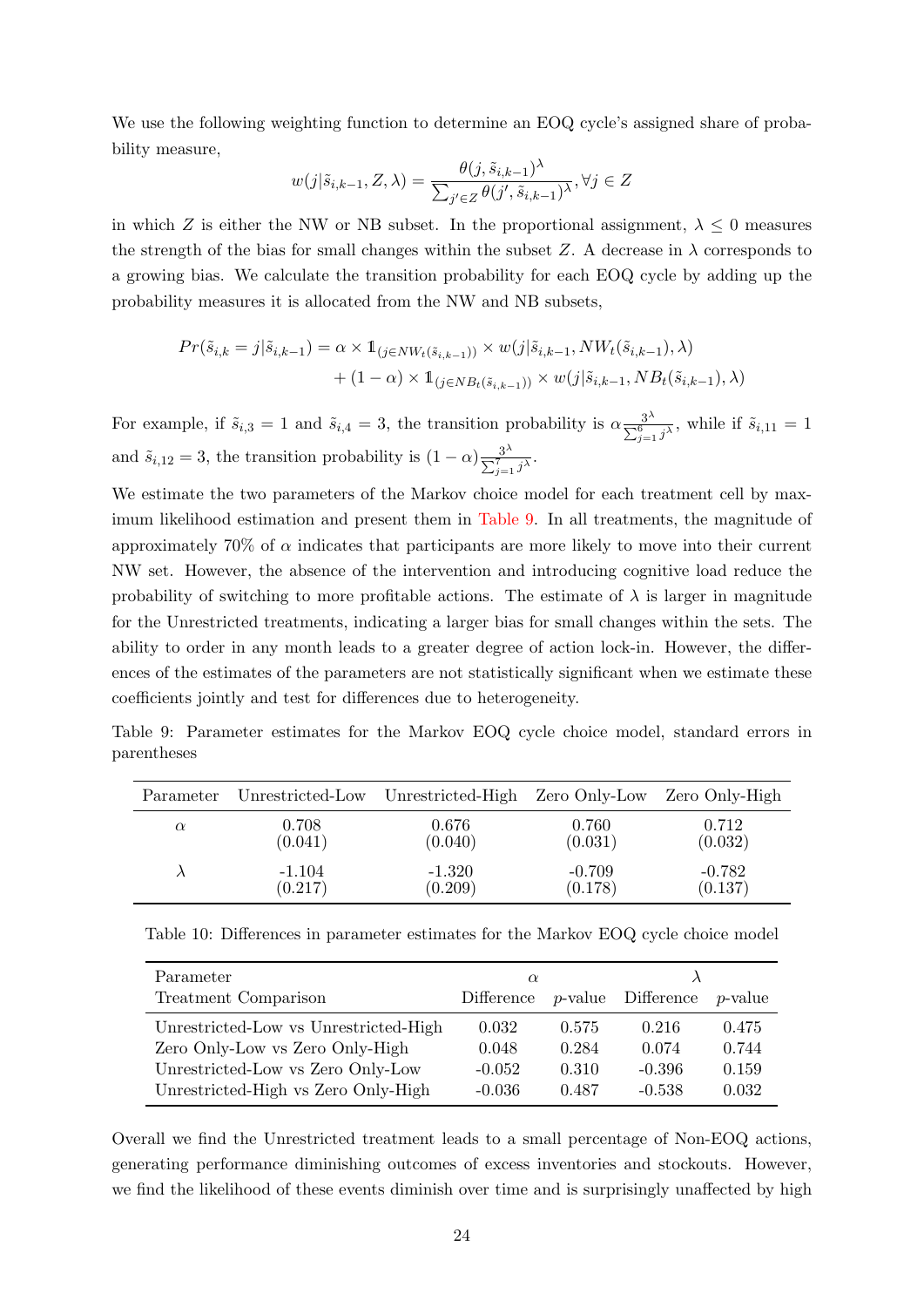cognitive loads. The more complex choice sets of the Unrestricted treatment also leads to more inertia in EOQ cycle length choices inducing choice lock-in. This is a likely cause of participants choosing near rather than absolute optimal policies in the last two years. This is a similar phenomenon found in Caplin et al. (2011); as they increase choice set complexity participants tend to switch within a smaller range of values.<sup>17</sup> The effect of the High cognitive load is for participants to exhibit a lower level of rationality once they choose EOQ actions; their probability of choosing EOQ cycles that generate at least the same level of average monthly profit is lower than for those participants who do not have the competing PIN memorization task.

Pan et al. (2019) utilize our Unrestricted-Low treatment as their inventory management decision task and formulate learning dynamics in a similar fashion. In the first decision branch, they found weak evidence that participants with higher cognitive ability are less likely to deviate from an EOQ action. Participants with higher cognitive ability are more likely to switch to more profitable actions and also have greater propensity to make large changes in EOQ cycle length.

# 5 Conclusion

We present an experimental investigation to assess the effect of cognitive stress on inventory management decisions in an EOQ model. We exogenously impose cognitive stress from a PIN task that competes for the participants' short term memory resources, and reduce cognitive stress by introducing an intervention that limits the complexity of the inventory policy choice set. Increases in cognitive load negatively impact participants' performance. However, these negative impacts occur predominantly when participants first face the inventory decision problem. While average performance is not statistically different, we note that only in the Zero Only-Low treatment cell do we observe the majority of participants eventually learn to use the optimal EOQ policy. We model and then estimate participants learning of monthly action choices using a Markovian learning framework. We find that the availability of the more complicated choice set causes some deviations from EOQ actions, but such deviations diminish with experience. Further, the ability to order in any month leads to a greater degree of EOQ cycle length choice lock-in. Increased cognitive load reduces the probability of switching to more profitable actions.

The EOQ is a prevalent tool of inventory managers in the field. Our results provide managerial insights, particularly in the case of inventory managers of multiple product lines. It is clear that asking such individuals to simultaneously complete multiple tasks impedes their learning of effective inventory management. Further, there is value in restricting the manager's possible actions to those consistent with EOQ policies. This suggests increasing the difficulty of overriding ERP recommendations will increase performance. Absent this intervention, there is a greater chance of locking into suboptimal EOQ cycles. Of course, in the long run we observe near identical performance with enough experience. But one should proceed with caution thinking that good management will arise eventually with experience; our environment is constant

<sup>&</sup>lt;sup>17</sup> See Caplin et al.  $(2011, \text{ page } 2909)$  - Figure 4 for a comparison on the range of values observed with varying choice set complexity.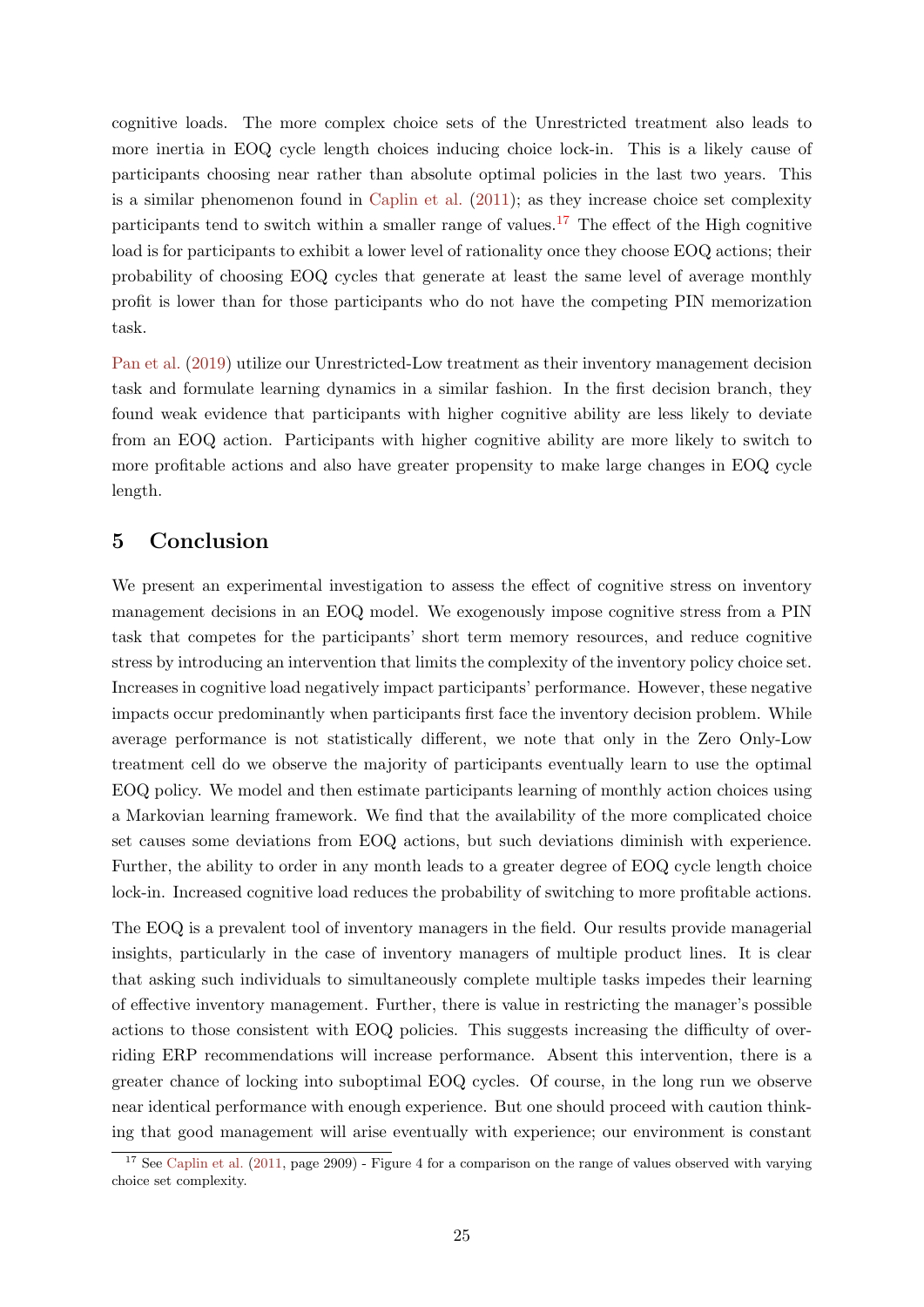and certain. Chen and Wu (2017) demonstrated that changing ordering and holding costs will slow the learning process.

We believe this is a successful first step in evaluating and developing interventions to minimize the impact of cognitive stress on inventory management performance. Our ex ante expectation was that cognitive load would have the more severe impact that would manifest itself in more varied directions that choice set complexity. However, it does appear that presentation of policies has the more complicated, and hence providing more scope for intervention design, impact on the decision-making process. Some natural next steps are to explore how the choice set complexity and corresponding framing impact decision-making in the other previously raised inventory management paradigms such as the newsvendor problem,  $(S, s)$  inventory management, and multi-tiered supply chains.

Acknowledgements We gratefully acknowledge financial support from Durham University Business School.

# References

- Abeler, J. and Jäger, S. (2015). Complex tax incentives. American Economic Journal: Economic Policy, 7(3), 1–28.
- Amaldoss, W. and Jain, S. (2010). Reference groups and product line decisions: An experimental investigation of limited editions and product proliferation. Management Science, 56(4), 621– 644.
- Arvan, M., Fahimnia, B., Reisi, M., and Siemsen, E. (2019). Integrating human judgement into quantitative forecasting methods: A review. Omega: An International Journal of Management Science, 86, 237–252.
- Bode, C. and Wagner, S. M. (2015). Structural drivers of upstream supply chain complexity and the frequency of supply chain disruptions. Journal of Operations Management, 36, 215–228.
- Bolton, G. E. and Katok, E. (2008). Learning by Doing in the Newsvendor Problem: A Laboratory Investigation of the Role of Experience and Feedback. Manufacturing  $\mathcal C$  Service Operations Management, 10(3), 519–538.
- Brandts, J., Cooper, D. J., Fatas, E., and Qi, S. (2016). Stand by me experiments on help and commitment in coordination games. Management Science, 62(10), 2916–2936.
- Buser, T. and Peter, N. (2012). Multitasking. Experimental Economics, 15(4), 641–655.
- Camerer, C. and Ho, T.-H. (1999). Experience-weighted attraction learning in normal form games. Econometrica, 67(4), 827–874.
- Caplin, A., Dean, M., and Martin, D. (2011). Search and satisficing. American Economic Review, 101(7), 2899–2922.
- Chen, D. L., Schonger, M., and Wickens, C. (2016). otree an open-source platform for laboratory, online, and field experiments. Journal of Behavioral and Experimental Finance, 9, 88–97.
- Chen, K.-Y. and Wu, D. (2017). Learning under the deterministic economic order quantity problem. University of Texas - Arlington.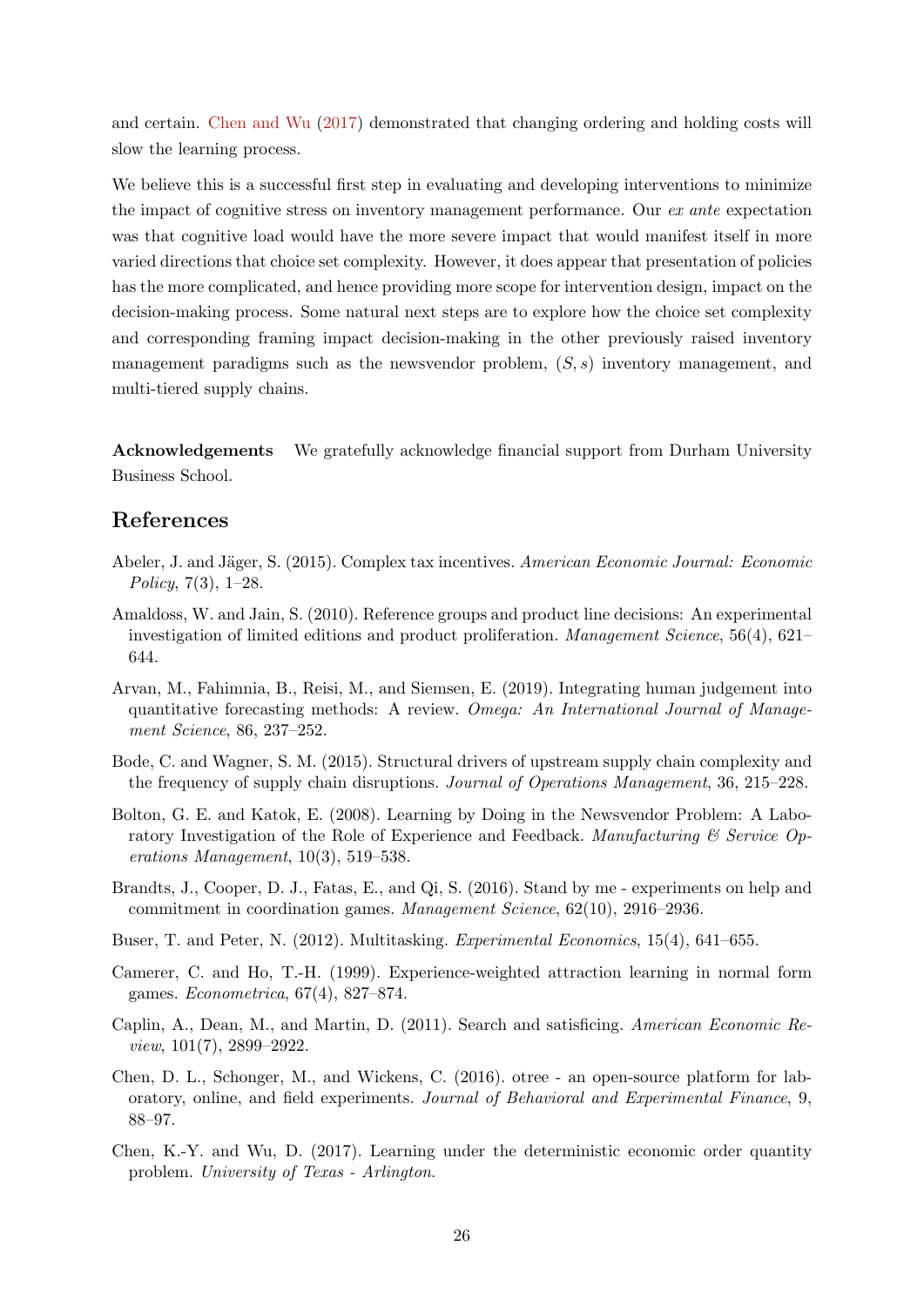- Croson, R., Donohue, K., Katok, E., and Sterman, J. (2014). Order stability in supply chains: Coordination risk and the role of coordination stock. Production and Operations Management, 23(2), 176–196.
- Deck, C. and Jahedi, S. (2015). The effect of cognitive load on economic decision making: A survey and new experiments. European Economic Review, 78, 97–119.
- Erev, I. and Roth, A. E. (1998). Predicting how people play games: Reinforcement learning in experimental games with unique, mixed strategy equilibria. American economic review, 848–881.
- Feng, T., Keller, L. R., and Zheng, X. (2011). Decision making in the newsvendor problem: A cross-national laboratory study. Omega: An International Journal of Management Science,  $39(1), 41-50.$
- Feng, T. and Zhang, Y. (2017). Modeling strategic behavior in the competitive newsvendor problem: an experimental investigation. Production and Operations Management, 26(7), 1383– 1398.
- Hinson, J. M., Jameson, T. L., and Whitney, P. (2003). Impulsive decision making and working memory. Journal of Experimental Psychology: Learning, Memory, and Cognition, 29(2), p. 298.
- Kalkanci, B., Chen, K.-Y., and Erhun, F. (2011). Contract complexity and performance under asymmetric demand information: An experimental evaluation. Management science, 57(4), 689–704.
- Kalkancı, B., Chen, K.-Y., and Erhun, F. (2014). Complexity as a contract design factor: A human-to-human experimental study. Production and Operations Management, 23(2), 269– 284.
- Katok, E. et al. (2011). Using laboratory experiments to build better operations management models. Foundations and Trends in Technology, Information and Operations Management,  $5(1), 1–86.$
- Khaw, M. W., Stevens, L., and Woodford, M. (2017). Discrete adjustment to a changing environment: Experimental evidence. Journal of Monetary Economics, 91, 88–103.
- Lleras, J. S., Masatlioglu, Y., Nakajima, D., and Ozbay, E. Y. (2017). When more is less: Limited consideration. Journal of Economic Theory, 170, 70–85.
- Magnani, J., Gorry, A., and Oprea, R. (2016). Time and state dependence in an  $(S, s)$  decision experiment. American Economic Journal: Macroeconomics, 8(1), 285–310.
- Masatlioglu, Y., Nakajima, D., and Ozbay, E. Y. (2012). Revealed attention. American Economic Review, 102(5), 2183–2205.
- Miller, G. A. (1956). The magical number seven, plus or minus two: Some limits on our capacity for processing information. Psychological Review, 63(2), p. 81.
- Narayanan, A. and Moritz, B. B. (2015). Decision making and cognition in multi-echelon supply chains: An experimental study. Production and Operations Management, 24(8), 1216–1234.
- Niranjan, T. T., Wagner, S. M., and Bode, C. (2011). An alternative theoretical explanation and empirical insights into overordering behavior in supply chains. Decision Sciences,  $42(4)$ , 859–888.
- Pan, J., Shachat, J., and Wei, S. (2019). Cognitive reflection and economic order quantity inventory management: An experimental investigation. MPRA Paper 92554.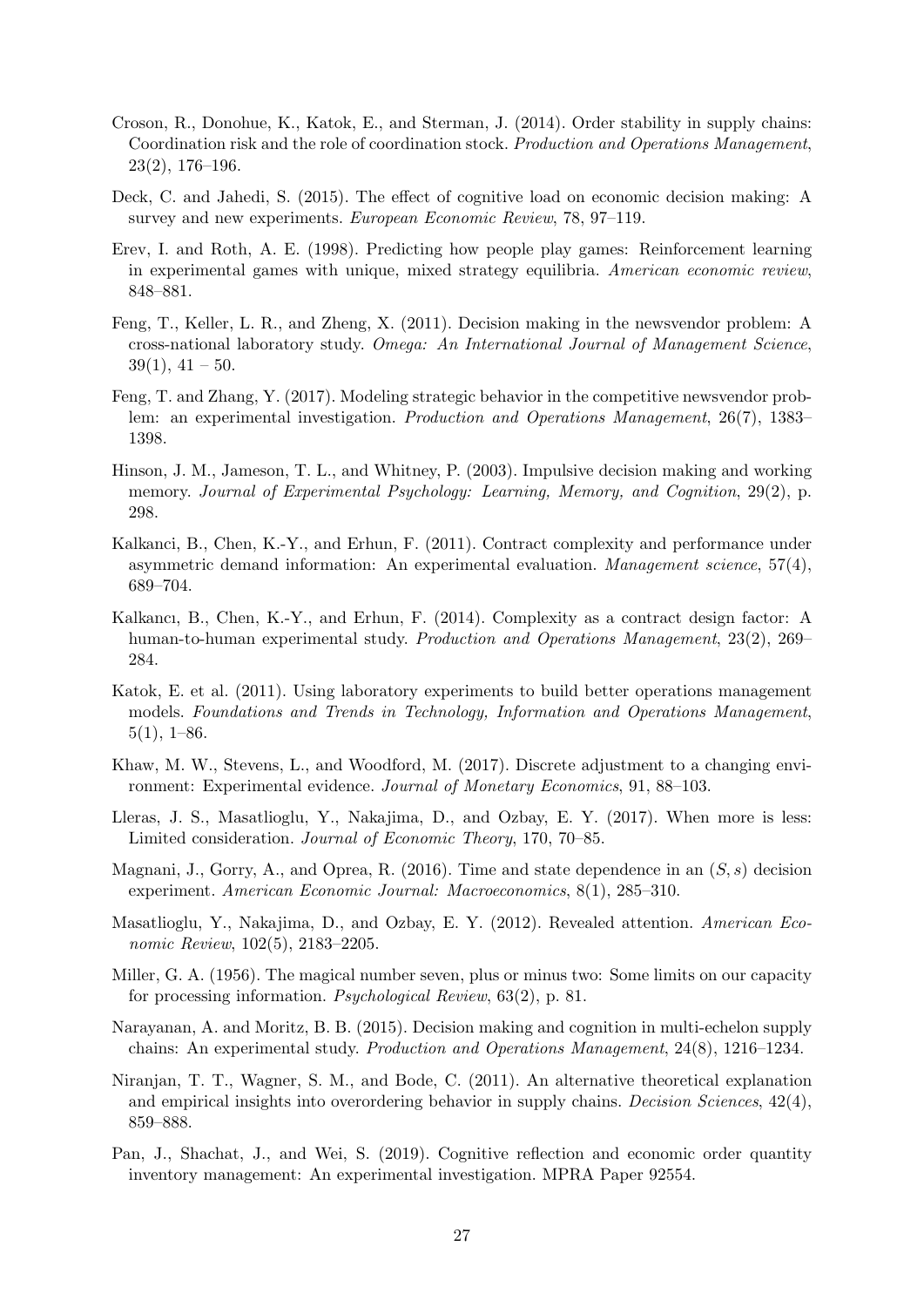- Pease, A. and Pease, B. (2001). Why Men Don't Listen and Women Can't Read Maps. London: Orion.
	- $-$  (2003). Why Men Can Only Do One Thing at a Time and Women Never Stop Talking. London: Orion.
- Roch, S. G., Lane, J. A., Samuelson, C. D., Allison, S. T., and Dent, J. L. (2000). Cognitive load and the equality heuristic: A two-stage model of resource overconsumption in small groups. Organizational Behavior and Human Decision Processes, 83(2), 185–212.
- Ruderman, M. N., Clerkin, C., and Deal, J. J. (2017). The long-hours culture. In C. L. Cooper and M. P. Leiter eds. The Routledge Companion to Wellbeing at Work: Taylor & Francis, Chap. 15, 207 –221.
- Schwarz, L. B. (1972). Economic order quantities for products with finite demand horizons. A I I E Transactions, 4, 234–237.
- Shachat, J. and Zhang, Z. (2017). The hayek hypothesis and longrun competitive equilibrium: An experimental investigation. Economic Journal, 127(599), 199–228.
- Shiv, B. and Fedorikhin, A. (1999). Heart and mind in conflict: The interplay of affect and cognition in consumer decision making. Journal of Consumer Research, 26(3), 278–292.
- Stangl, T. and Thonemann, U. W. (2017). Equivalent inventory metrics: A behavioral perspective. Manufacturing & Service Operations Management, 19(3), 472–488.
- Tokar, T., Aloysius, J. A., and Waller, M. A. (2012). Supply chain inventory replenishment: The debiasing effect of declarative knowledge. Decision Sciences, 43(3), 525–546.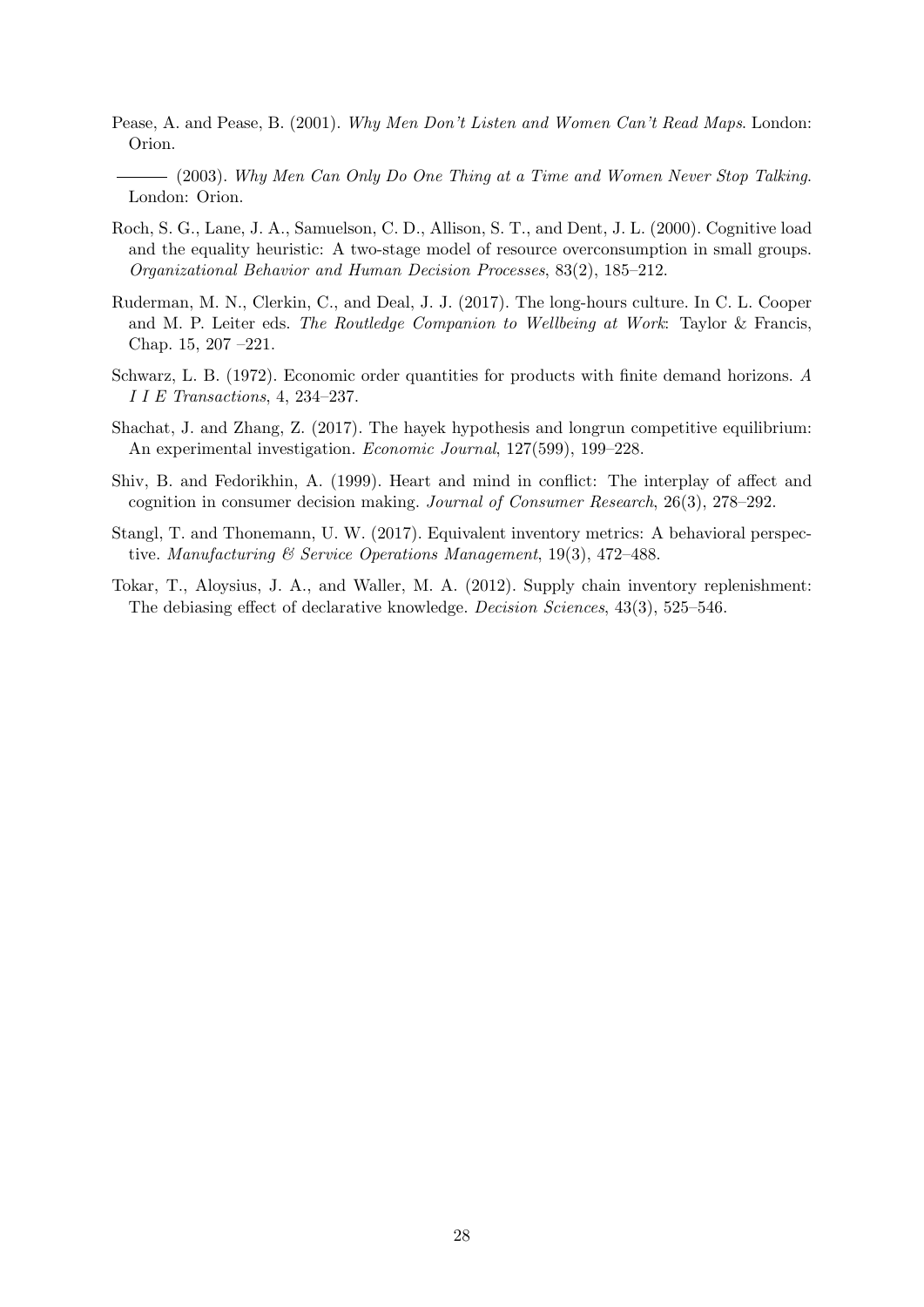# A Experiment Instructions and Interface

Instructions for different treatments are presented as the texts/sentences in italics and square brackets below.

# A.1 Instruction Page

## Welcome

Welcome to today's experiment. Please read the following instructions carefully as they are directly relevant to how much money you will earn today. Please do not communicate with other people during the experiment. Please note that you are not permitted to use pen and paper or a mobile phone. Please kindly switch your mobile phone off or put it on silent mode. Students causing a disturbance will be asked to leave the room. You will enter all of your decisions in todays experiment using only the computer mouse. Please do not attempt to use the keyboard or remove the keyboard cover. The information displayed on your computer monitor is private and specific to you. All monetary amounts in todays experiment are expressed as experimental currency units (ECU). The conversion rate for ECU and GBP is 300 ECU =  $\pounds1$ cash payment. Your payment will be rounded up to the nearest ten pence.

If you have any questions at any point during today's session, please raise your hand and one of the monitors will come to help.

#### Task

In todays experiment, you will be making inventory management decisions for an enterprise called S-Store. S-Store sells coffee makers. You will perform this role for a sequence of 6 years. Every month you will decide how many coffee makers to order from the coffee maker supplier. Your earnings in this experiment will be proportional to the total profitability of S-Store. Sstore will sell a new coffee maker model every year. Thus in the first month of a year your inventory always starts from zero. Further, any coffee makers remaining in inventory at the end of month 12 will be disposed of. To summarise, you will be making 12 monthly decisions for a year, and you will do this for 6 years in total.

You will have up to 4 minutes to complete your task for each year. Year 1 is a practice round, and you will have up to 7 minutes to complete the task for this year. You should use this as an opportunity to familiarize yourself with the software and decision tasks. If you dont finish within the time allowed, the computer will automatically execute the remaining month(s) sales with the existing inventory. You will not be able to add inventory. A 'wait page' displays automatically if you spend less than the allowed time in a year. You will only be able to proceed to the next year when the remaining time runs out.

Before the decision making portion of the experiment begins, there will be a Quiz consisting of 7 simple questions to check your understanding of the task. Please answer the questions carefully. If you missed 3 or more questions, you would be asked review the correct answers before you can proceed to the task.

[The following italic texts are additional for treatments with High Cognitive Loads]

# PIN

In addition to the task, you will be given a 7-digit PIN at the beginning of each year. The PIN is case sensitive, and consisting of numbers, uppercase and lowercase letters. You will have 15 seconds to remember the PIN. This is your KEY to unlock an account which contains an extra reward of 300 ECU. You can open the account at the end of each year by correctly entering the PIN. You will only have one attempt to correctly enter the pin to claim this extra reward.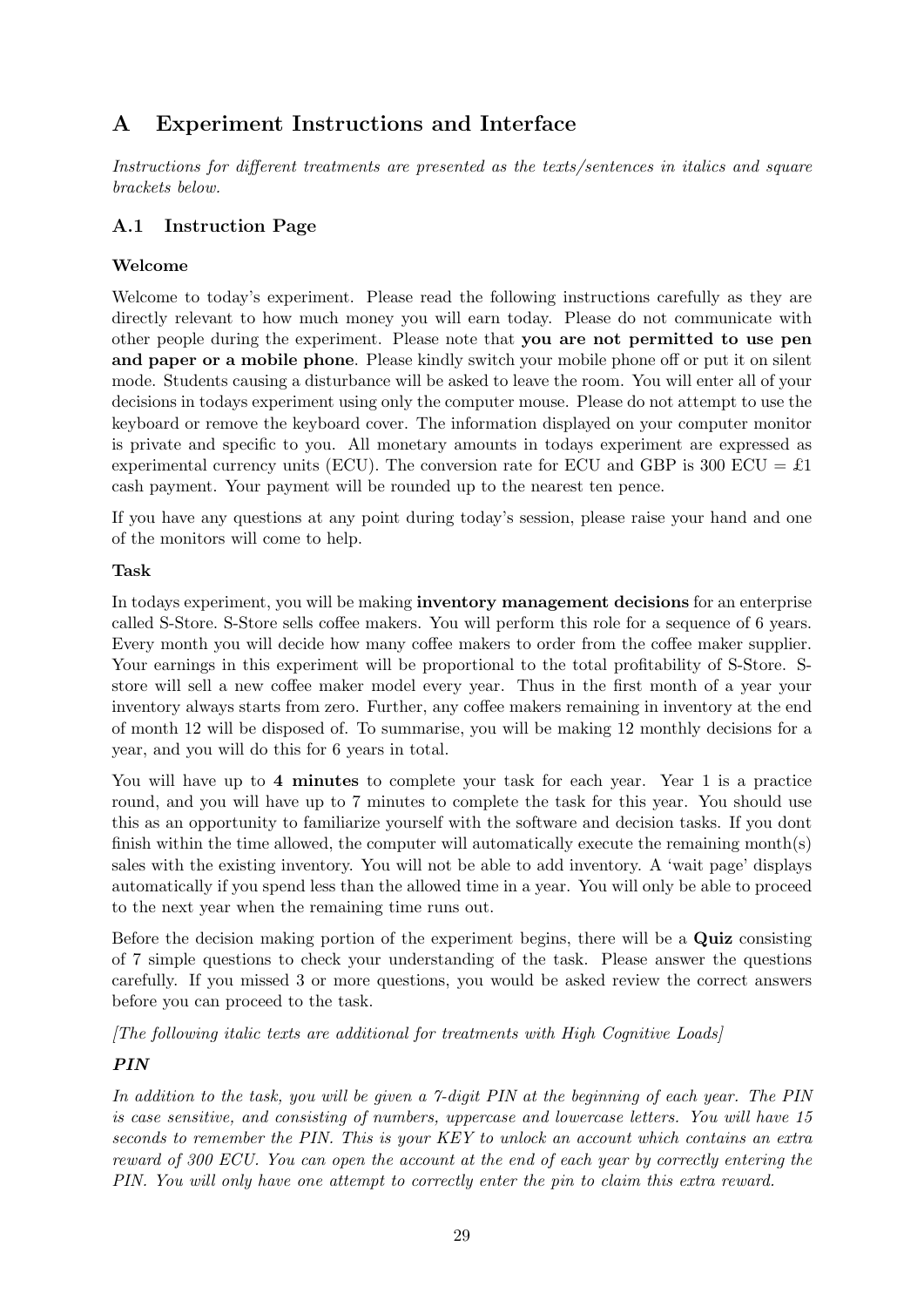## Payment

Year 0 is a practice round, and you will receive no earnings from your decisions in this year. For Years 1 through 5, your earnings will accumulate across years. At the end of the experiment you will be paid  $£5$  show-up fee and your accumulated earnings, converted to Pounds. Note, negative profit may occur if poor coffee maker ordering decisions are made. To ensure that no one will leave the experiment with a payment less than  $£5$ , a negative total profit made in Year 1 to Year 5 will be treated as 0 earnings.

# A.2 Background Information

[The following Background Information section shows up on every decision page.]

## Your Role:

S-Store is open 360 days per year. You are the inventory manager for S-Store. In your role, you will control S-Stores inventory level which determines the stores total profits.

We now explain how S-Stores, and correspondingly you, earns profit. While we are explaining how the calculations are made, during the decision tasks the computer will carry out these calculations and report the results to you.

S-Store sells coffee makers at a price of 7 ECU per unit. S-Store can sell up to 10 coffee makers per month. A coffee maker can only be sold if there is a unit held in inventory. If you hold 10 or more units in inventory at the start of the month, S-Store will sell 10 coffee makers that month. However, if there are less than 10 units held in inventory at the start of the month then S-Store will only sell that amount. For example, if there are 2 units held in inventory at the beginning of a month then S-Store only sells 2 units that month. *[(For Zero*)] Only treatment only) You can only place an order when the current months opening inventory is 0. For example, if the current months opening inventory is 3 units, you cannot place an order this month, S-Store only sells 3 units this month.] S-Stores sales revenue for a month is calculated as follows:

Sales revenue  $= 7$  ECU  $*$  Number of units sold.

Your job is to manage the stores inventory levels by each month choosing an inventory order. Prior to the start of each month you can order coffee makers from the supplier to add to the inventory. Your inventory management determines the S-Stores total costs. S-Store pays two types of costs. One is the ordering cost. Every time you order a positive amount you have to pay an order cost. This ordering cost is 45 ECU, and does not depend upon the size of the order. If you order zero coffee makers then you do not pay the 45 ECU ordering cost. Holding coffee makers in inventory is costly so S-Store pays a monthly inventory holding cost. S-Store pays monthly inventory holding cost is based on the average number of coffee makers held in inventory multiplied by the per unit monthly inventory holding cost of 1 ECU. This is calculated as follows:

Inventory holding costs  $= 1$  ECU  $*$  (Opening inventory + Order Quantity + Closing inventory)/2.

#### Calculation of S-Stores profits

Profits = Sales revenue - Ordering costs - Inventory holding costs

Your monthly earnings are equal to S-Stores monthly profits.

## Examples: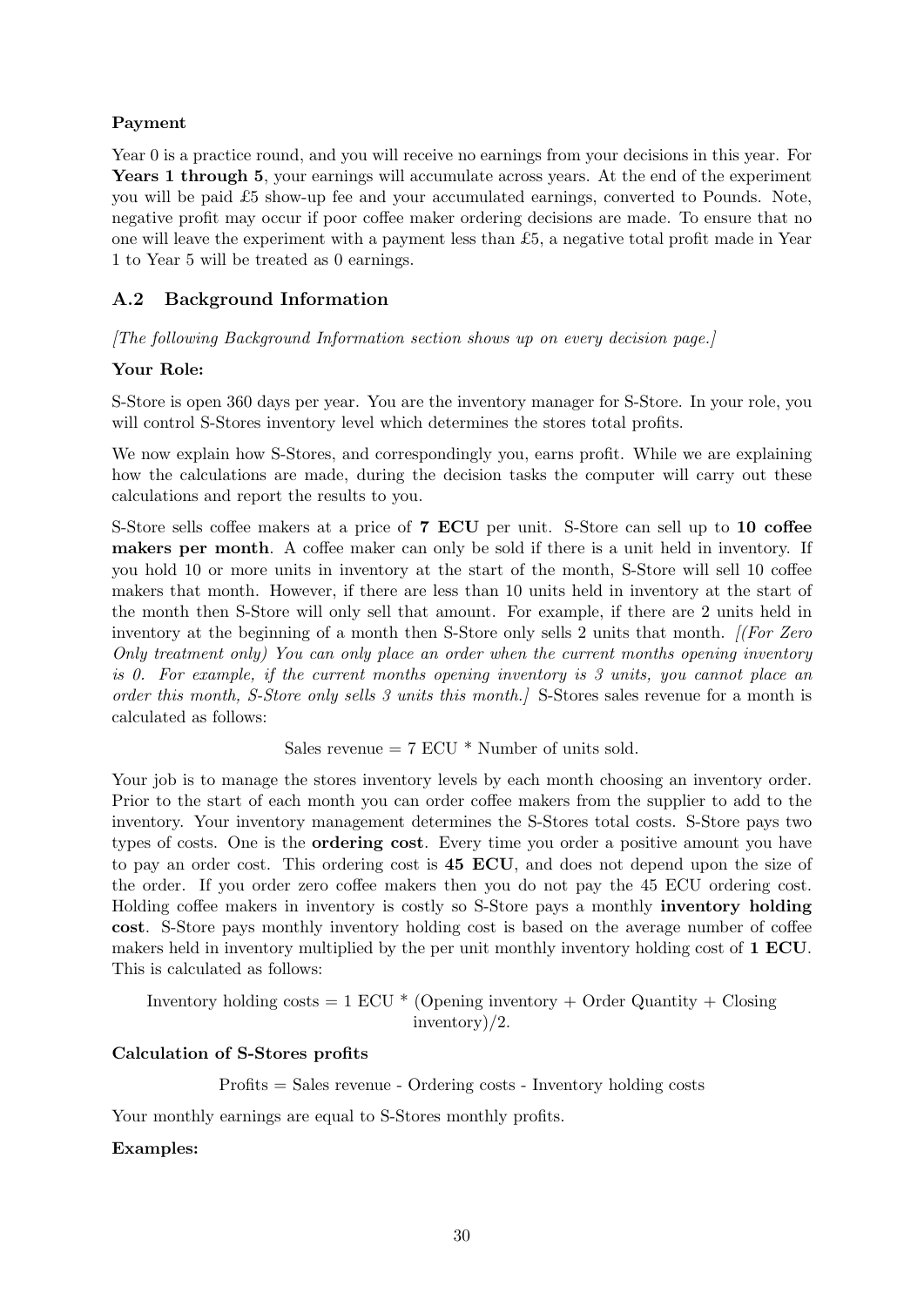1. Alices closing inventory of last month is 20 units, she placed an order of 0 units in this month.

The demand for each month is 10 units.

She made sales of 10 units.

Her closing inventory of this month is  $20 - 10 = 10$  units.

Her profit in this month is equal to:  $7 * 10 - 0 - 1 * (20 + 0 + 10)/2 = 55$ .

2. Alices closing inventory of last month is 4 units, she placed an order of 5 units in this month.

The demand for each month is 10 units.

She only made sales of 9 units. Her closing inventory of this month is 0 units. Her profit in this month is equal to:  $7 * 9 - 45 - 1 * (4 + 5 + 0)/2 = 13.5$ .

#### A.3 Multiple Choice Questions prior to Decision Task

There are a couple of questions for you before the task, please use the information:

The demand for each month is 10 units.

Price of each coffee maker is 7.

Ordering cost is 45 per order.

Monthly inventory holding cost is 1 per unit.

#### Question 1 of 7

If the inventory level was 5 and you ordered 0 units. How many units will you SELL this month?

 $A \theta$ 

- B 5
- C 10
- D 15

#### Question 2 of 7

If the inventory level was 0 and you ordered 15 units. How many units will you SELL this month?

- A 0
- B 5
- C 10
- D 15

#### Question 3 of 7

If you made sales of 10 units. What will be your SALES REVENUE this month?

- $A \theta$
- B 10
- C 25
- D 70

#### Question 4 of 7

If you ordered 0 units. What will be your ORDERING COST this month?

- $A \theta$
- B 1
- C 45
- D 70

#### Question 5 of 7

If you ordered 1 unit. What will be your ORDERING COST this month?

- A 0
- B 1
- C 45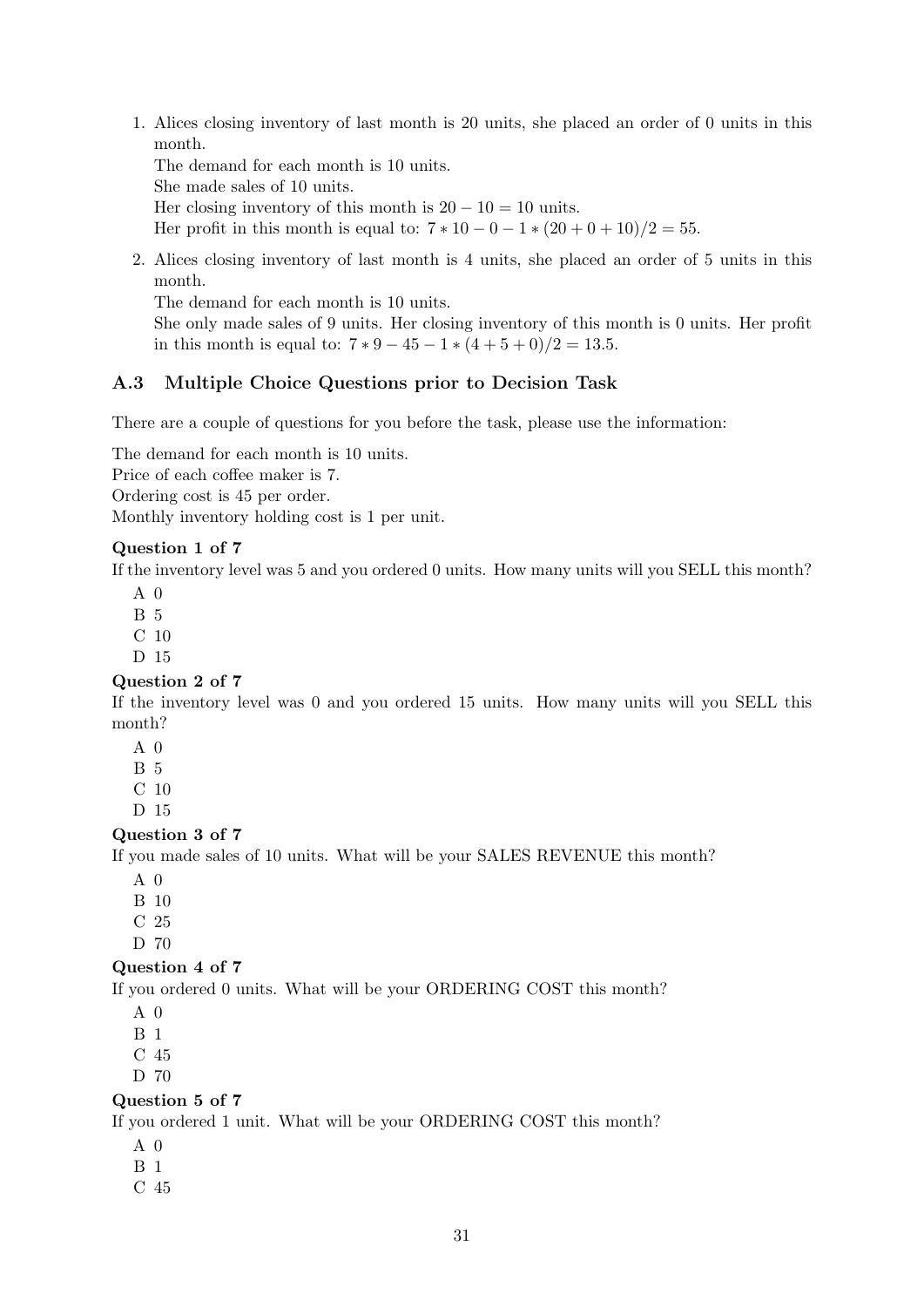#### D 70

#### Question 6 of 7

If the inventory level was 0 and you ordered 10 units. You made sales of 10 units. What will be your HOLDING COST this month?

A 0

B 1

C 5

D 10

#### Question 7 of 7

If your sales revenue is 70. Your ordering cost is 0 and your holding cost is 10. What will be your PROFIT this month?

A 15

B 25

C 60

D 70

Figure 7 shows the result page of the multiple choice questions when participants had given more than 2 incorrect answers. Under such circumstances, they had to raise their hands to go through incorrectly answered questions with a monitor in order to obtain a passcode to proceed to the decision tasks.

#### Figure 7: Result Page of the Multiple Choice Questions

#### **Results**

| Question                                                                                                                                                                                                | Your<br>answer | Correct<br>answer | Answered<br>correctly? |
|---------------------------------------------------------------------------------------------------------------------------------------------------------------------------------------------------------|----------------|-------------------|------------------------|
| If the inventory level was 5 and you ordered 0 units. How many units will you SELL this month?                                                                                                          | <b>B.5</b>     | <b>B.5</b>        | True                   |
| If the inventory level was 0 and you ordered 15 units. How many units will you SELL this month?                                                                                                         | D. 15          | C. 10             | False                  |
| If you made sales of 10 units. What will be your SALES REVENUE this month?                                                                                                                              | <b>B.</b> 10   | D. 70             | False                  |
| If you ordered 0 units. What will be your ORDERING COST this month?                                                                                                                                     | D. 70          | A <sub>0</sub>    | False                  |
| If you ordered 1 unit. What will be your ORDERING COST this month?                                                                                                                                      | <b>B.1</b>     | C.45              | False                  |
| If the inventory level was 0 and you ordered 10 units. You made sales of 10 units. What will be your<br>HOLDING COST this month?                                                                        | C.5            | C.5               | <b>True</b>            |
| If your sales revenue is 70. Your ordering cost is 0 and your holding cost is 10. What will be your<br>PROFIT this month?                                                                               | D. 70          | C.60              | False                  |
| Explanation of answers:                                                                                                                                                                                 |                |                   |                        |
| 1. There are 5 units in total held in inventory this month then S-Store sells 5 units that month.                                                                                                       |                |                   |                        |
| 2. There are 15 units in total held in inventory this month, the demand is 10 units, then S-Store sells 10 units that month.                                                                            |                |                   |                        |
| 3. S-Store's sales revenue for a month is calculated as follows: 7 ECU * Number of units sold = 7*10 = 70                                                                                               |                |                   |                        |
| 4. You ordered 0 coffee makers then you do not pay the ordering cost.                                                                                                                                   |                |                   |                        |
| 5. The ordering cost is 45 ECU, and does not depend upon the size of the order.                                                                                                                         |                |                   |                        |
| 6. S-Store's holding cost for a month is calculated as follows: 1 ECU inventory holding cost per unit * (Opening inventory + Order Quantity +<br>Closing inventory) / $2 = 1 * (0 + 10 + 0)/2 = 5$      |                |                   |                        |
| 7. S-Store's profit for a month is calculated as follows: Sales revenue - Ordering costs - Holding costs = 70 - 0 - 10 = 60                                                                             |                |                   |                        |
| You answered 2 out of 7 questions correctly.                                                                                                                                                            |                |                   |                        |
| *Caution! You have missed a large number of questions. This suggests that you may struggle in this task. We suggest you raise your hand so that you<br>can review the correct answers with the monitor. |                |                   |                        |
| Please ask the monitor for the passcode, when you are confidence about the questions, please enter your passcode and click 'Next' to continue.                                                          |                |                   |                        |
|                                                                                                                                                                                                         |                |                   |                        |

#### A.4 Decision Tasks

Prior to each year's decision tasks, a mini-instruction page appears. Figure 8 is an example with PIN task. For treatments with high cognitive loads, the pin page follows (Figure 9).

An example of the ordering decision page is shown in Figure 10. Participants move the slider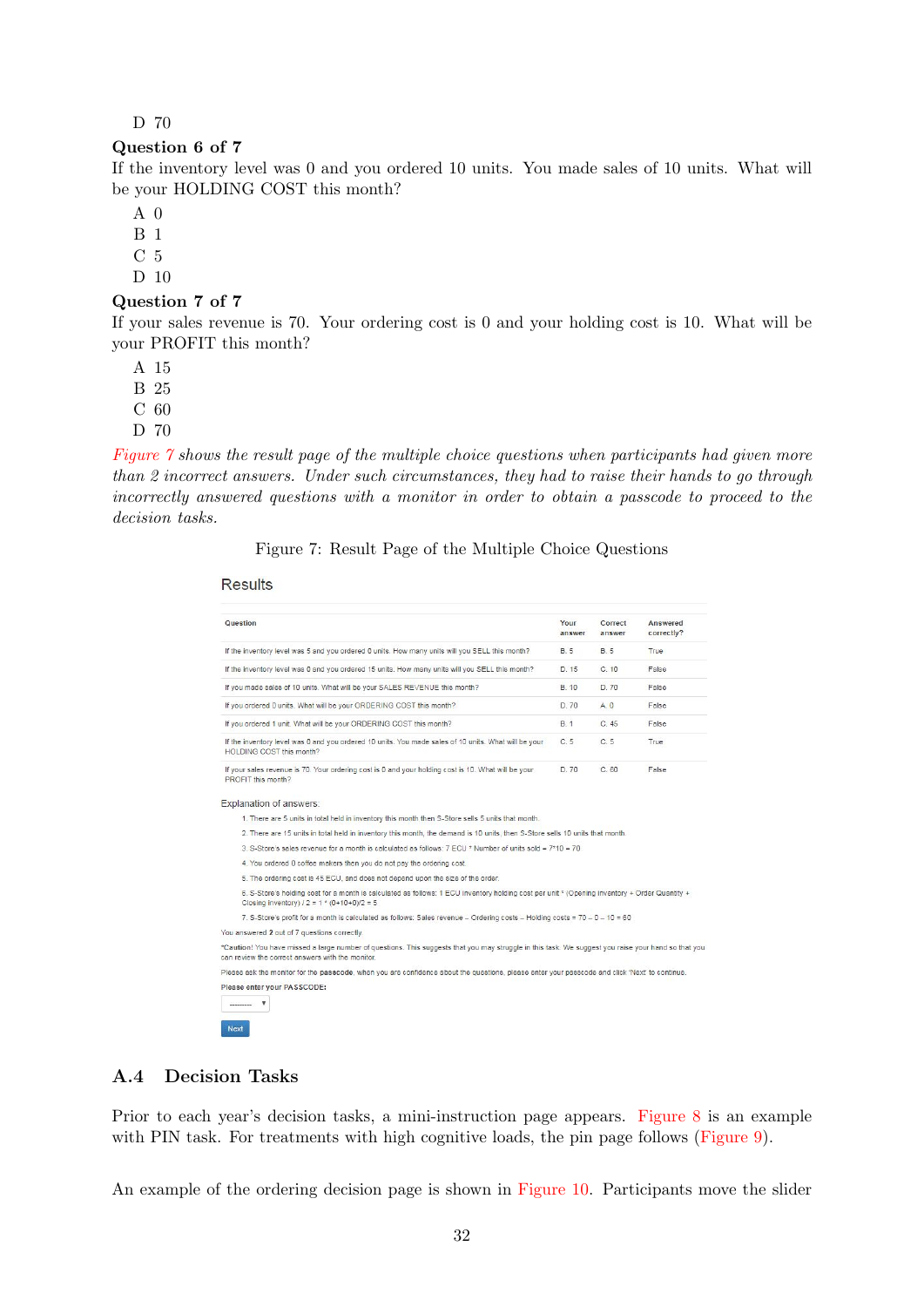Figure 8: An example of Instruction Page with PIN task

#### **Year 4 Instructions**

|                   |                                     |                    |                 |                                                                                                                     |                         |                   | You will have 15 seconds to remember the PIN. After the PIN Page, you will be making monthly orders for S-Store from the supplier for this year.<br>To help you with understanding the task, at the beginning of the Order Page, you can find the basic formulas we introduced to you in the instructions. |                |
|-------------------|-------------------------------------|--------------------|-----------------|---------------------------------------------------------------------------------------------------------------------|-------------------------|-------------------|------------------------------------------------------------------------------------------------------------------------------------------------------------------------------------------------------------------------------------------------------------------------------------------------------------|----------------|
| ٠                 |                                     |                    |                 | Next, you will be given information regarding the current month to remind you of the key information you will need. |                         |                   |                                                                                                                                                                                                                                                                                                            |                |
|                   |                                     |                    |                 | look like the following, and the content generates as you proceed to the next months:                               |                         |                   | . There will be a Monthly Record Table displayed on the screen to calculate the Sales revenue, Costs, and Profits for you. The table headings will be                                                                                                                                                      |                |
|                   | Monthly Record                      |                    |                 |                                                                                                                     |                         |                   |                                                                                                                                                                                                                                                                                                            |                |
| Month             | <b>Opening Inventory</b><br>(units) | Order Q<br>(units) | Sale<br>(units) | <b>Closing Inventory</b><br>(units)                                                                                 | <b>Sales</b><br>Revenue | Ordering<br>Costs | <b>Inventory Holding</b><br>Costs                                                                                                                                                                                                                                                                          | <b>Profits</b> |
|                   |                                     |                    |                 | will be look like the following, and the content generates as you proceed to the next months:                       |                         |                   | - Also, there will be an Annual Profit Table displayed on the screen to record your profits made in each year from Year 2 to Year 6. The table headings                                                                                                                                                    |                |
|                   |                                     |                    |                 |                                                                                                                     |                         |                   |                                                                                                                                                                                                                                                                                                            |                |
|                   | Annual Profit Table                 |                    |                 |                                                                                                                     |                         |                   |                                                                                                                                                                                                                                                                                                            |                |
| Year <sub>2</sub> | Year <sub>3</sub>                   | Year 4             | Year 5          | Year <sub>6</sub>                                                                                                   | <b>Total Profit</b>     |                   | Total Earnings(£)                                                                                                                                                                                                                                                                                          |                |
|                   |                                     |                    |                 | Click "Next" to proceed to the next page. You will have up to 4 minutes to complete your task for the year.         |                         |                   |                                                                                                                                                                                                                                                                                                            |                |
|                   |                                     |                    |                 |                                                                                                                     |                         |                   |                                                                                                                                                                                                                                                                                                            |                |

Figure 9: PIN Page prior to Ordering Page

Year4 PIN - Reward Time left to complete this page:  $\Theta$  0:04

Please remember the 6-digit PIN displayed on your screen. This is your KEY to unlock the account with an extra reward of 300. You can open the account at the end of the year by correctly entering the PIN.  $7Q4kBt$ 

to enter their decision of order quantity for each month. Order quantities, costs, and profits of previous months are also displayed on the page. If participants completed the year's decision task within 4 minutes, they had to wait until the end of 4 minutes.

They were then prompted to enter the PIN (Figure 11), followed by the end of the year result page (Figure 12).

# B Post-Experimental Survey, Demographics and Summary Statistics of Participants

Participants were asked to fill a simple questionnaire at the end of the experiment for us to collect some demographic information.

The following are some summary statistics of the participants.

|  |  | Table 11: Demographics in Participants |
|--|--|----------------------------------------|
|--|--|----------------------------------------|

| Age $(mean)$               | 25.6 |
|----------------------------|------|
| Gender $(\%$ female)       | 65%  |
| Education (%Undergraduate) | 51%  |

One can observe that 37% of the participants are from Social Science & Management, among which they may have training in operations management or have been exposed to the EOQ model before.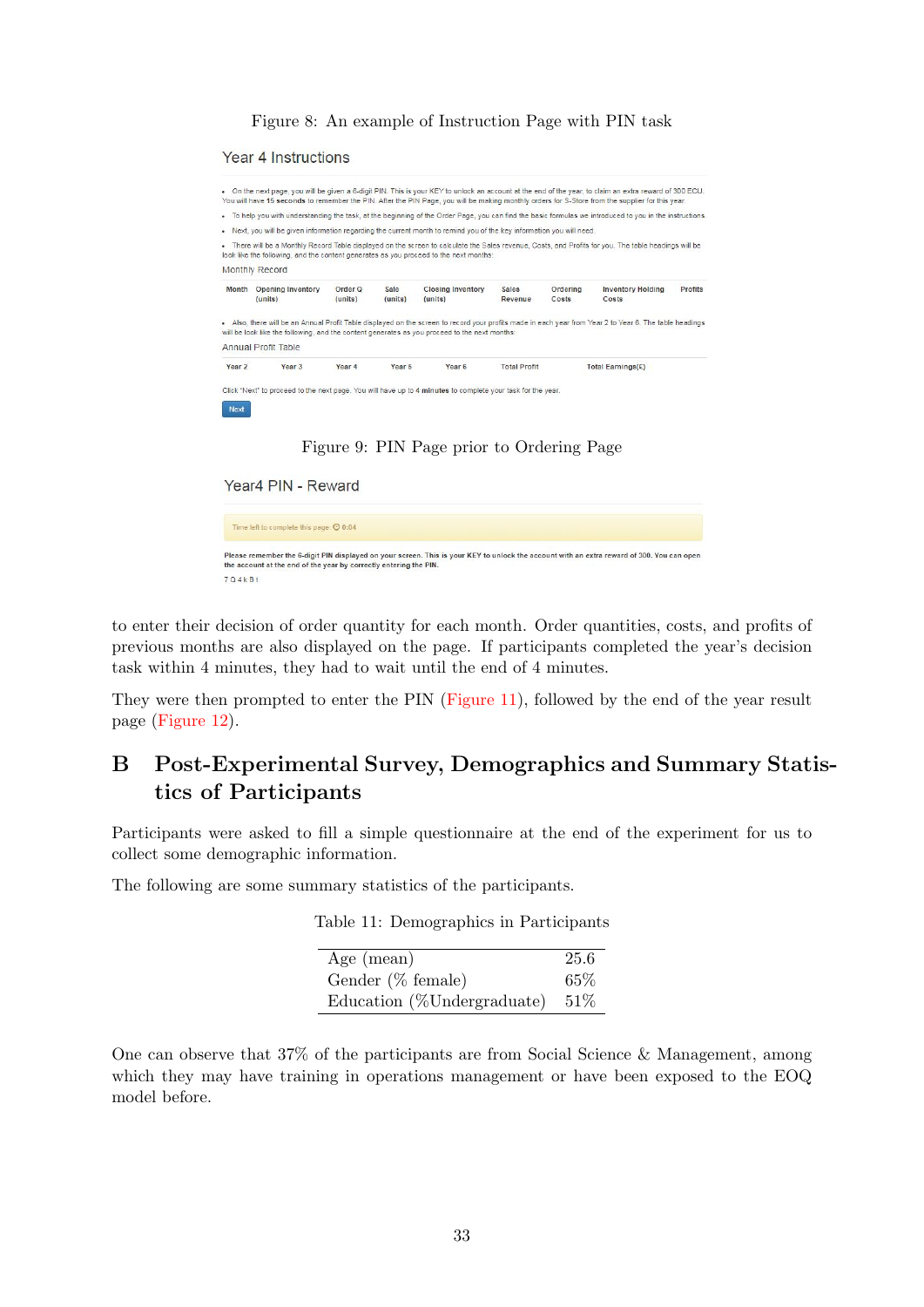#### Figure 10: Ordering Page

#### You are making inventory orders for Year 4

OTime left to complete this year:2 minutes 58 seconds

| Basic Formula: |  |
|----------------|--|
|                |  |

- Profits = Sales revenue Ordering costs Inventory holding costs
- Sales revenue = 7 ECU \* Number of units sold
- Ordering costs = 0 or 45

Inventory holding costs = 1 ECU inventory holding cost per unit \* (Opening inventory + Order Quantity + Closing inventory) / 2

Period Information:

- . This is Month 7 of the 12 months in Year 4.
- . The demand for each month is 10 units
- · Price of each coffee maker is 7.
- Ordering cost is 45 per order

. Monthly inventory holding cost is 1 per unit.

Monthly Record

| Month          | <b>Opening Inventory</b><br>(units) | Order Q<br>(units) | Sale<br>(units) | <b>Closing Inventory</b><br>(units) | Sales<br>Revenue | Ordering<br>Costs | <b>Inventory Holding</b><br>Costs | Profits  |
|----------------|-------------------------------------|--------------------|-----------------|-------------------------------------|------------------|-------------------|-----------------------------------|----------|
|                | 0                                   | 41                 | 10              | 31                                  | 70.00            | $-45.00$          | $-36.00$                          | $-11.00$ |
| $\overline{2}$ | 31                                  | $\circ$            | 10              | 21                                  | 70.00            | 0.00              | $-26.00$                          | 44.00    |
| 3              | 21                                  | 0                  | 10              | 11                                  | 70.00            | 0.00              | $-16.00$                          | 54.00    |
| $\overline{4}$ | 11                                  | $\overline{0}$     | 10              |                                     | 70.00            | 0.00              | $-6.00$                           | 64.00    |
| 5              |                                     | 74                 | 10              | 65                                  | 70.00            | $-45.00$          | $-70.00$                          | $-45.00$ |
| $\overline{6}$ | 65                                  | o<br>$\sim$        | 10              | 55                                  | 70.00            | 0.00              | $-60.00$                          | 10.00    |

#### Your Opening Inventory of this month is 55 units

How many units (coffee makers) would you like to order for this month?

 $\boxed{100}$ 

(Please move the slider to select the number of coffee makers you would like to order from the supplier this month. The slider starts from a random<br>point every month. Choose 0 if you do not wish to make an order for this m

| Next                |                   |        |        |                   |                     |                   |  |
|---------------------|-------------------|--------|--------|-------------------|---------------------|-------------------|--|
| Annual Profit Table |                   |        |        |                   |                     |                   |  |
| Year <sub>2</sub>   | Year <sub>3</sub> | Year 4 | Year 5 | Year <sub>6</sub> | <b>Total Profit</b> | Total Earnings(€) |  |
| $-134.00$           | 254.00            |        |        |                   | 254.00              | 0.85              |  |

## Figure 11: Enter the PIN Page

# Year4 PIN - Reward

Please enter the combination of your KEY to open the reward of 300. **PIN1:**  $\mathbb{C}$  $\boldsymbol{\mathrm{v}}$  $PIN2$ :  $\mathsf{6}$  $\boldsymbol{\mathrm{v}}$  $PIN3:$  $_{\rm v}$  $\mathsf{m}$  $PIN4:$  $\begin{tabular}{ll} \multicolumn{2}{c|}{\textbf{...}}\\ \multicolumn{2}{c|}{\textbf{...}}\\ \multicolumn{2}{c|}{\textbf{...}}\\ \multicolumn{2}{c|}{\textbf{...}}\\ \multicolumn{2}{c|}{\textbf{...}}\\ \multicolumn{2}{c|}{\textbf{...}}\\ \multicolumn{2}{c|}{\textbf{...}}\\ \multicolumn{2}{c|}{\textbf{...}}\\ \multicolumn{2}{c|}{\textbf{...}}\\ \multicolumn{2}{c|}{\textbf{...}}\\ \multicolumn{2}{c|}{\textbf{...}}\\ \multicolumn{2}{c|}{\textbf{...}}\\ \multicolumn{2}{c$  $PIN5:$  $\overline{\phantom{a}}$  $\frac{1}{2}$  $PIN6:$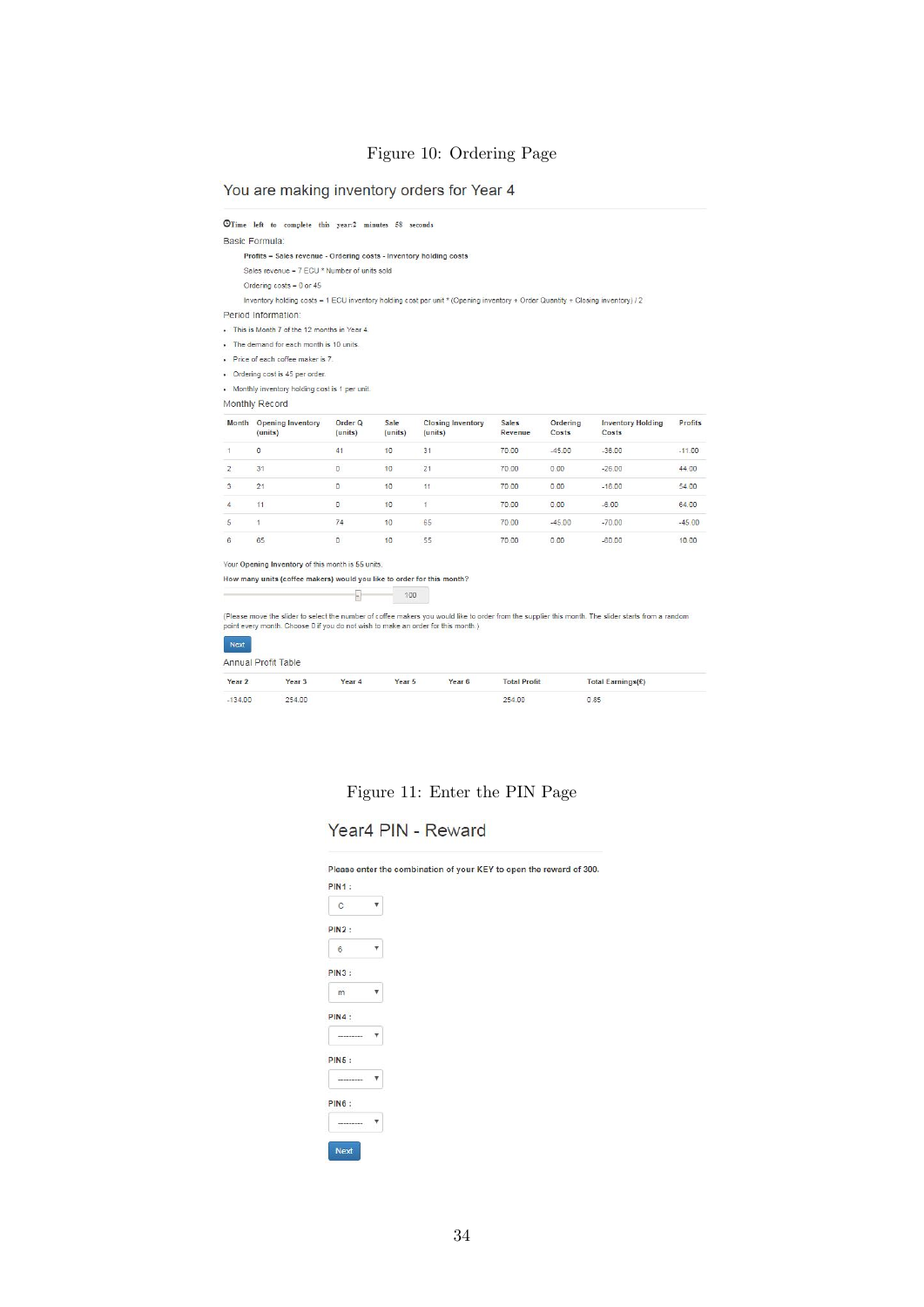# Figure 12: End of the Year Result Page

# Year 4 Result

| $-134.00$           | 254.00                          |                    | 348.50          |                                 |                   |                   | 602.50                            |          | 2.01              |
|---------------------|---------------------------------|--------------------|-----------------|---------------------------------|-------------------|-------------------|-----------------------------------|----------|-------------------|
| Year 2              | Year <sub>3</sub>               |                    | Year 4          | Year 5                          | Year <sub>6</sub> |                   | <b>Total Profit</b>               |          | Total Earnings(£) |
|                     | Annual Profit Table             |                    |                 |                                 |                   |                   |                                   |          |                   |
| Total:              |                                 |                    |                 |                                 |                   |                   |                                   | 348.50   |                   |
| PIN<br><b>WRONG</b> |                                 |                    |                 |                                 |                   |                   |                                   | $+0$     |                   |
| 12                  | 5                               | 0                  | 5               | 0                               | 35.00             | 0.00              | $-2.50$                           | 32.50    |                   |
| 11                  | 15                              | $\circ$            | 10              | 5                               | 70.00             | 0.00              | $-10.00$                          | 60.00    |                   |
| 10                  | 25                              | O                  | 10              | 15                              | 70.00             | 0.00              | $-20.00$                          | 50.00    |                   |
| 9                   | 35                              | $\circ$            | 10              | 25                              | 70.00             | 0.00              | $-30.00$                          | 40.00    |                   |
| 8                   | 45                              | 0                  | 10              | 35                              | 70.00             | 0.00              | $-40.00$                          | 30.00    |                   |
| 7                   | 55                              | O                  | 10              | 45                              | 70.00             | 0.00              | $-50.00$                          | 20.00    |                   |
| 6                   | 65                              | O                  | 10              | 55                              | 70.00             | 0.00              | $-60.00$                          | 10.00    |                   |
| 5                   | $\mathbf{1}$                    | 74                 | 10              | 65                              | 70.00             | $-45.00$          | $-70.00$                          | $-45.00$ |                   |
| 4                   | 11                              | $\mathsf D$        | 10              | $\mathbf{1}$                    | 70.00             | 0.00              | $-6.00$                           | 64.00    |                   |
| 3                   | 21                              | $\circ$            | 10              | 11                              | 70.00             | 0.00              | $-16.00$                          | 54.00    |                   |
| $\overline{2}$      | 31                              | $\circ$            | 10              | 21                              | 70.00             | 0.00              | $-26.00$                          | 44.00    |                   |
| $\overline{1}$      | $\circ$                         | 41                 | 10              | 31                              | 70.00             | $-45.00$          | $-36.00$                          | $-11.00$ |                   |
| Month               | Opening<br>Inventory<br>(units) | Order Q<br>(units) | Sale<br>(units) | Closing<br>Inventory<br>(units) | Sales<br>Revenue  | Ordering<br>Costs | Inventory<br><b>Holding Costs</b> | Profits  |                   |

# Figure 13: Post-Experimental Survey

#### Questionnaire

| Please answer the following questions.                                                                                                            |                                                                                                                                                                                                                                                                     |
|---------------------------------------------------------------------------------------------------------------------------------------------------|---------------------------------------------------------------------------------------------------------------------------------------------------------------------------------------------------------------------------------------------------------------------|
| 1. What is your age?                                                                                                                              |                                                                                                                                                                                                                                                                     |
| ---------                                                                                                                                         |                                                                                                                                                                                                                                                                     |
| 2. What is your gender?                                                                                                                           |                                                                                                                                                                                                                                                                     |
| <b>Male</b>                                                                                                                                       |                                                                                                                                                                                                                                                                     |
| <b>Female</b>                                                                                                                                     |                                                                                                                                                                                                                                                                     |
| 3. What is your country of citizenship?                                                                                                           |                                                                                                                                                                                                                                                                     |
| <b>United Kingdom</b>                                                                                                                             | ۰                                                                                                                                                                                                                                                                   |
| 4. Please indicate your current level of education :<br><b>Undergraduate</b><br>Postgraguate<br>5. Please select your subject area :<br>--------- | v                                                                                                                                                                                                                                                                   |
| 6. How would you describe you mathematical skill level?                                                                                           |                                                                                                                                                                                                                                                                     |
| ۷                                                                                                                                                 |                                                                                                                                                                                                                                                                     |
| v<br>---------<br>Next                                                                                                                            | 7. On a scale of 1-5, how strongly were you motivated by the PIN and the bonus? (1 - I only cared about the PIN; 3- I cared about the PIN and<br>the inventory decision task equally; 5 - I cared about the inventory decision task only and disregarded the PIN) : |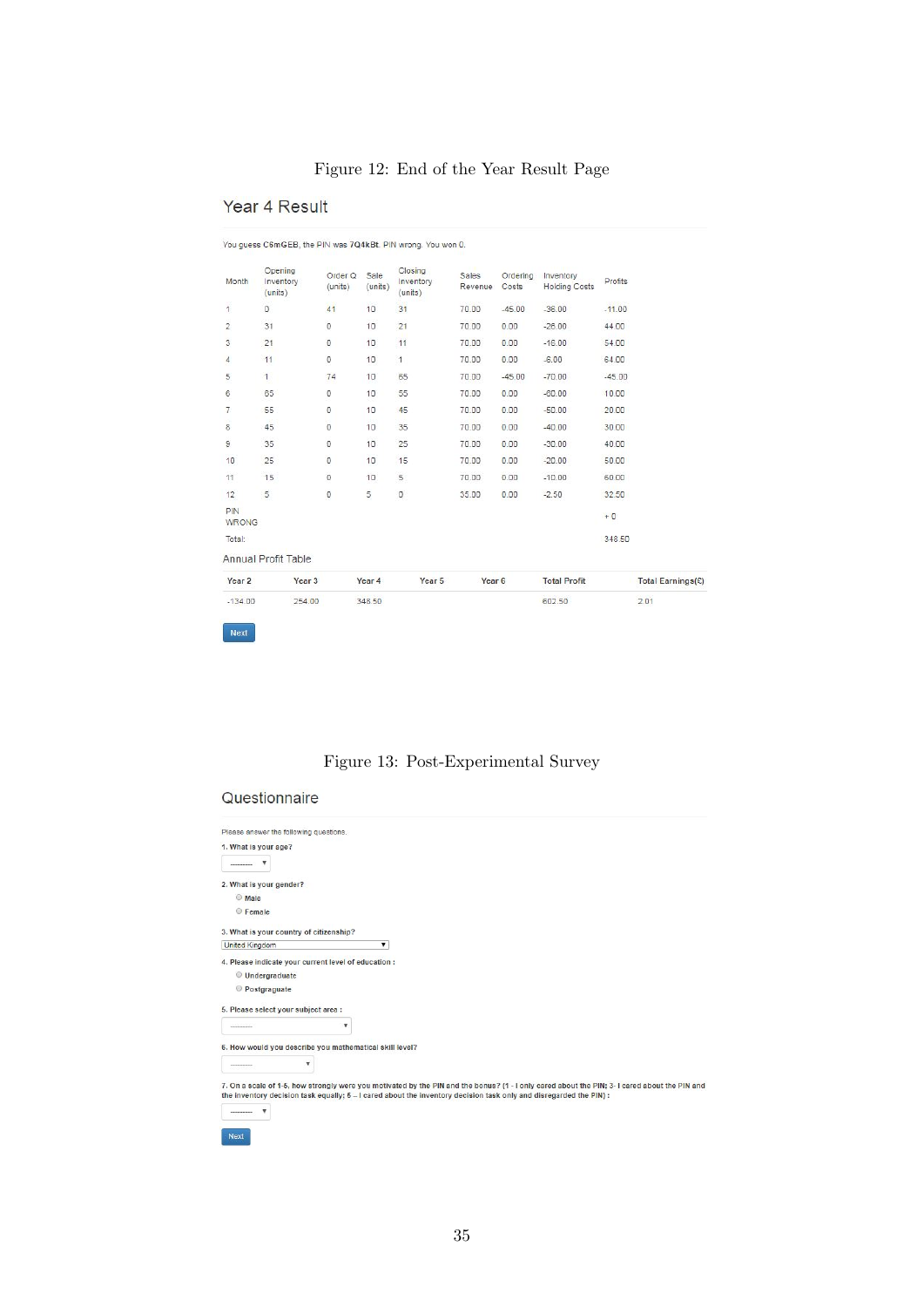



(a) Distribution of University Programs Participants study

(b) Mathematics levels of participants

|                  | (1)           | (2)           |
|------------------|---------------|---------------|
|                  | Annual Profit | Annual Profit |
| Year 1           | $-129.08***$  | $-130.78***$  |
|                  | (19.30)       | (18.84)       |
| Year 2           | $-71.18***$   | $-70.65***$   |
|                  | (16.84)       | (16.90)       |
| Year 3           | $-31.00**$    | $-30.90**$    |
|                  | (13.76)       | (13.23)       |
| Year 4           | $-13.95$      | $-13.74$      |
|                  | (12.28)       | (11.89)       |
| Unrestricted     | $-22.32**$    | $-33.26***$   |
|                  | (11.22)       | (12.56)       |
| High Correct PIN | $27.26*$      | 19.09         |
|                  | (15.96)       | (16.13)       |
| Age              |               | $-2.42***$    |
|                  |               | (0.78)        |
| Male             |               | 16.14         |
|                  |               | (11.88)       |
| Postgrad         |               | $-7.44$       |
|                  |               | (12.40)       |
| STEM             |               | 8.66          |
|                  |               | (13.73)       |
| Math level       |               | $-5.98$       |
|                  |               | (5.20)        |
| Constant         | $417.18***$   | $505.75***$   |
|                  | (15.61)       | (33.00)       |
| N                | 385           | 385           |
| $R^2$            | 0.18          | 0.22          |

Table 12: Regression on PIN and demographic information

Standard errors in parentheses

\*  $p < 0.10,$  \*\*  $p < 0.05,$  \*\*\*  $p < 0.01$